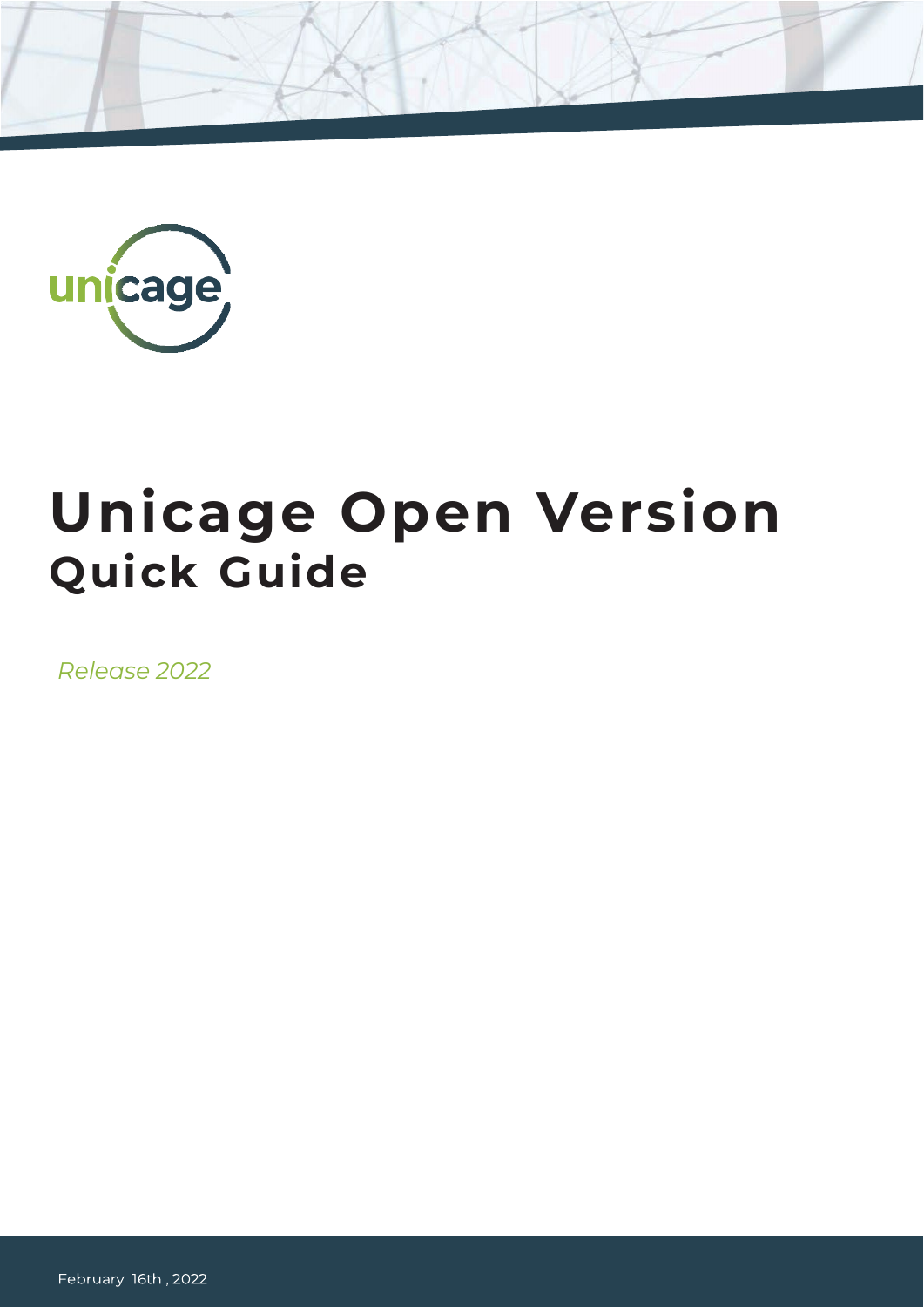#### **Contents**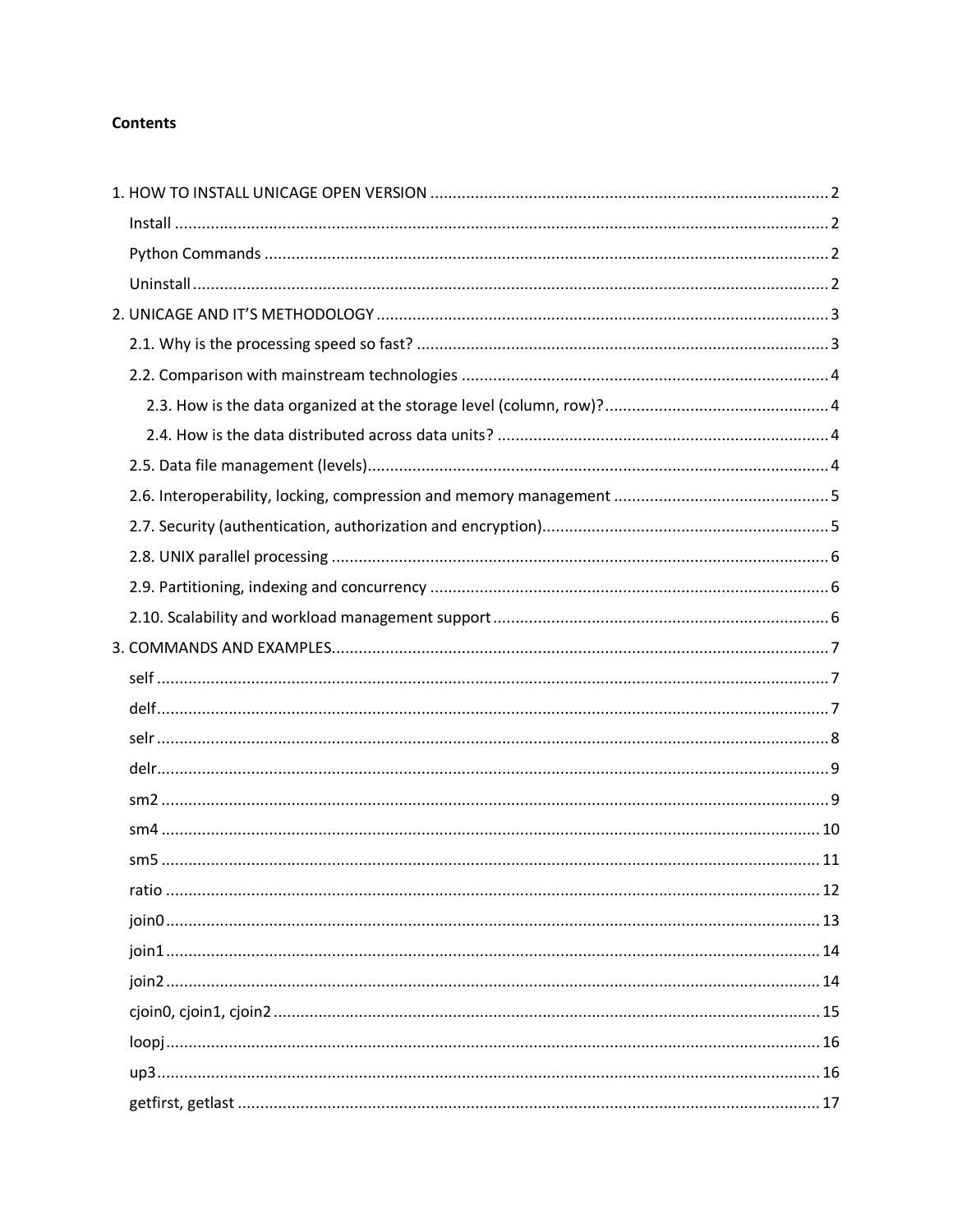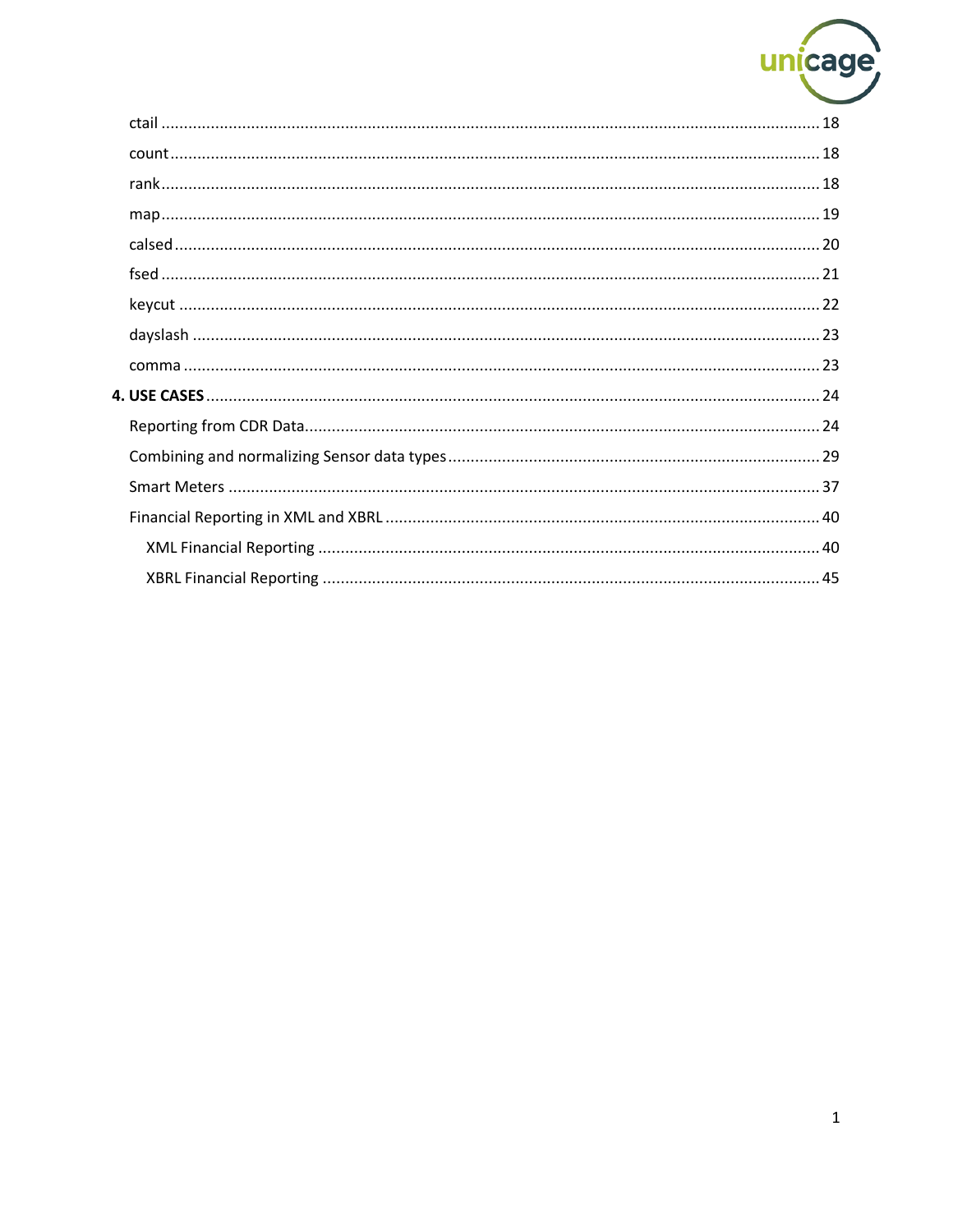

# <span id="page-3-0"></span>1. HOW TO INSTALL UNICAGE OPEN VERSION

#### <span id="page-3-1"></span>Install

It's really simple to install the Unicage Open Version, you just need to follow the following steps:

- 1) Download and extract the repository from Github [\(https://unicage.eu/unicage-open-version/](https://unicage.eu/unicage-open-version/)).
- 2) Open your terminal inside the downloaded folder and type: *sudo make install* This will install the Unicage commands in the default path /usr/local/bin.

And it's done! You can now use your Unicage commands simply through the command line in any folder you want.

# <span id="page-3-2"></span>Python Commands

In the Unicage Open Version, there are some commands that come as Python scripts. To use these commands, simply copy or move the desired scripts to your project folder. Then, to call those commands, you need to type *python ./* and then add the command name and its respective syntax in front. For example, if you want to use the selr command, you type *python ./selr* and then add the respective fields in front.

### <span id="page-3-3"></span>Uninstall

If you want to remove the Unicage Open Version from your computer, just go to the directory containing the data you downloaded from Github, open your terminal and type: *sudo make uninstall*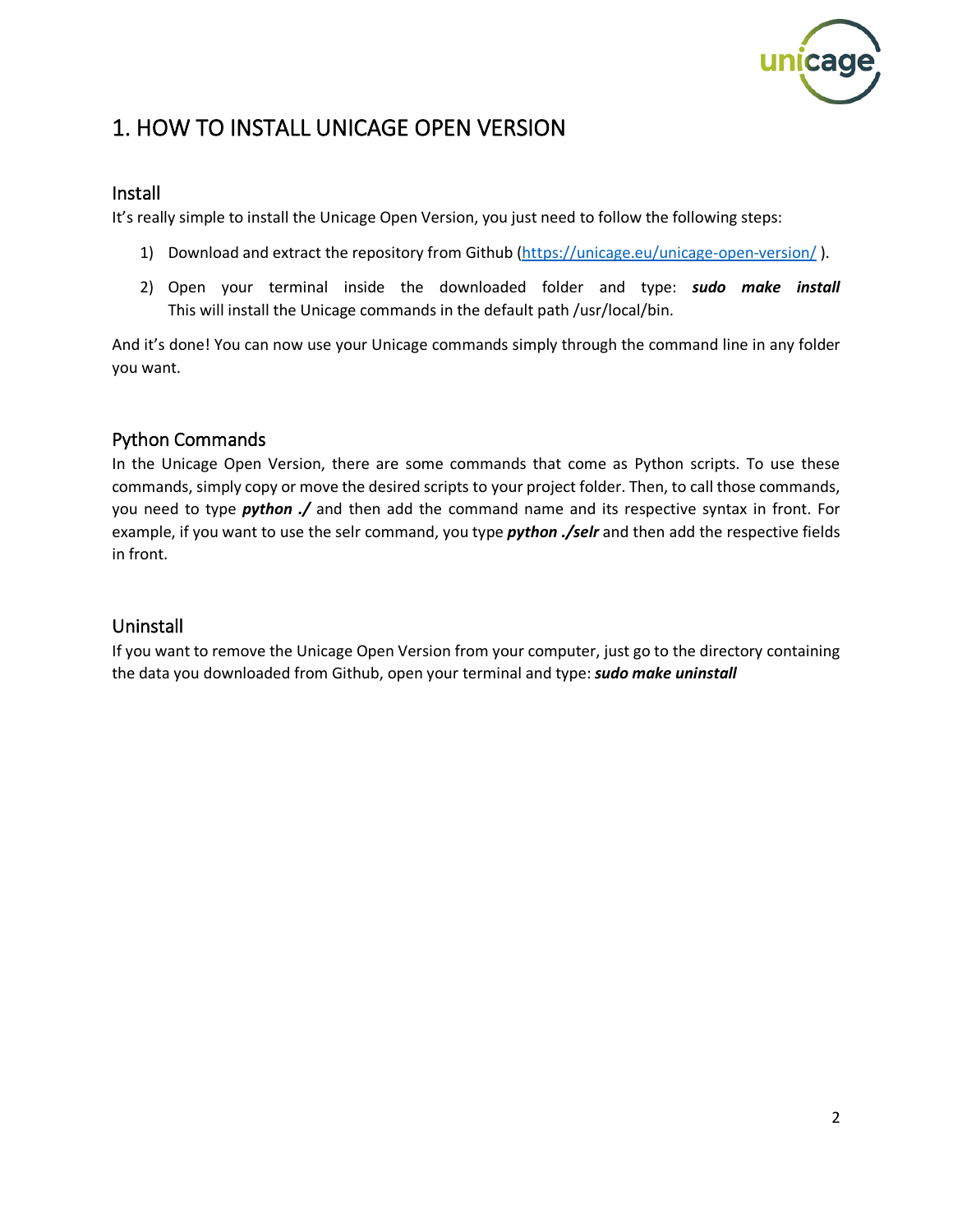

# <span id="page-4-0"></span>2. UNICAGE AND IT'S METHODOLOGY

Unicage is a set of highly efficient commands that allow the user to build robust, yet flexible systems in a modular way through data processing pipelines. Unicage follows the Unix philosophy, a set of concepts and guidelines that focus on designing small but highly efficient programs and operating systems.

This philosophy can be summarized in 8 core topics:

- Small is beautiful.
- One program (command) should only do one thing.
- Prototyping should be as fast as possible.
- Portability takes precedence over efficiency.
- Data is stored as plain text.
- Commands are used as "levers" (can be combined & reused).
- Applications are written in shell script.
- All programs are designed as filters (pipes).

# <span id="page-4-1"></span>2.1. Why is the processing speed so fast?

Each command of the Unicage Enterprise version is written in C language, and the input/output buffer, memory manipulation and calculation algorithm have been designed to allow high-speed processing.

The Shell uses kernel functions directly. By removing middleware there is no processing. Unicage Shell Script programming methodology avoids slow variable type programming and functional programming, and it follows the data flow programming that takes advantage of the processing speed of each command.

In Unicage Shell programming we organize the data in advance for increased performance. Unicage developed high-speed commands for complex sorting.

#### *References:*

*https://dl.acm.org/doi/10.1145/3136014.3136031 https://benchmarksgame-team.pages.debian.net/benchmarksgame/ https://github.com/niklas-heer/speed-comparison http://www.hildstrom.com/projects/langcomp/index.html http://attractivechaos.github.io/plb/*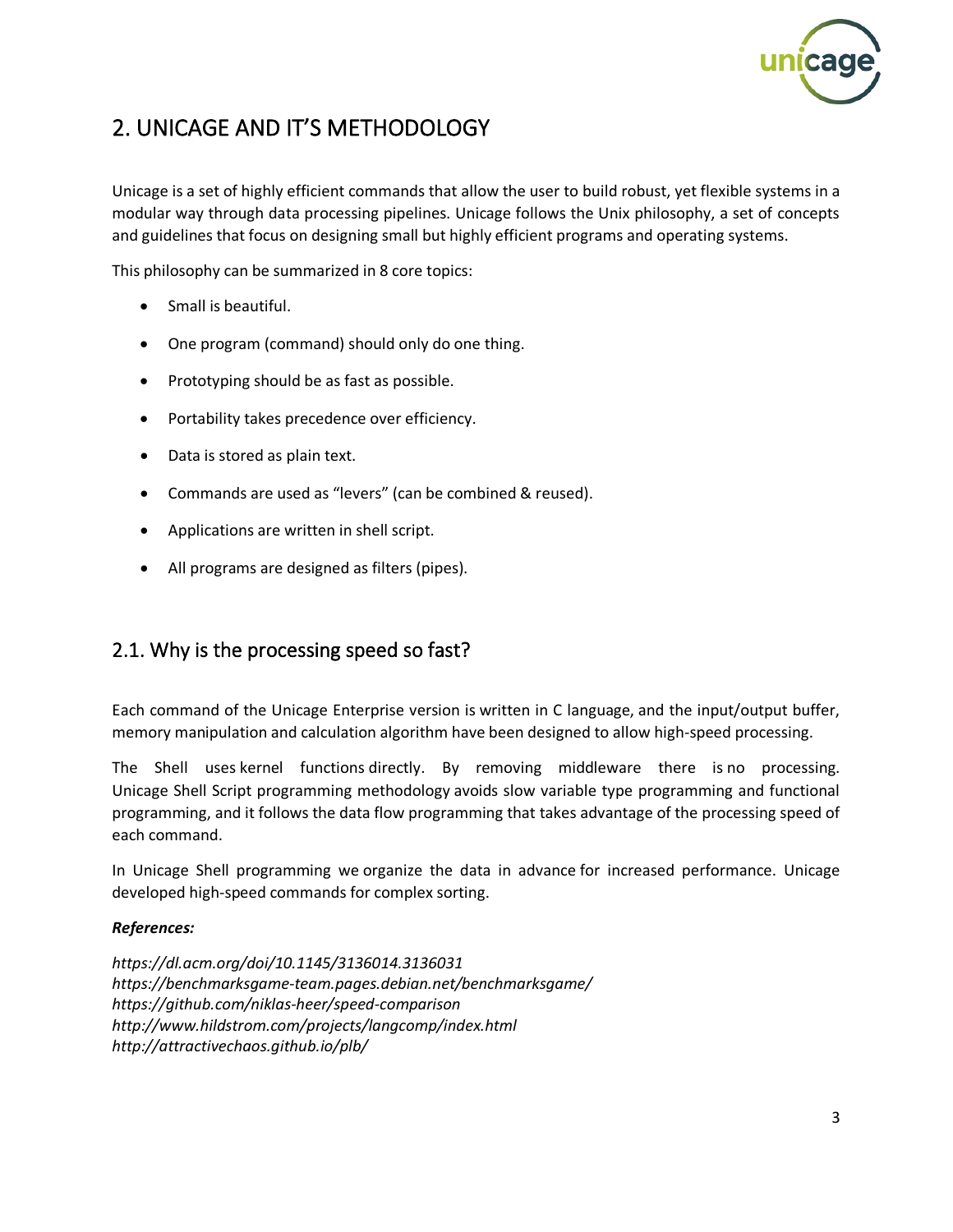

# <span id="page-5-0"></span>2.2. Comparison with mainstream technologies

#### **Performance benchmark vs mainstream data storage and data processing frameworks (Spark, SparkSQL, Kudu/ HDFS, Hadoop)**

Research studies in prestigious higher education institutions both in the United States (MIT), Japan (Kanazawa University) and Europe [\(IST Lisbon\)](https://www.sciencedirect.com/science/article/pii/S1877050918304277) show results ranging from 3 to 50 times faster.

#### **Gains in development productivity**

Unicage provides a significant reduction of lines of code (depending on the language to be converted, for example Cobol application re-writing is a 20:1 ratio). Unicage is also easy to read and understand and provides easily measurable auditing to the usage of the system.

# <span id="page-5-1"></span>2.3. How is the data organized at the storage level (column, row)?

Data is stored in a UNIX file system as a regular flat text file format. The Unicage methodology consists of the way data is organized and then processed by our proprietary commands. The uniqueness of the solution lies on its ability to utilize flat text files instead of requiring middleware or relational database engines that decrease the speed of execution.

# <span id="page-5-2"></span>2.4. How is the data distributed across data units?

Parallel processing is done on a master-slave model where flat text files are divided according to the logic of the script across all the available nodes. Those nodes execute the script and finally they are merged and consolidated into a new text file with the result of the execution.

# <span id="page-5-3"></span>2.5. Data file management (levels)

Unicage organizes data files into business units along five levels ('OSAHO' – Unicage's etiquette of data file management)

- $\triangleright$  Level 1 (event data)
- $\triangleright$  Level 2 (confirmed data)
- $\triangleright$  Level 3 (organized data)
- $\triangleright$  Level 4 (application reference data
- $\triangleright$  Level 5 (application output data)

Unicage does not require the existence of any special file management software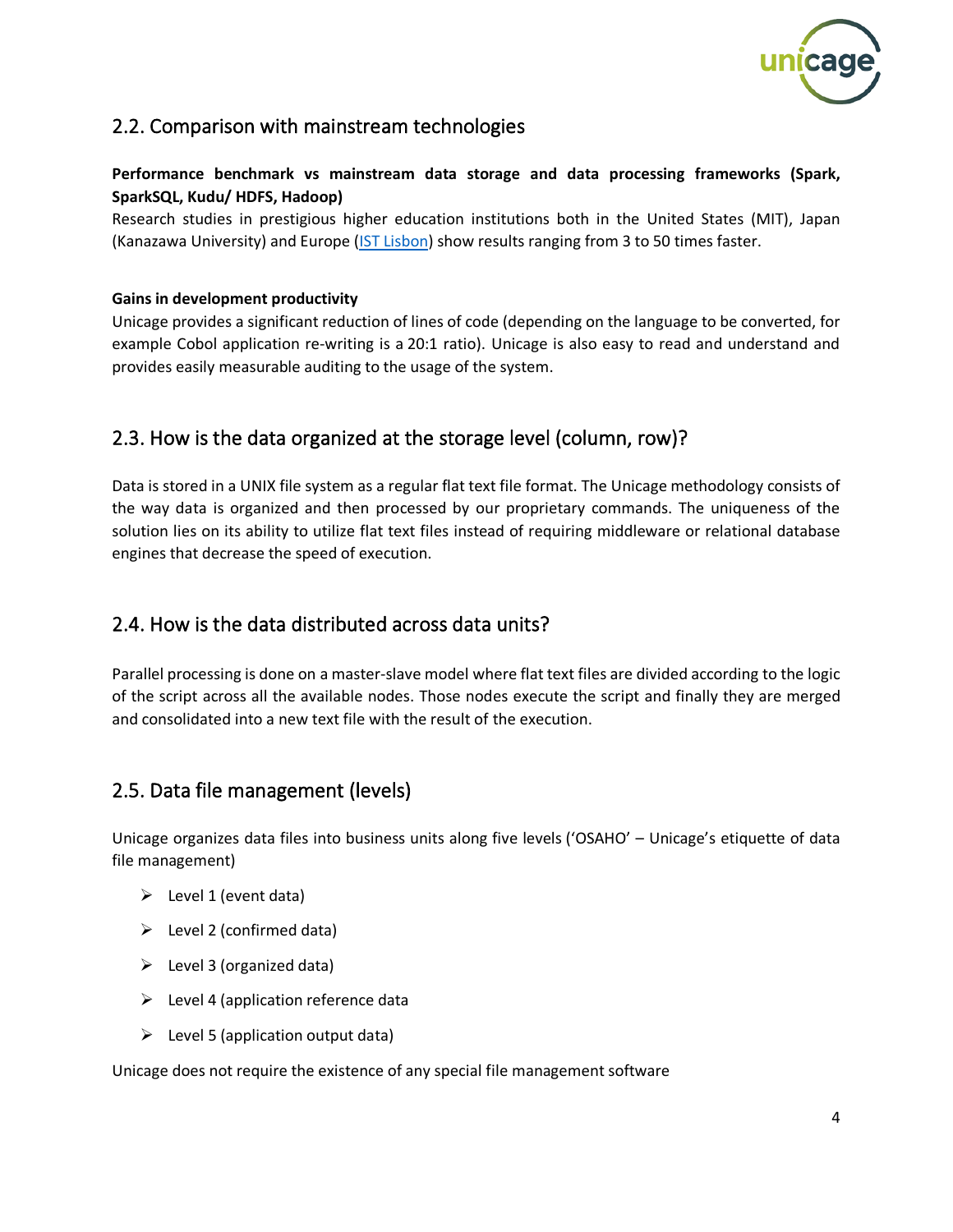

# <span id="page-6-0"></span>2.6. Interoperability, locking, compression and memory management

#### *Interoperability*

Unicage is based on UNIX fundamentals. Interoperability through frameworks such as Tivoli (IBM) or JP1 (Hitachi).

#### *Locking*

Unicage does not require locking unless a concurrent situation is present. For those purposes, the command "*ulock*".

#### *Compression*

Unicage is compatible with multiple compression tools. For example .gz .Z is used for data compression.

#### *Memory Management*

Unicage processes data based on streaming, which decreases the memory usage comparatively to technologies such as java or python. Managing memory is accomplished by Unix commands.

# <span id="page-6-1"></span>2.7. Security (authentication, authorization and encryption)

Unicage utilizes segregation mechanisms of the underlying UNIX Operating System: filesystem permissions, memory stack protection and role-based access controls.

Encryption can be achieved on several levels - either native filesystem encryption mechanisms (F2FS in Linux or ZFS in BSD/UNIX) or 3rd party mechanisms offered by several vendors. Self-encrypting disk is also a possibility as Unicage just uses the Operating System POSIX infrastructure to access the data storage.

Security can be increased through File checksumming tools (such as native capacity or products like Tripwire) and rule-based firewall.

A typical Linux/UNIX node running Unicage will only need SSH as an open port - this can be ensured by service minimization (disabling and/or uninstalling unnecessary services). This is implemented by a hostbased firewall, which will permit access only from known hosts. SSH access is restricted to a number of known users (no Administration/Super User access is conceded).

Essential configuration files are then protected by checksumming to ensure no alteration of content.

File systems can be encrypted to prevent data loss and processes will run only with needed privileges inside protected memory.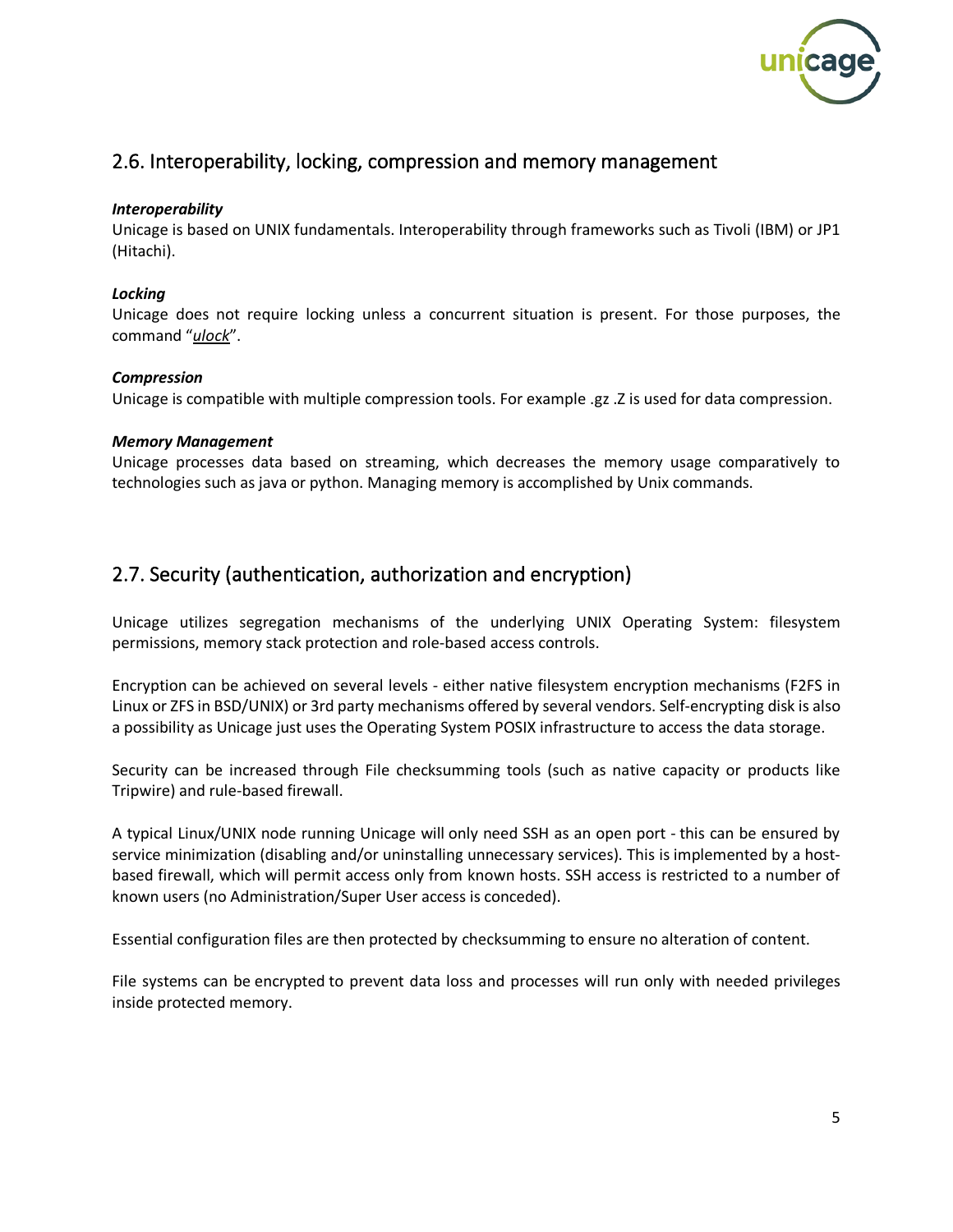

# <span id="page-7-0"></span>2.8. UNIX parallel processing

UNIX is a multi-user, multi-tasking OS. You can run multiple jobs for multiple users at the same time.

- Parallel processing commands used:
- Specify "& (background)" when the job starts, to parallelize the job
- "bg" or "fg" commands switch between parallelizing and sequencing along the processing
- "nice" command changes the priority of parallel processing
- "stop" or "kill" commands interrupt or stop the job
- "jobs" or "ps" or "tree" commands allow monitoring the parallel processing

Above mentioned job control commands, allow for writing a shell script to perform parallel processing in any number of processes.

# <span id="page-7-1"></span>2.9. Partitioning, indexing and concurrency

#### *Partitioning*

There are no special requirements on partitioning. Nodes can be independent servers or virtualized (i.e Docker). The only recommendation we provide is to leave 10% disk space available for our data operations inside the disk.

#### *Indexing*

There are no special requirements for indexing as everything is executed on the UNIX file system as a text file.

#### *Concurrency*

Unicage is based on UNIX fundamentals where multithreading, concurrent and exclusive processes are allowed. Our suite of commands contains blocking commands as well as atomic writing.

# <span id="page-7-2"></span>2.10. Scalability and workload management support

#### *Scalability*

Unicage scales quasi-linearly with extra hardware. The cluster version commands provide an automatic map and reduce process.

#### *Workload Management support*

There are multiple frameworks that control UNIX processes. As an example, for general workload management commands such as "ulimit" or "nice" can be used. Enforcing detail management usually is handled by sub-OS functions such as "cgroup" or "jail".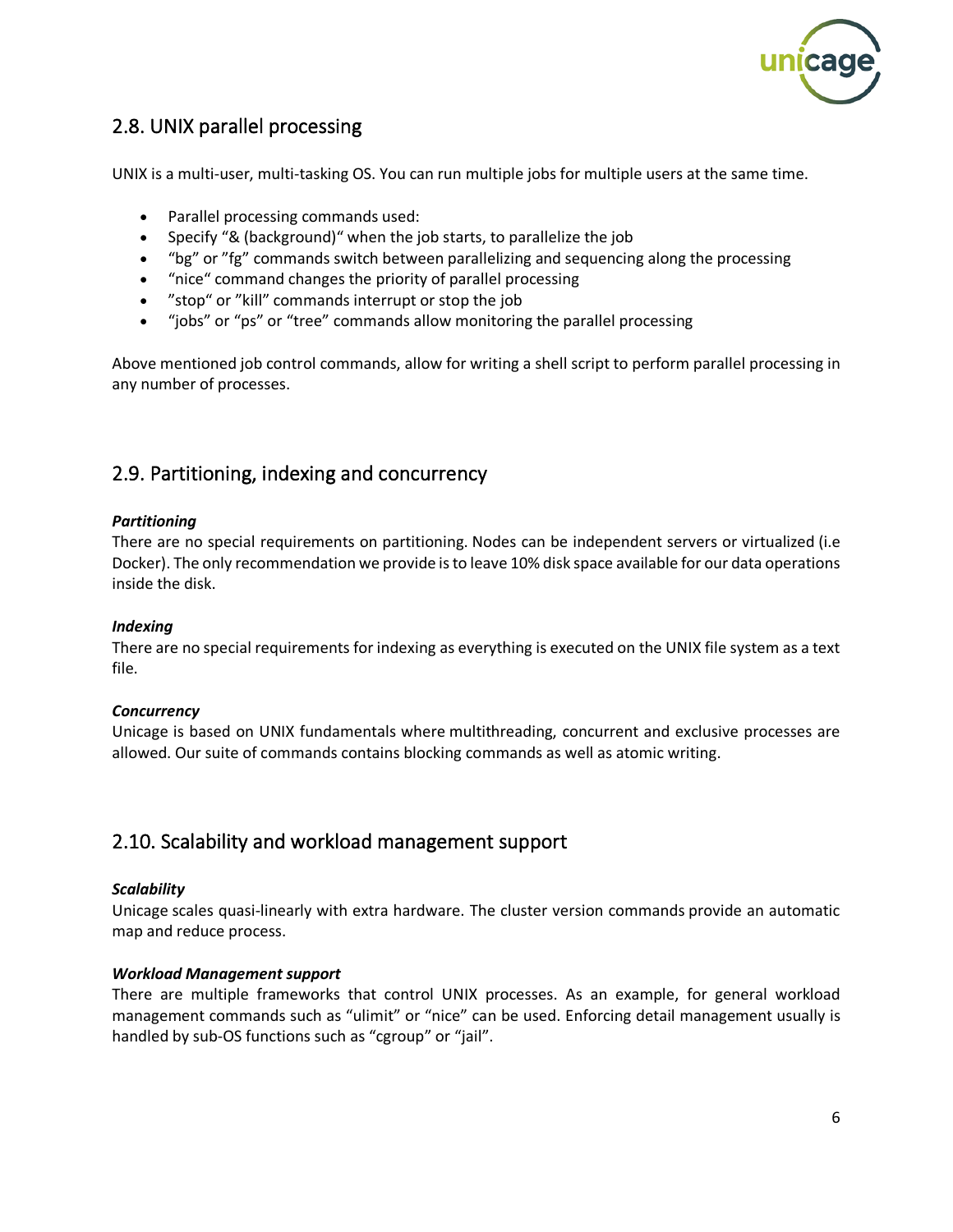

# <span id="page-8-0"></span>3. COMMANDS AND EXAMPLES

In this section, we give you examples and descriptions of the most common and most used Unicage commands that come with the Unicage Open Version.

# <span id="page-8-1"></span>self

Allows you to reorder fields, select substrings from fields and/or filter content in a file. By using *-d* option, you can execute the command on a string.

self field1 field2 ... fieldN <file>

self -d field1 field2 ... fieldN <string>

#### **sample**

002 023 A 20210103 001 025 C 20210103 003 012 B 20210105

002 022 C 20210102

| self 3 1 2 sample | self 3 4 sample | self 3 1 4.1.4 4.5.2 4.7 |
|-------------------|-----------------|--------------------------|
| A 002 023         | A 20210103      | A 002 2021 01 03         |
| C 001 025         | C 20210103      | C 001 2021 01 03         |
| B 003 012         | B 20210105      | B 003 2021 01 05         |
| C 002 022         | C 20210102      | C 002 2021 01 02         |
|                   |                 |                          |

# <span id="page-8-2"></span>delf

Deletes fields from a file.

delf f1 f2 … fN <file>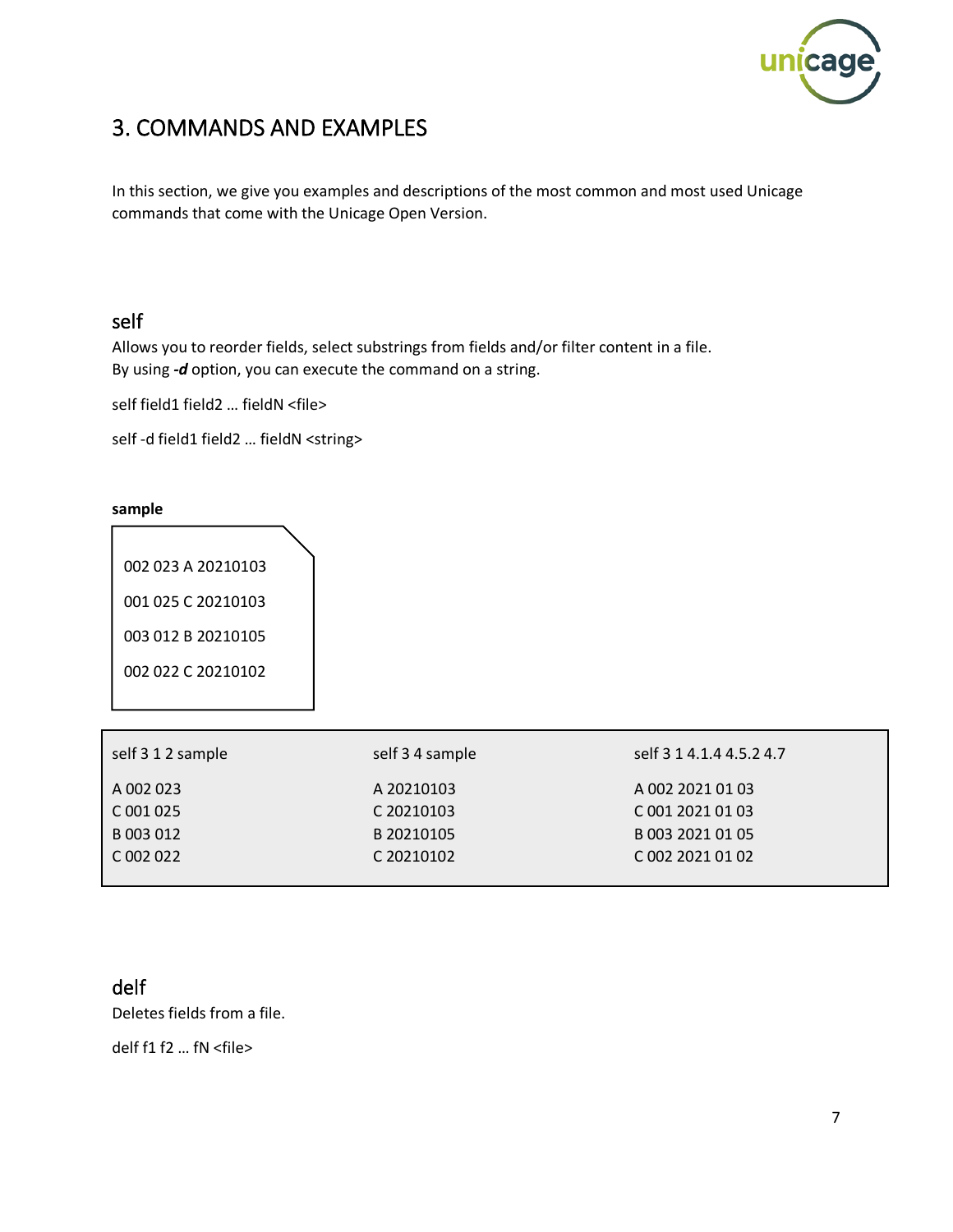

#### **sample**

002 023 A 20210103 001 025 C 20210103 003 012 B 20210105 002 022 C 20210102

| delf 2 sample                    | delf 2/3 sample              |
|----------------------------------|------------------------------|
| 002 A 20210103<br>001 C 20210103 | 002 20210103<br>001 20210103 |
| 003 B 20210105                   | 003 20210105                 |
| 002 C 20210102                   | 002 20210102                 |

#### <span id="page-9-0"></span>selr

Selects the rows of the file that match a given string in a specific field.

selr <field> <string> <file>

NOTE: To use this command in the Unicage Open Version, you must use the respective Python script.

#### **sample**

002 023 A 20210103 001 025 C 20210103 003 012 B 20210105 002 022 C 20210102

python ./selr 3 C sample

001 025 C 20210103 002 022 C 20210102 python ./selr 1 002 sample

002 023 A 20210103 002 022 C 20210102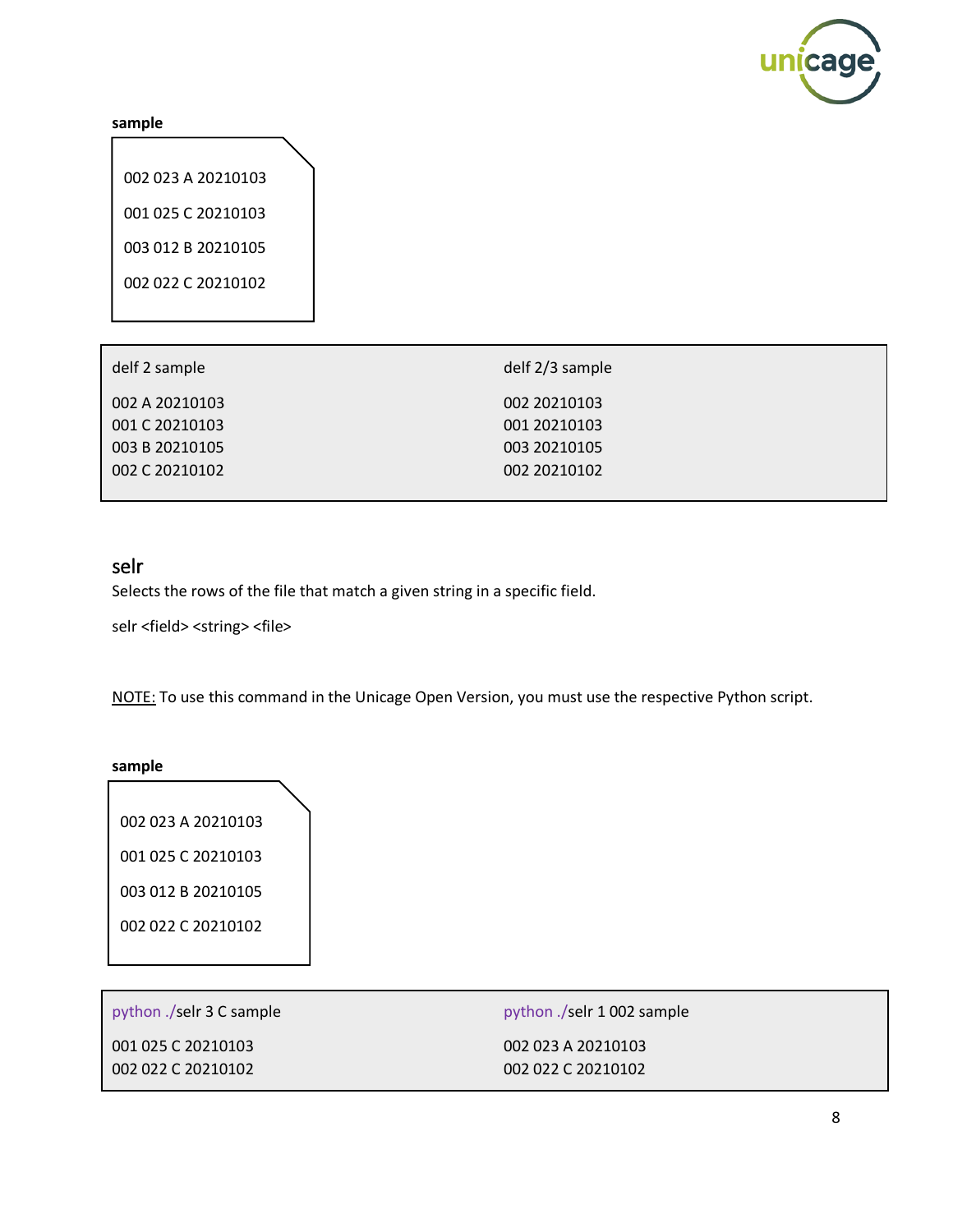

# <span id="page-10-0"></span>delr

Deletes the rows of the file that match a given string in a specific field.

delr <field> <string> <file>

NOTE: To use this command in the Unicage Open Version, you must use the respective Python script.

#### **sample**

002 023 A 20210103 001 025 C 20210103 003 012 B 20210105 002 022 C 20210102

python ./delr 3 C sample 002 023 A 20210103 003 012 B 20210105

python ./delr 1 002 sample 001 025 C 20210103 003 012 B 20210105

#### <span id="page-10-1"></span>sm2

Sums the elements of specified fields based on the key-fields chosen by the user. The first two arguments correspond to the range of the fields the key occupies, whilst the last two arguments correspond to the range of fields that will be summed.

By using the *+count* option, you can obtain the total number of records that were summed.

sm2 <key1> <key2> <field1> <field2> <file>

#### **sample\_sales**

|  | 001 Agata 20110405 32 1600 |  |
|--|----------------------------|--|
|  |                            |  |

001 Agata 20110406 24 1200

001 Agata 20110407 49 2450

002 Tony 20110405 102 5100

002 Tony 20110406 98 4900

002 Tony 20110407 121 6050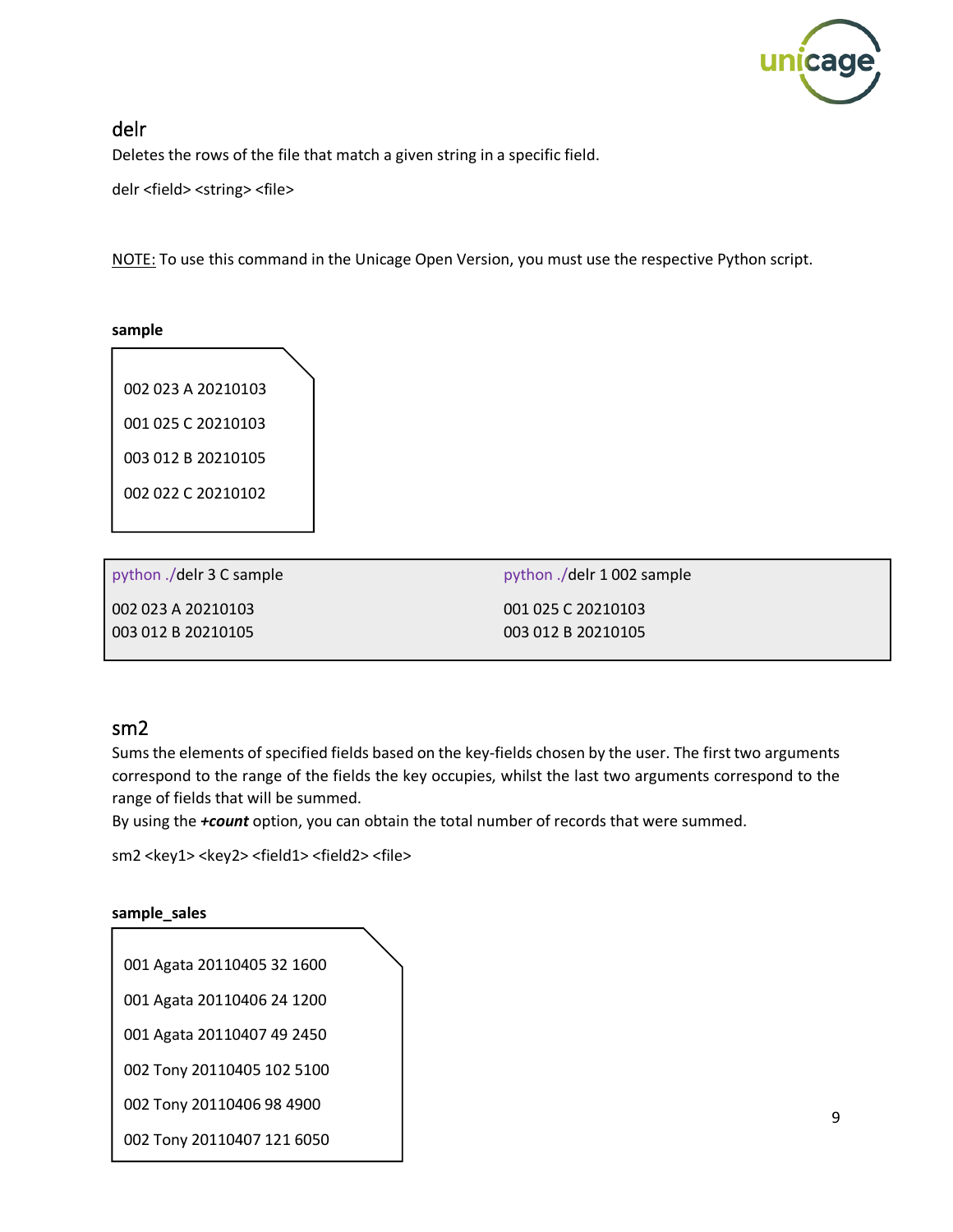

sm2 1 2 4 5 sample\_sales

001 Agata 105 5250 002 Tony 321 16050 sm2 *+count* 1 2 4 5 sample\_sales 001 Agata 3 105 5250 002 Tony 3 321 16050

#### <span id="page-11-0"></span>sm4

Sums the elements of specified fields based on the key-fields chosen by the user, displaying the subtotals. The first two arguments correspond to the range of the fields the key occupies, the third and fourth arguments correspond to the range of fields to be ignored, and the last two arguments correspond to the range of fields that will be summed.

sm4 <key1> <key2> <field\_to\_ignore1> <field\_to\_ignore\_2> <field\_to\_sum1> <field\_to\_sum2> <file>

#### **sample\_sales**

001 Agata 20110405 32 1600 001 Agata 20110406 24 1200

001 Agata 20110407 49 2450

002 Tony 20110405 102 5100

002 Tony 20110406 98 4900

002 Tony 20110407 121 6050

# sm4 1 2 3 3 4 5 sample\_sales 001 Agata 20110405 32 1600 001 Agata 20110406 24 1200 001 Agata 20110407 49 2450 001 Agata @@@@@@@@ 105 5250 002 Tony 20110405 102 5100 002 Tony 20110406 98 4900 002 Tony 20110407 121 6050 002 Tony @@@@@@@@ 321 16050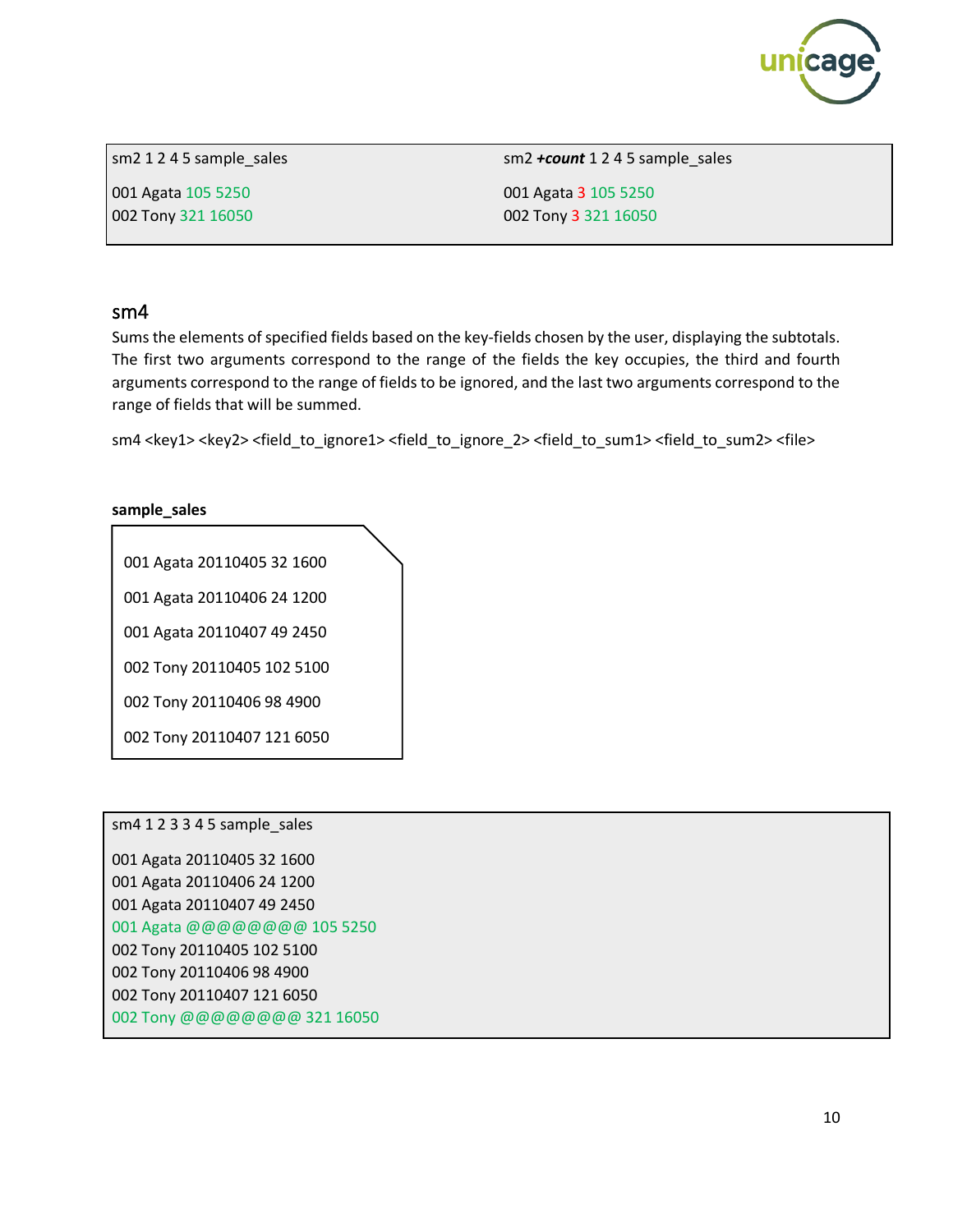

# <span id="page-12-0"></span>sm5

Sums the elements of specified fields based on ignoring the key, thus obtaining a grand total. The first two arguments correspond to the range of the fields to be ignored, whilst the last two arguments correspond to the range of fields that will be summed

sm5 <field\_to\_ignore1> <field\_to\_ignore\_2> <field\_to\_sum1> <field\_to\_sum2> <file>

#### **sample\_sales**

001 Agata 20110405 32 1600

001 Agata 20110406 24 1200

001 Agata 20110407 49 2450

002 Tony 20110405 102 5100

002 Tony 20110406 98 4900

002 Tony 20110407 121 6050

sm5 1 3 4 5 sample\_sales

001 Agata 20110405 32 1600 001 Agata 20110406 24 1200 001 Agata 20110407 49 2450 002 Tony 20110405 102 5100 002 Tony 20110406 98 4900 002 Tony 20110407 121 6050 @@@ @@@@@ @@@@@@@@ 426 21300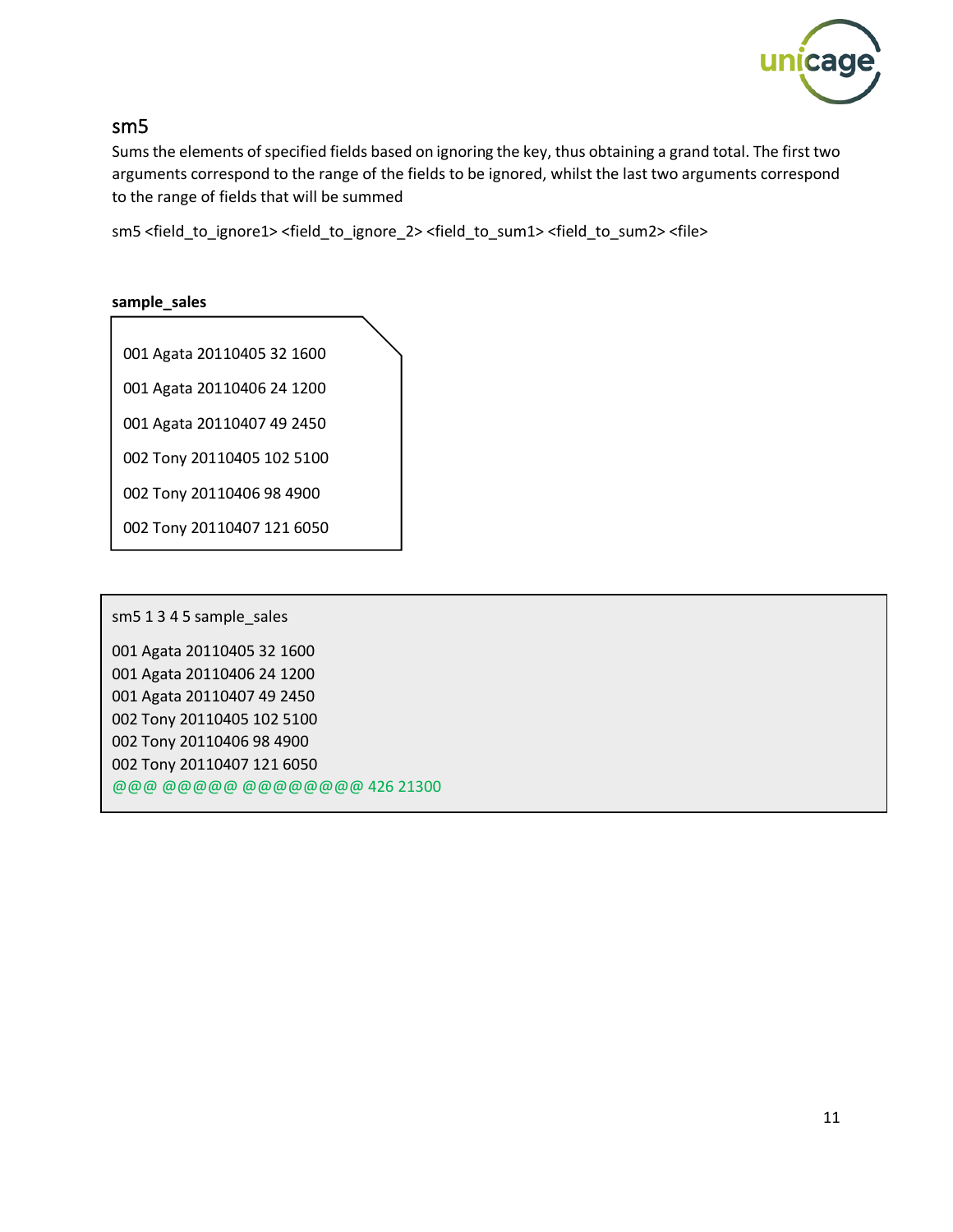

#### <span id="page-13-0"></span>ratio

Gives the percentage of a value in the field based on the overall sum of all values of that field.

ratio [key=<K>] val=<V> <file>

#### **sample\_shop\_sales**

ShopA 20210104 10 1000

ShopA 20210105 8 800 ShopA 20210106 7 700

ShopB 20210104 5 500

ShopB 20210105 7 700

ShopB 20210106 8 800

ratio key=1 val=3/4

ShopA 20210104 10 40.0 1000 40.0 ShopA 20210105 8 32.0 800 32.0 ShopA 20210106 7 28.0 700 28.0 ShopB 20210104 5 25.0 500 25.0 ShopB 20210105 7 35.0 700 35.0 ShopB 20210106 8 40.0 800 40.0

It is possible to set the number of decimal places by using the option *-N*, where **N** corresponds to the number of decimal places.

ratio *-0* key=1 val=3/4 ShopA 20210104 10 40 1000 40 ShopA 20210105 8 32 800 32 ShopA 20210106 7 28 700 28 ShopB 20210104 5 25 500 25 ShopB 20210105 7 35 700 35 ShopB 20210106 8 40 800 40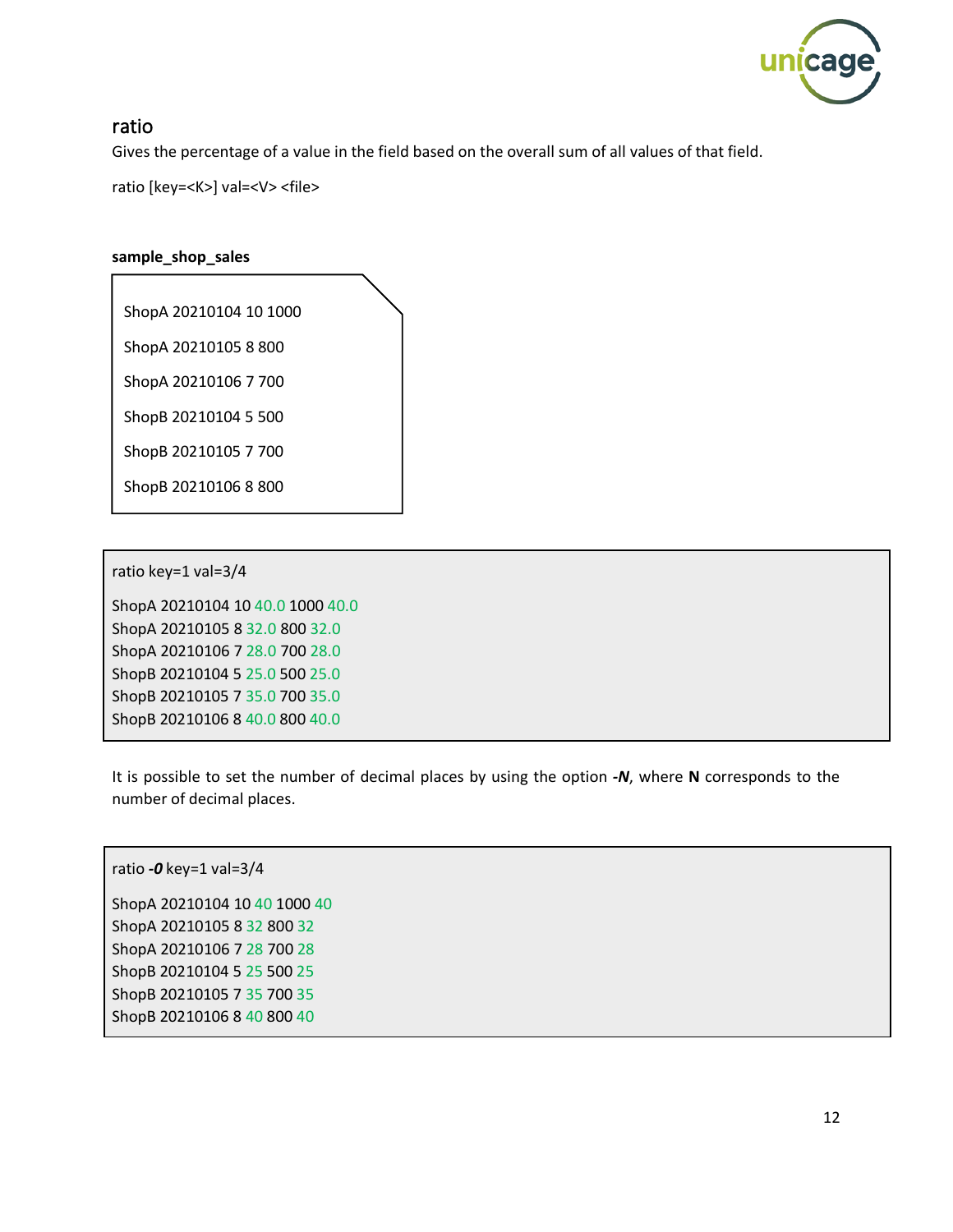

# <span id="page-14-0"></span>join0

Extracts from the Transaction File only the records that contain items present in the Master File. The items in the Transaction File need to be sorted before applying the join0 command.

join0 [+ng] key=<K> <MASTER> <TRANSACTION>

#### LIST\_MASTER

| A 001 Billy |  |
|-------------|--|
| A 002 Dilan |  |
| B 002 Dora  |  |
| B 003 Anne  |  |

| <b>RESULTS TRANS</b> |
|----------------------|
| A 001 330            |
| A 002 450            |
| A 003 345            |
| B 001 320            |
| B 002 403            |
| B 003 409            |
| B 004 381            |

| join0 key=1/2 LIST_MASTER RESULTS_TRANS |  |
|-----------------------------------------|--|
| A 001 330                               |  |
| A 002 450                               |  |
| B 002 403                               |  |
| B 003 409                               |  |
|                                         |  |

By attaching the option *+ng* to the join0, one can extract the records that are not present in the Master File to standard output. To separate the records, redirection must be used.

join0 *+ng* key=1/2 LIST\_MASTER RESULTS\_TRANS *> /dev/null*

A 003 345 B 001 320 B 004 381

You can separate the records to two distinct files by doing the following:

join0 *+ng* key=1/2 LIST\_MASTER RESULTS\_TRANS *> RESULTS\_OK 2> RESULTS\_NOK*

In the RESULTS OK file, the records from the Transaction File that are present in the Master File will be stored and in RESULTS\_NOK file, the records from the Transaction File that are not present in the Master file will be stored.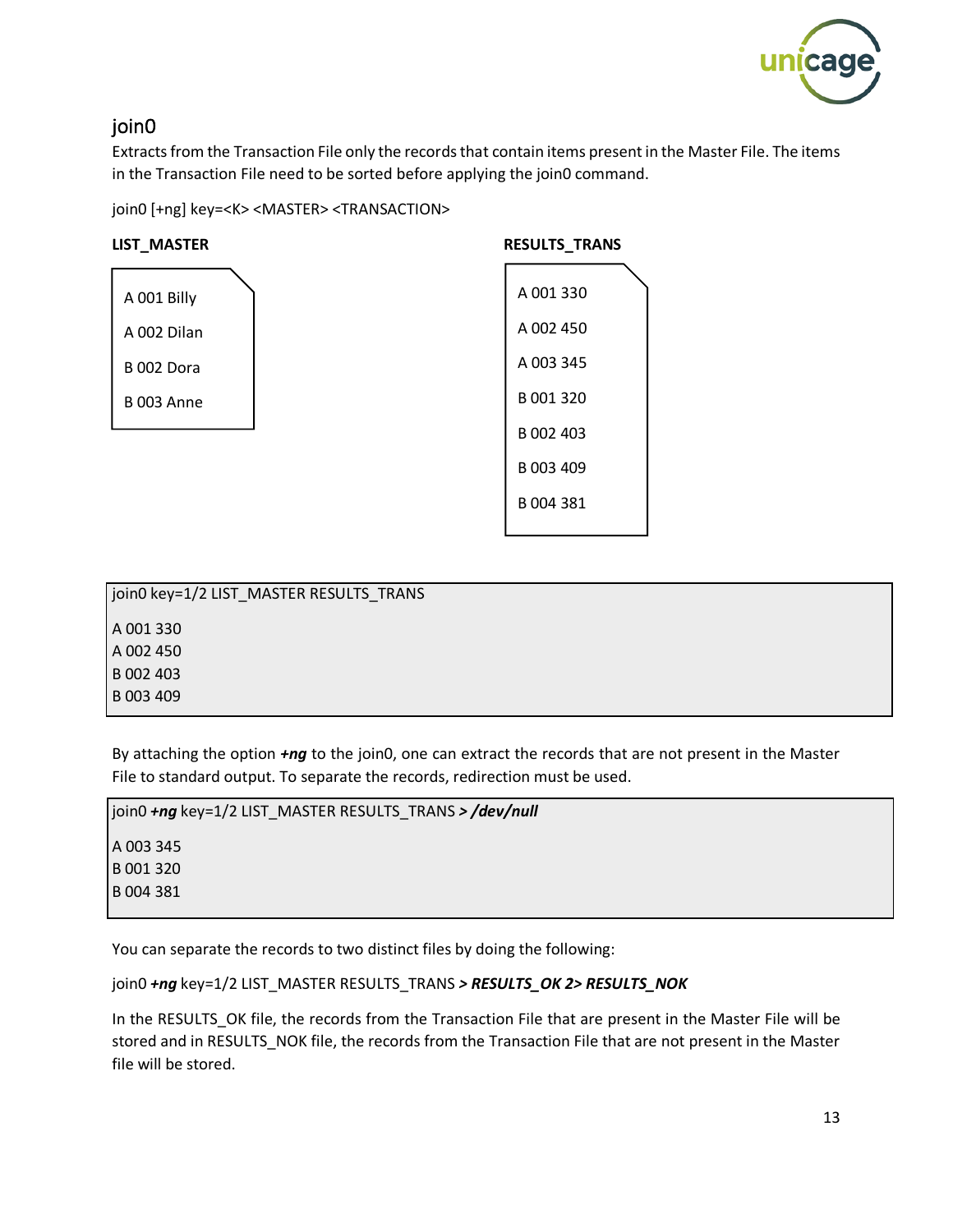

# <span id="page-15-0"></span>join1

Similar to join0, but it adds to the Transaction File additional information that is present in the Master's File fields.

join1 [+ng] key=<K> <MASTER> <TRANSACTION>

#### LIST\_MASTER

| A 001 Billy |  |
|-------------|--|
| A 002 Dilan |  |
| B 002 Dora  |  |
| B 003 Anne  |  |
|             |  |

| <b>RESULTS TRANS</b> |
|----------------------|
| A001330              |
| A 002 450            |
| A 003 345            |
| B 001 320            |
| B 002 403            |
| B 003 409            |
| B 004 381            |
|                      |

| join1 key=1/2 LIST_MASTER RESULTS_TRANS |  |
|-----------------------------------------|--|
| A 001 Billy 330                         |  |
| A 002 Dilan 450                         |  |
| <b>B 002 Dora 403</b>                   |  |
| <b>B</b> 003 Anne 409                   |  |
|                                         |  |

# <span id="page-15-1"></span>join2

Similar to join1, but it also outputs the fields that are not present in the Master File in a special format. join2 [+ng] key=<K> <MASTER> <TRANSACTION>

| A 001 Billy |  |
|-------------|--|
| A 002 Dilan |  |
| B 002 Dora  |  |
| B 003 Anne  |  |

#### **LIST\_MASTER RESULTS\_TRANS**

| A 001 330 |
|-----------|
| A 002 450 |
| A 003 345 |
| B 001 320 |
| B 002 403 |
| B 003 409 |
| B 004 381 |
|           |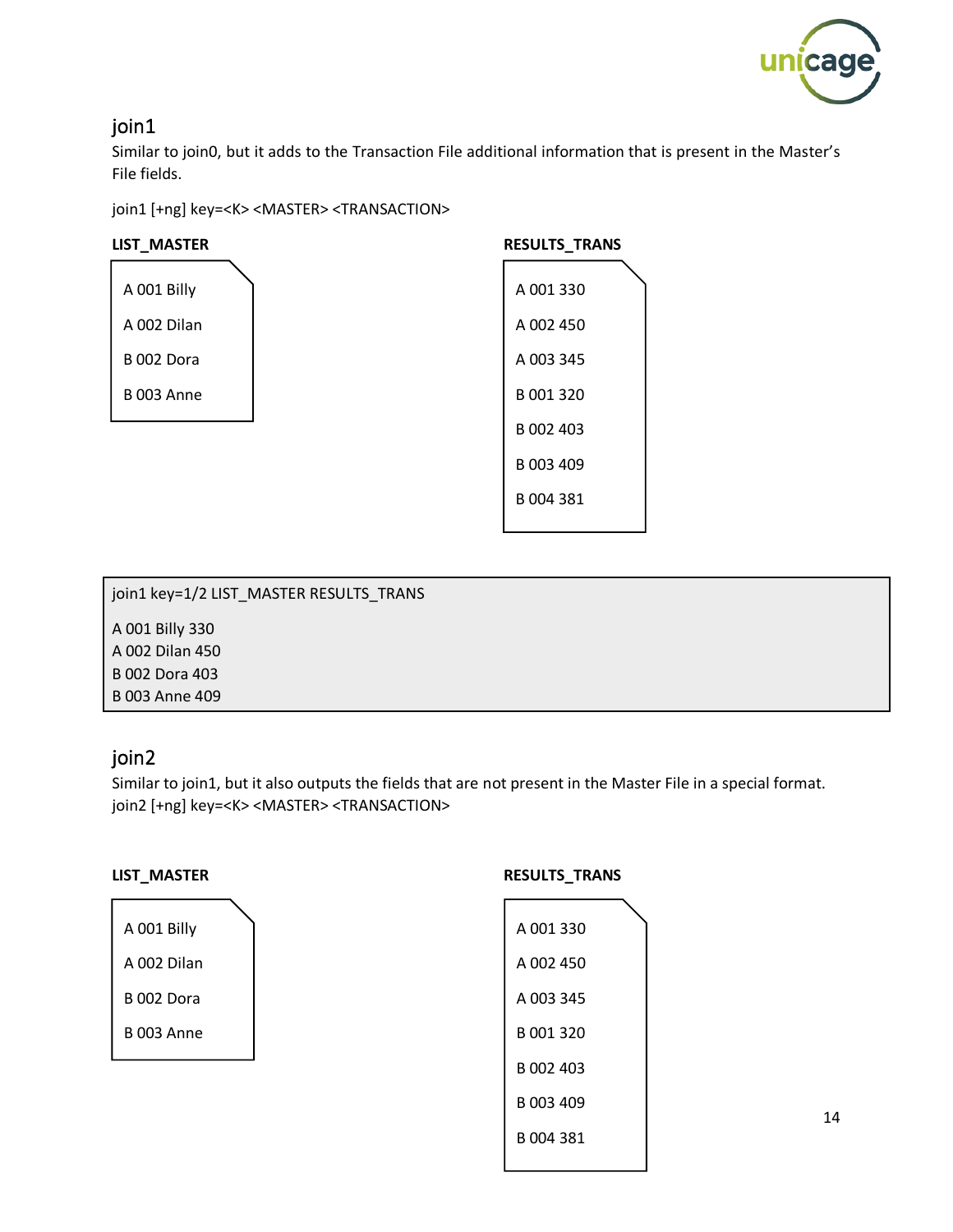

join2 key=1/2 LIST\_MASTER RESULTS\_TRANS A 001 Billy 330 A 002 Dilan 450 A 003 \_ 345 B 001 \_ 320 B 002 Dora 403 B 003 Anne 409 B 004 \_ 381

By default, the fields that are not present in the Master File will have a ' ' in their place. However, you can change this value by using the *+* option and specifying the string that you want in front.

join2 [+string] [+ng] key=<K> <MASTER> <TRANSACTION>

join2 *+other* key=1/2 LIST\_MASTER RESULTS\_TRANS A 001 Billy 330

A 002 Dilan 450 A 003 other 345 B 001 other 320 B 002 Dora 403 B 003 Anne 409 B 004 other 381

# <span id="page-16-0"></span>cjoin0, cjoin1, cjoin2

The cjoin0, cjoin1 and cjoin2 commands are equivalent to the join0, join1 and join2 commands, respectively. However, the cjoin commands do not require the Transaction File to be sorted.

<span id="page-16-1"></span>Since the cjoin commands load the entire Master File into memory, the usage of the cjoin commands is recommended over the join commands when you have a small Master File and extremely large Transaction Files.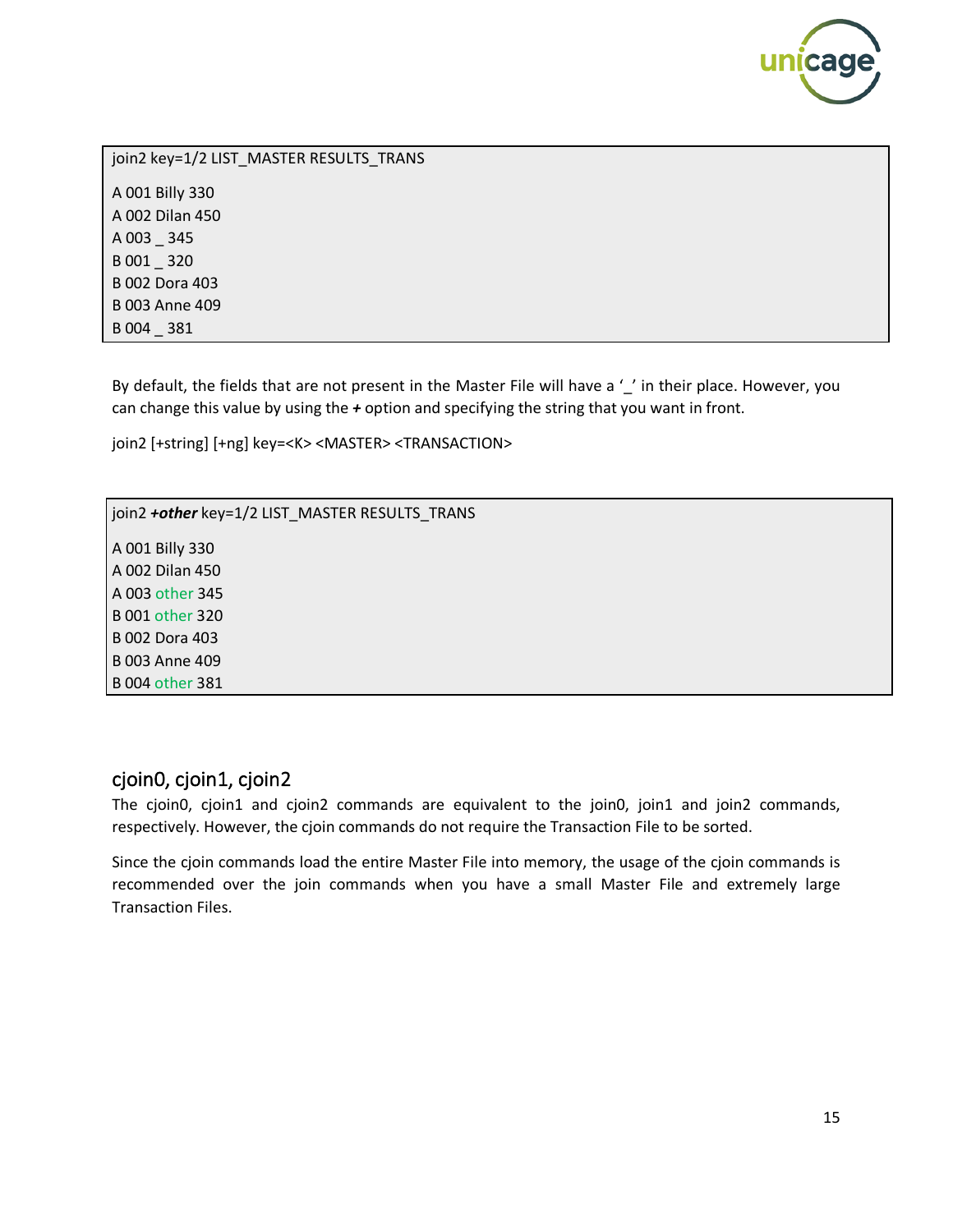

# loopj

Links multiple files with the same key. The files need to be sorted by key.

If there are records with non-existent values in some files, by default a "0" will be placed. This character can be changed by using the option *-d* and specifying the character that you want in front of it.

loopj [-d<string>] num=<K> <file\_1> <file\_2> … <file\_N>



loopj *-d@* num=1 SAMPLE1 SAMPLE2 SAMPLE3 001 Oslo 50320 324.1 NOR 002 Lisbon 2199 4.3 POR

003 Paris 3310 134.8 FRN 004 Madrid 2201 6.4 @

# <span id="page-17-0"></span>up3

Merges two files that have the same key. Both files need to be sorted before using up3.

up3 key=<K> <file\_1> <file\_2>

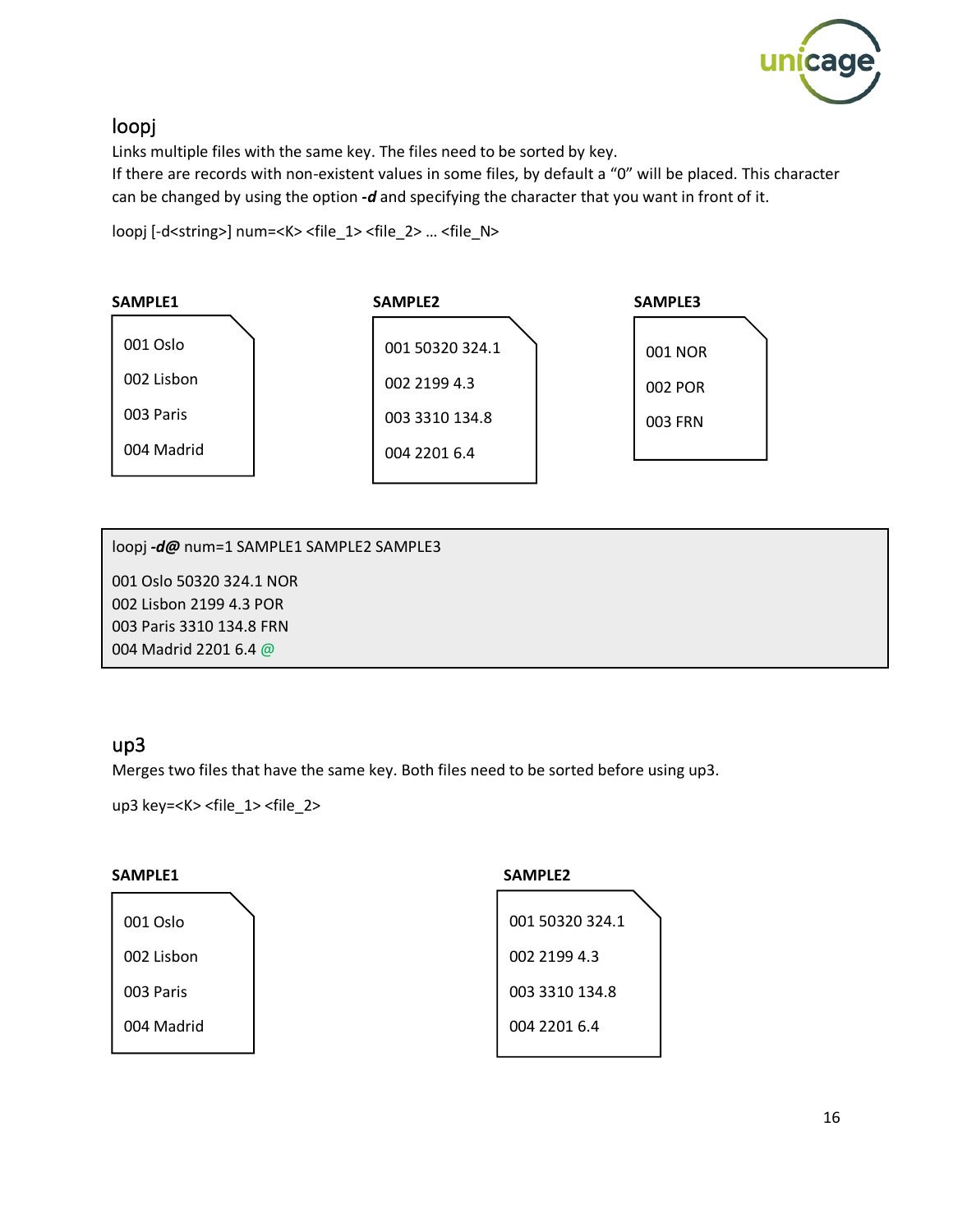

up3 key=1 SAMPLE1 SAMPLE2

001 Oslo 50320 324.1 002 Lisbon 2199 4.3 003 Paris 3310 134.8 004 Madrid 2201 6.4

# <span id="page-18-0"></span>getfirst, getlast

getfirst fetches the first records with a given key in a file, while getlast fetches the last records with a given key in a file. The file needs to be sorted by the key before using these commands.

It is possible to use the *+ng* option to fetch all records except the first or last, depending on the command used.

getfirst [+ng] <K1> <K2> <file>

getlast [+ng] <K1> <K2> <file>

#### **SAMPLE**

Japan Chiba 100 Japan Chiba 90 Japan Tokyo 200 Portugal Lisbon 120

Portugal Lisbon 100

Portugal Porto 80

<span id="page-18-1"></span>

| getfirst 1 1 SAMPLE | getlast 1 1 SAMPLE |
|---------------------|--------------------|
| Japan Chiba 100     | Japan Tokyo 200    |
| Portugal Lisbon 120 | Portugal Porto 80  |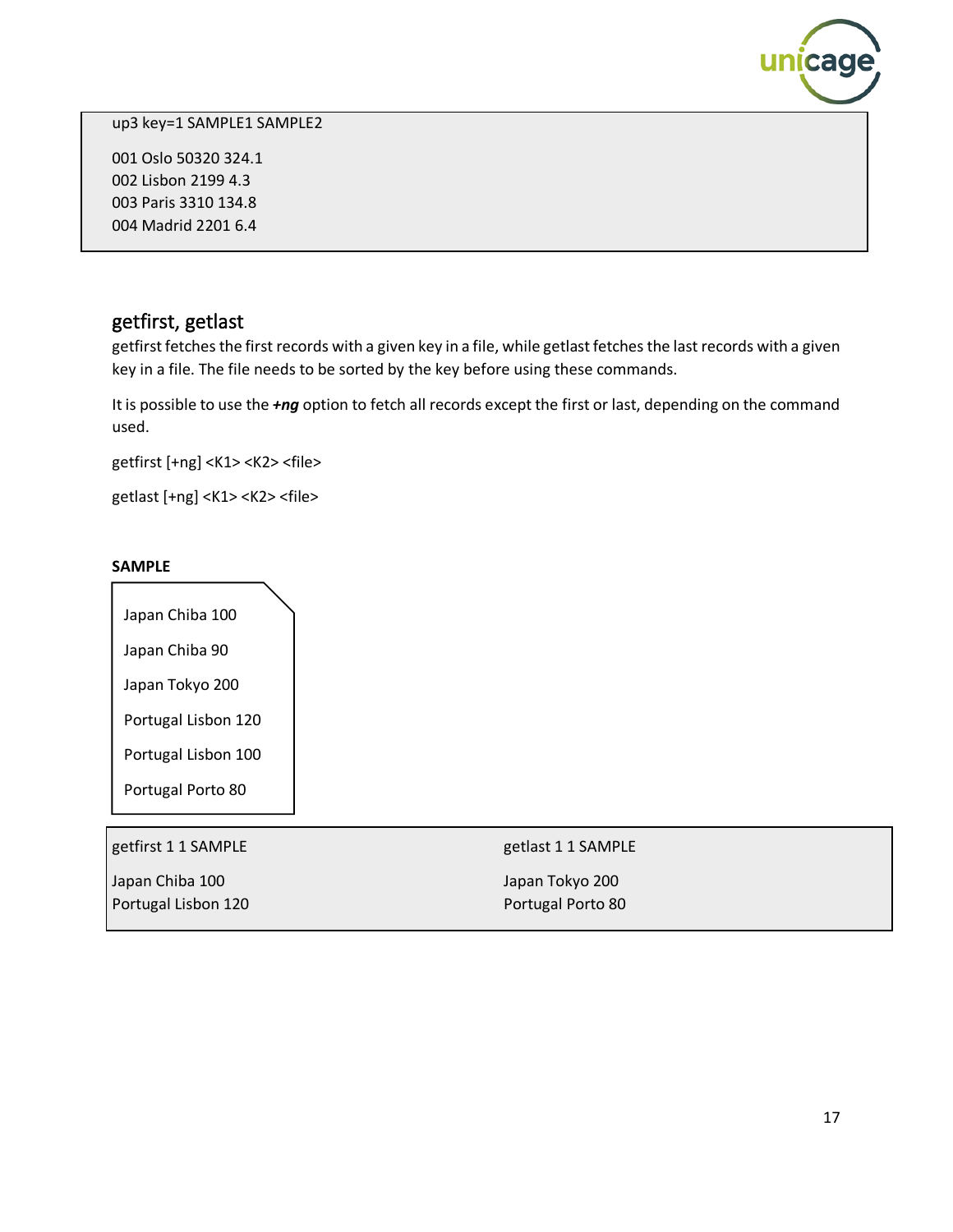

# ctail

Removes the last N records from a file.

ctail -<N> <file>

#### **STATES**

001 Maine 002 Vermont 003 New\_York 004 Delaware 005 Georgia

ctail -2 STATES

001 Maine 002 Vermont 003 New\_York

#### <span id="page-19-0"></span>count

Counts the number of records with the same key within a file.

count <K1> <K2> <file>

#### **SAMPLE**



count 1 1 SAMPLE A 3 B 1

# <span id="page-19-1"></span>rank

Counts the occurrences and associates them consecutive numbers starting in 1. By using *ref* option, it is possible to associate the numbers based on the given key.

rank [ref=<K>] <file>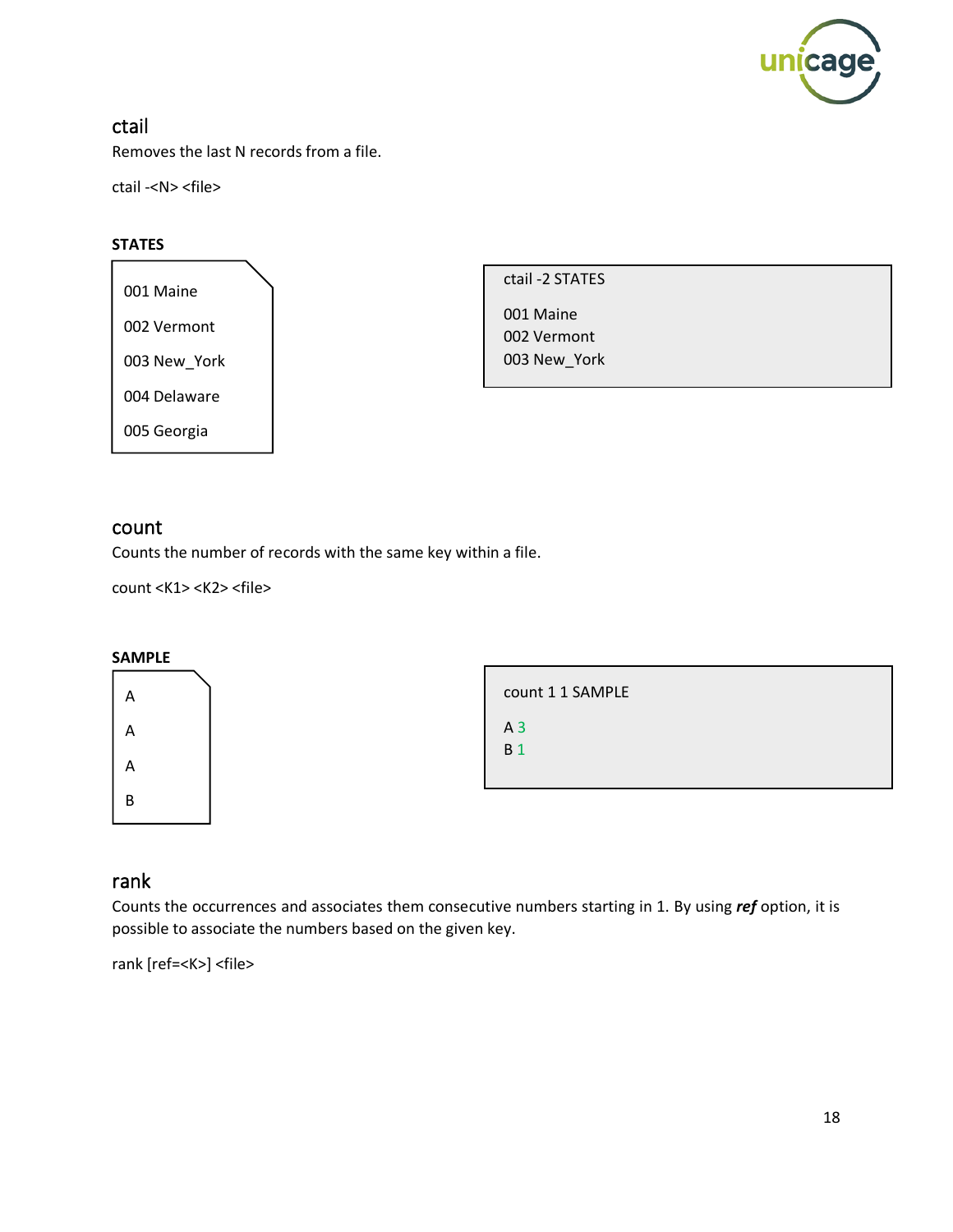

#### **SAMPLE**

001 Tony 001 Gina 001 Anne 002 Carl 003 Sara

| rank SAMPLE | rank ref=1 SAMPLE |
|-------------|-------------------|
| 1 001 Tony  | 1 001 Tony        |
| 2 001 Gina  | 2 001 Gina        |
| 3 001 Anne  | 3 001 Anne        |
| 4 002 Carl  | 1 002 Carl        |
| 5 003 Sara  | 1 003 Sara        |

#### <span id="page-20-0"></span>map

Converts records with repeated keys into a table of records where the repeated keys are intertwined in a way that the information becomes more perceptible. In a way, it converts the records from a format of < x, y, value > into a matrix of x per y. If there are fields without values, a 0 will be placed instead. This value can be changed with the *-m* option and by specifying the character.

map [-m<C>] [+yarr] num=<N> <file>

#### **SALES**

| 20110201 SHOP A 13 |  |
|--------------------|--|
| 20110201 SHOP B 34 |  |
| 20110202 SHOP A 20 |  |
| 20110202 SHOP B 18 |  |
|                    |  |

| map num=1 SALES |    |               |  |  |
|-----------------|----|---------------|--|--|
| $\ast$          |    | SHOP A SHOP B |  |  |
| 20110201        | 13 | 34            |  |  |
| 20110202        | 20 | 18            |  |  |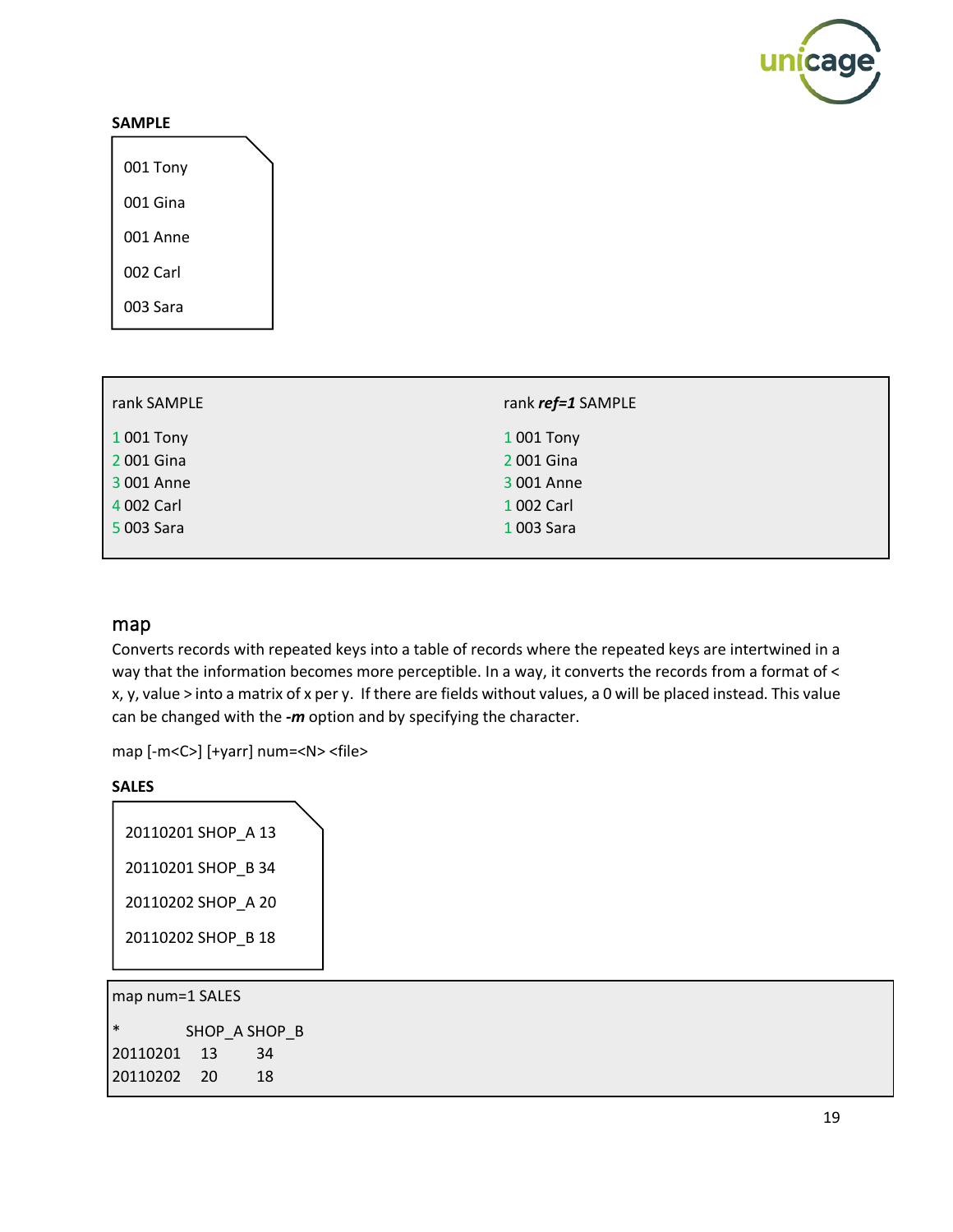

The *+yarr* option adds an additional horizontal axis.

#### **SALES\_JAPAN**

SHOP\_A Tokyo 2016 1354 2135 1255

SHOP\_A Tokyo 2017 2133 1245 4265

SHOP\_B Osaka 2016 984 824 793

SHOP\_B Osaka 2017 908 1193 3145

map num=2 SALES\_JAPAN

| $\ast$                      | $\ast$ | $\ast$ | 2016 | 2017 |     |           |                          |      |  |
|-----------------------------|--------|--------|------|------|-----|-----------|--------------------------|------|--|
| SHOP A Tokyo                |        | A      | 1354 | 2133 |     |           |                          |      |  |
| SHOP A                      | Tokyo  | B      | 2135 | 1245 |     |           |                          |      |  |
| SHOP A                      | Tokyo  | C      | 1255 | 4265 |     |           |                          |      |  |
| SHOP B Osaka                |        | A      | 984  | 908  |     |           |                          |      |  |
| SHOP_B Osaka B              |        |        | 824  | 1193 |     |           |                          |      |  |
| SHOP_B                      | Osaka  | C      | 793  | 3145 |     |           |                          |      |  |
|                             |        |        |      |      |     |           |                          |      |  |
| map +yarr num=2 SALES JAPAN |        |        |      |      |     |           |                          |      |  |
| $\ast$                      | $\ast$ |        | 2016 |      |     |           | 2016 2016 2017 2017 2017 |      |  |
| $\ast$                      | $*$    |        | a    | b    | C   | a         | b                        | C    |  |
| SHOP A                      | Tokyo  |        | 1354 | 2135 |     | 1255 2133 | 1245                     | 4265 |  |
| SHOP B                      | Osaka  |        | 984  | 824  | 793 | 908       | 1193                     | 3145 |  |

#### <span id="page-21-0"></span>calsed

String substitution by using a customized version of sed. It does not support regular expressions. If the string is replaced by a "@" character, then the *-nx* option must be used. If you want to replace a given character C by a blank space, then the *-s* option must be used.

calsed [-s<C>] [-nx] <ORIGINAL\_STRING> <REPLACEMENT\_STRING> <file>

NOTE: To use this command in the Unicage Open Version, you must use the respective Python script.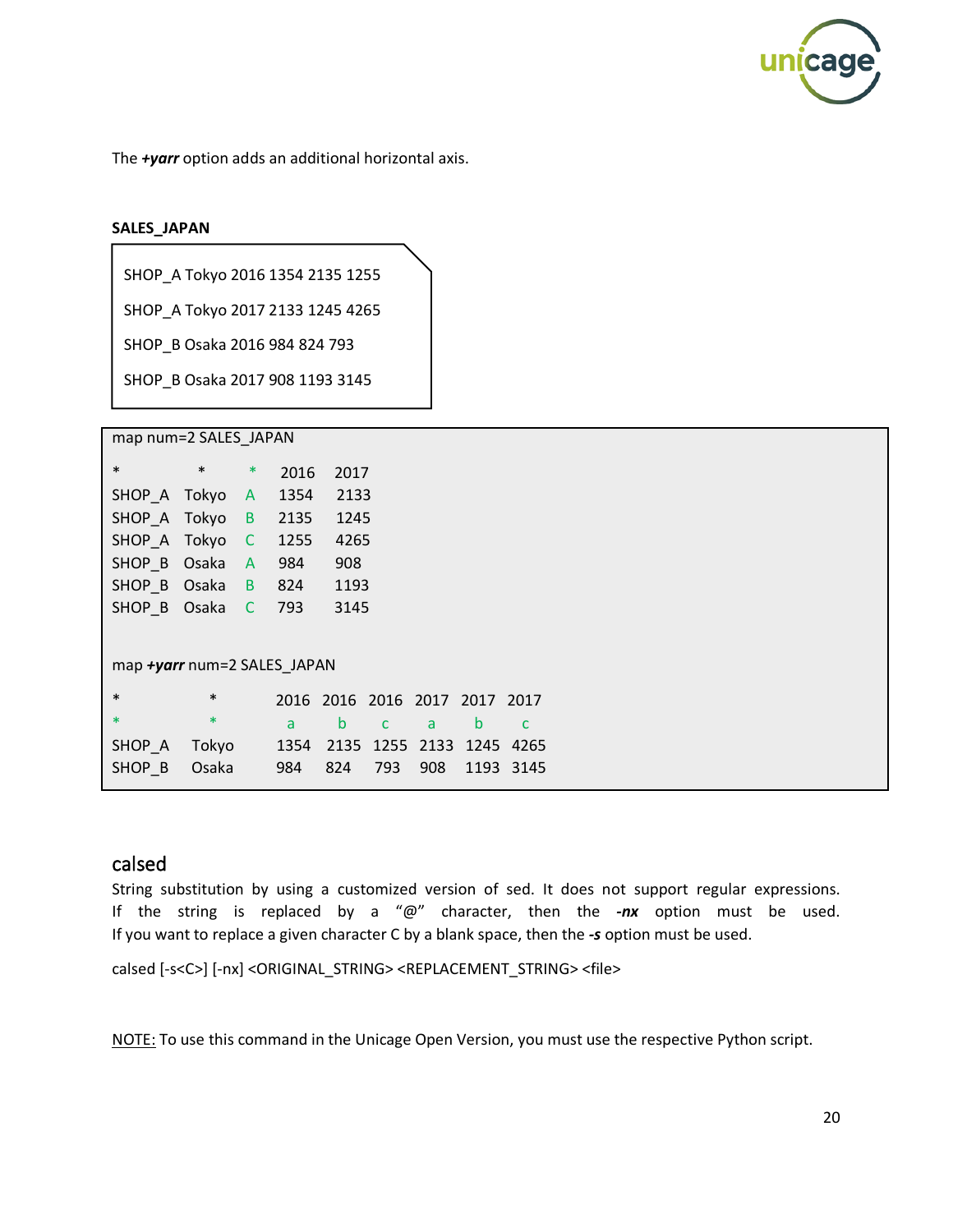

#### **SAMPLE**

\*Tokyo\* \*Lisbon\* \*Milan\*

| python ./calsed Milan Rome SAMPLE | python ./calsed -nx Milan @ SAMPLE |
|-----------------------------------|------------------------------------|
| *Tokyo*                           | *Tokyo*                            |
| *Lisbon*                          | *Lisbon*                           |
| *Rome*                            | $*_{@}*$                           |

| python ./calsed -s_ Lisbon La_Paz SAMPLE |
|------------------------------------------|
| *Tokyo*                                  |
| *La Paz*                                 |
| *Milan*                                  |

# <span id="page-22-0"></span>fsed

Replaces a string on a given field of each record. Supports regular expressions through the *-e* option.

fsed [-e] 's/<ORIGINAL\_STRING>/<REPLACEMENT\_STRING>/<field\_number>' <file>

NOTE: To use this command in the Unicage Open Version, you must use the respective Python script.

#### **SCORES**

000149 Lyn 18 F 95 80 33 50 000189 Joel 19 M 70 98 55 72

000152 Bill 17 M 84 79 85 62

python ./fsed 's/0/-/1' SCORES

---149 Lyn 18 F 95 80 33 50 ---189 Joel 19 M 70 98 55 72 ---152 Bill 17 M 84 79 85 62

python ./fsed -e 's/[0-9]/\*/3' SCORES 000149 Lyn \*\* F 95 80 33 50 000189 Joel \*\* M 70 98 55 72 000152 Bill \*\* M 84 79 85 62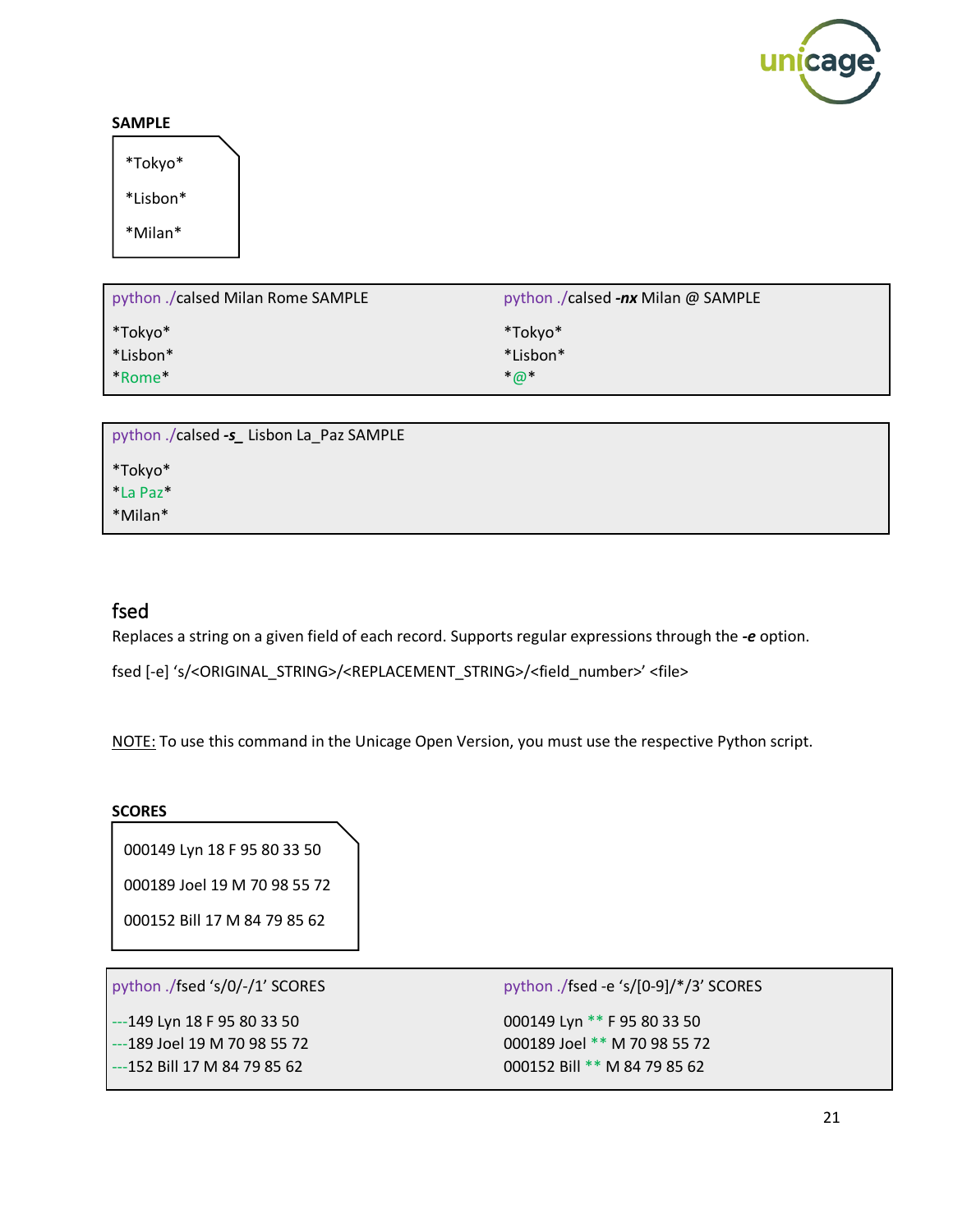

### <span id="page-23-0"></span>keycut

Divides a file into sub-files according to the specified key. These sub-files will contain only the records with the chosen key.

keycut %<K\_1> %<K\_2> … %<K\_N> <file>

#### **US\_DATA**

| 01 Massachusetts 03 Springfield 82 0 23 84 10  |
|------------------------------------------------|
| 01 Massachusetts 01 Boston 91 59 20 76 54      |
| 02 New York 04 Manhattan 30 50 71 36 30        |
| 05 Brooklyn 78 13 44 28 51<br>02 New York      |
| 03 New_Jersey 10 Newark 52 91 44 9 0           |
| 03 New Jersey 12 Moorestown 95 60 35 93 76     |
| 04 Pennsylvania 13 Philadelphia 92 56 83 96 75 |
| 04 Pennsylvania 16 Hershey 45 21 24 39 03      |

keycut STATE\_DATA%1 US\_DATA

#### **STATE\_DATA.01**

- 01 Massachusetts 03 Springfield 82 0 23 84 10
- 01 Massachusetts 01 Boston 91 59 20 76 54

#### **STATE\_DATA.02**

02 New\_York 04 Manhattan 30 50 71 36 30 02 New York 05 Brooklyn 78 13 44 28 51

#### **STATE\_DATA.03**

03 New\_Jersey 10 Newark 52 91 44 9 0

03 New\_Jersey 12 Moorestown 95 60 35 93 76

#### **STATE\_DATA.04**

04 Pennsylvania 13 Philadelphia 92 56 83 96 75

04 Pennsylvania 16 Hershey 45 21 24 39 03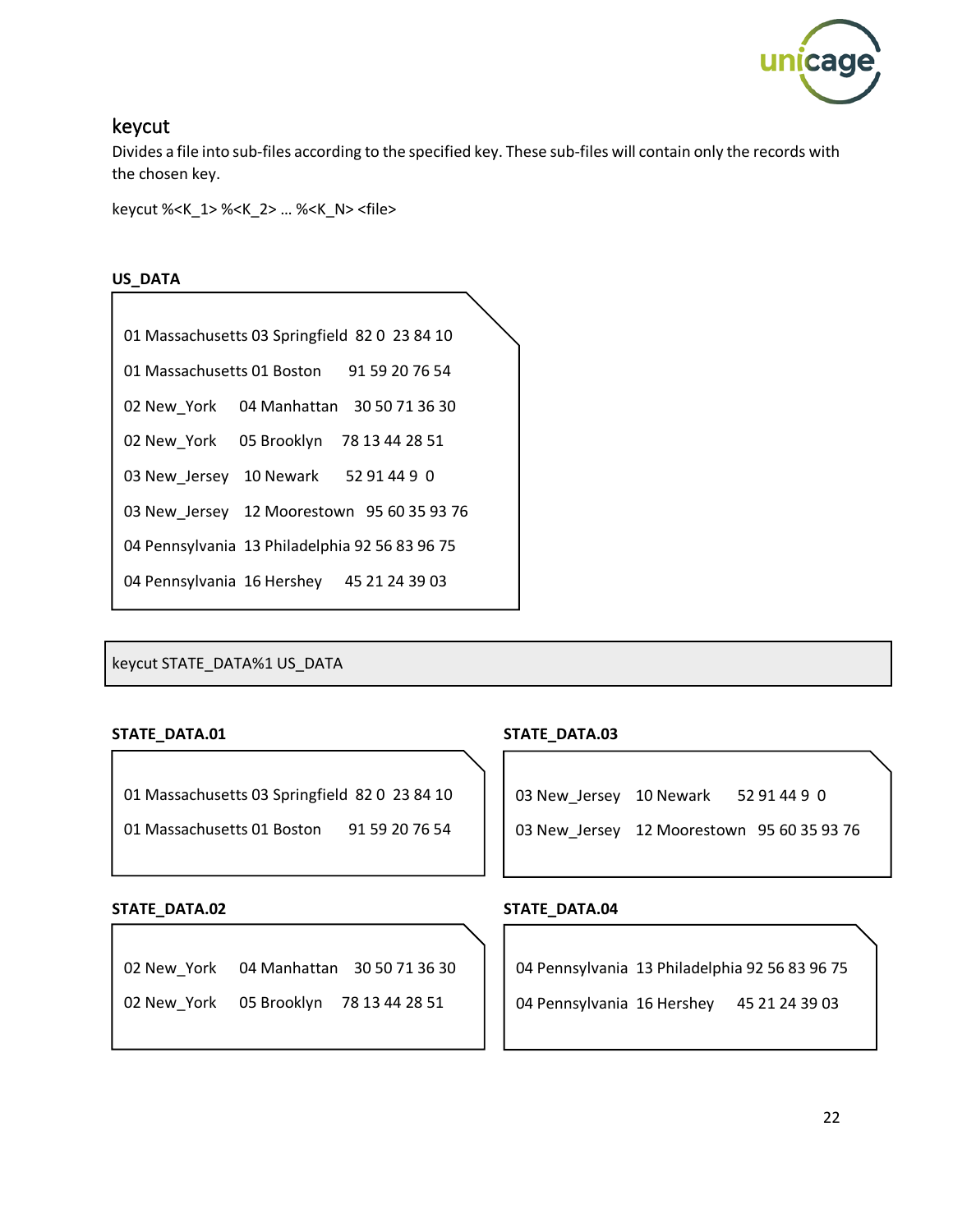

# <span id="page-24-0"></span>dayslash

Transformation of Time/Date Format.

With the *--output* option, the existing date will be converted to a chosen format. With the *--input* option, the existing date will be converted from its current format to the default format (yyyymmdd).

dayslash [option] <date\_format> <field\_1> <field\_2> … <field\_N> <file>

20210101 2021/02/01 20210301

20210102 2021/02/02 20210302

20210103 2021/02/03 20210303

| dayslash -- output yyyy/mm/dd 13 DATES |  |  |  |
|----------------------------------------|--|--|--|
|                                        |  |  |  |

2021/01/01 2021/02/01 2021/03/01 2021/01/02 2021/02/02 2021/03/02 2021/01/03 2021/02/03 2021/03/03 dayslash *--input* yyyy/mm/dd 2 DATES

20210101 20210201 20210301 20210102 20210202 20210302 20210103 20210203 20210303

#### <span id="page-24-1"></span>comma

Adds comma as numeric separator.

comma <field\_1> <field\_2> … <field\_N> <file>

#### **SAMPLE\_NUMS**



comma 1 SAMPLE\_NUMS

1,234,567,890 98,765 13,243,546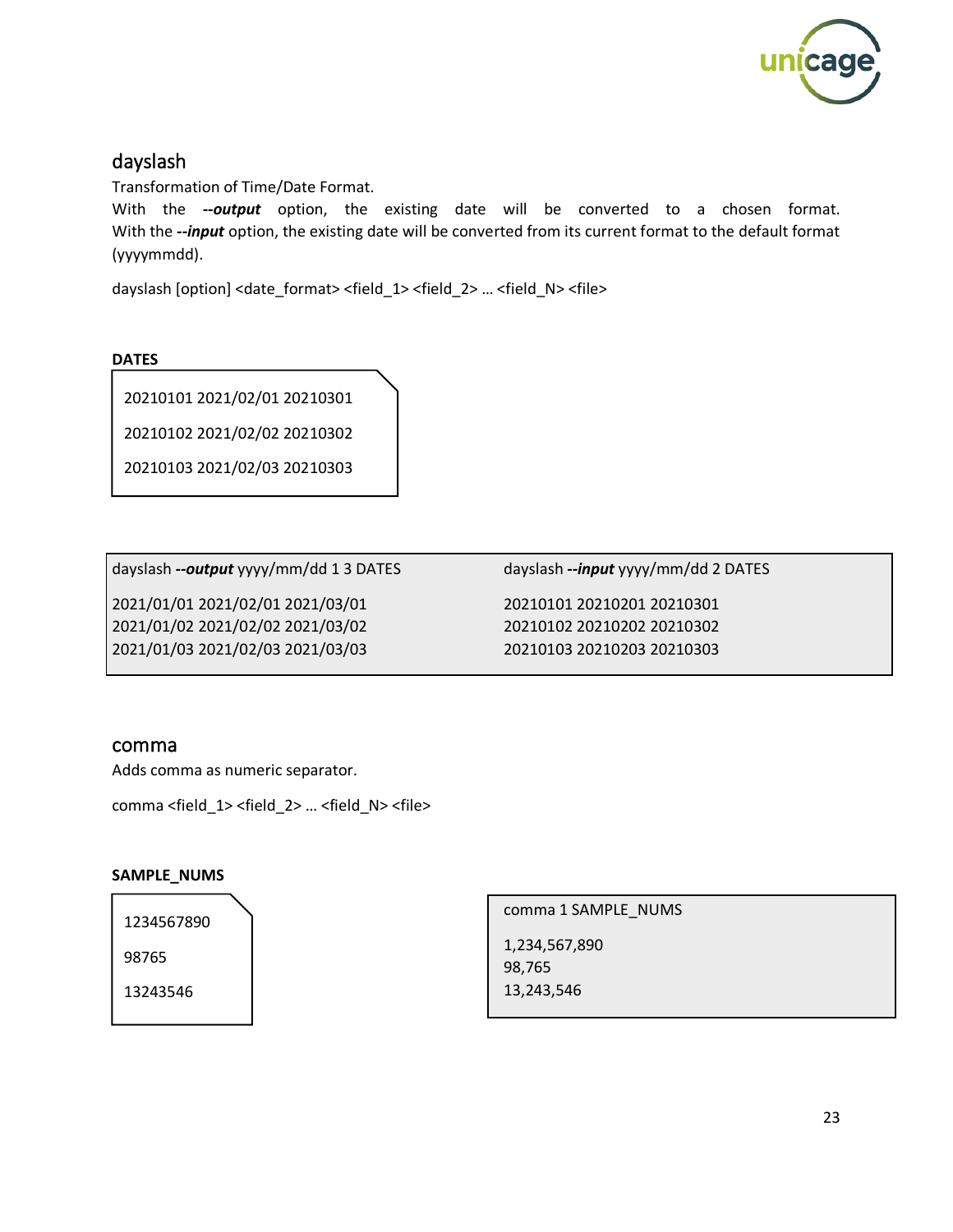

# <span id="page-25-0"></span>4. USE CASES

In this section, we present some example use cases were Unicage can be used as powerful processing tool. Note that these examples might require the usage of commands that are only present in the Unicage Enterprise Version.

# <span id="page-25-1"></span>Reporting from CDR Data

In order to keep track of the usage of their infrastructure, telecommunications companies rely on Call Detail Records (CDRs). These are standardized records that are created to document every exchange a given communication device makes with the network. CDR data sits at the base of the billing calculations, which means that its analysis is a fundamental element in the Telco industry.

A CDR contains a wealth of information that characterizes the usage of a network by its users. For instance, a phone call generates a CDR that contains the phone numbers involved in the call, the time, the date, the duration of the call, among other information.

Let us take as an example the file CDR\_SAMPLE.csv, a file where each line is composed by 42 fields:

\$ head -1 CDR\_SAMPLES.csv

"G" ,"0" ," +351999990665 " ," +351999994370 " ," 12/02/2020 " ," 01:00:00 " ," 2865 " ," 837384086 " ,"206787737 " ," Faro " ,"" ," Special3 " ," .2577 " ," 1221 " ," +351999990321 " ," 2747 " ," BT312CR " ," Name " ,"1" ,"E" ," PT " ," NET2 " ," " ,"" ,"" ," +351999996172 " ," 719 " ,"" ," EUR " ,"" ," " ,"" ," " ," 1044171823 " ,"userID52260 " ,"" ,"" ," 361464 " ,"" ," "

For this use case, we will focus on a single objective: Make a report of the calls made by each Portuguese phone number, presenting the date and time, the dialled number, the total number of minutes of the call and a percentage of the time with respect to the total duration of the calls made by that number.

The first step in our process will be converting the original .csv file to a tabular text file, i.e., "a spaceseparated value" file. This can be done with the Unicage command **fromcsv**:

\$ fromcsv CDR\_SAMPLES.csv > CDR\_SAMPLES\_TABULAR

\$ head -1 CDR SAMPLES TABULAR

G 0 +351999990665 +351999994370 12/02/2020 01:00:00 2865 837384086 206787737 Faro \_ Special3 .2577 1221 +351999990321 2747 BT312CR Name 1 E PT NET2 \_ \_ \_ +351999996172 719 \_ EUR \_ \_ \_ \_ 1044171823 userID52260 \_ \_ 361464 \_ \_

As we can see, the data is the same, but all the quotation marks are gone. In fact, only the relevant data is kept (i.e., the actual information regarding the phone calls) while the unnecessary data is left behind (the quotation marks). Additionally, the file size will decrease when compared with the original .csv file.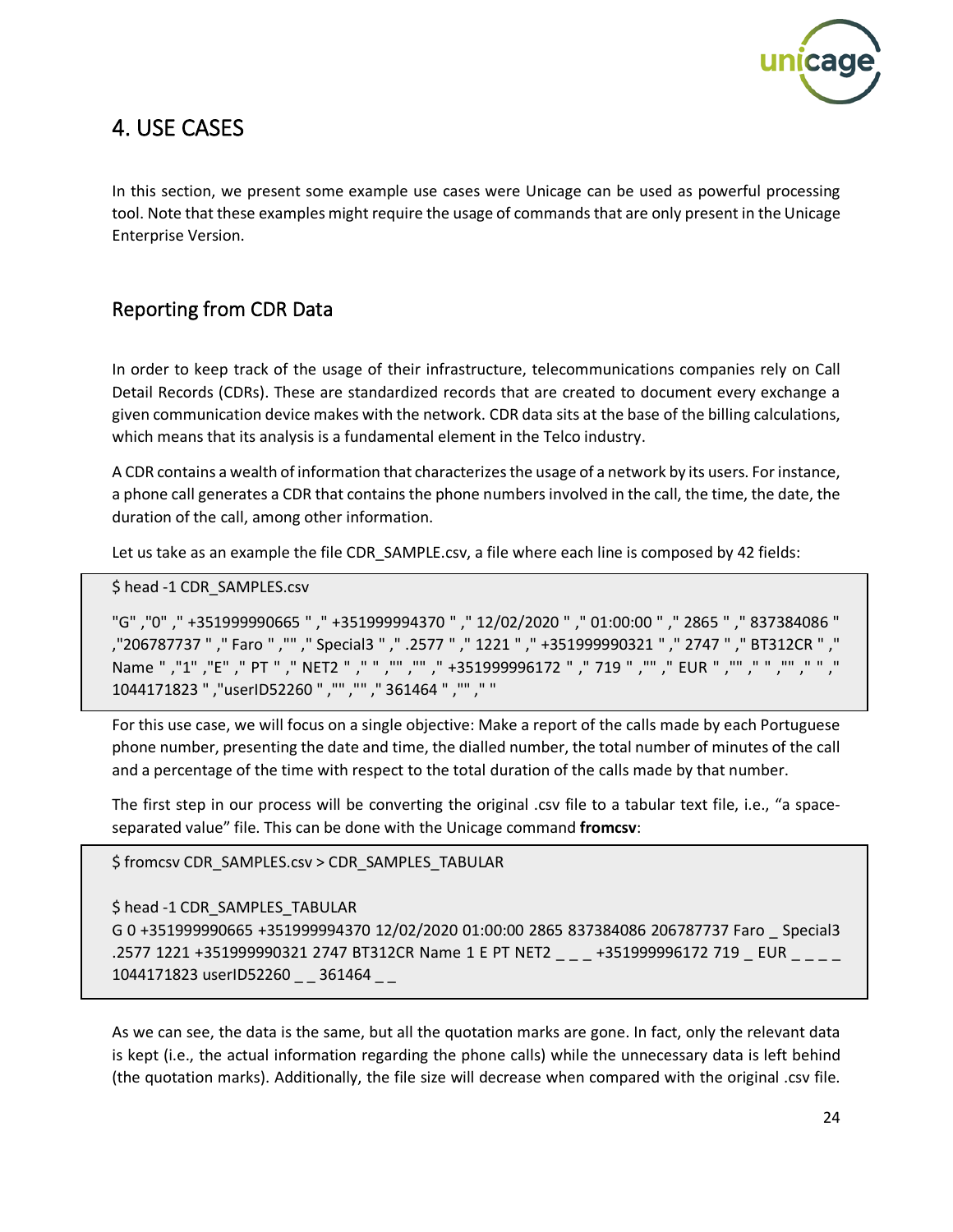

This is a crucial step in Unicage data processing since we can save storage space by removing unnecessary data.

The next step will focus on the calculations that we want to make. For this we will build a pipeline divided in three steps:

- 1. Isolate the relevant data.
- 2. Guarantee the quality of the data.
- 3. Sort the data.

To isolate the relevant CDR data, we will use the Unicage **self** command to select the fields "CustomerNumber", "CallDate", "CallTime", "NumberDialled" and "Duration". These fields are at positions 3, 5, 6, 4 and 7, respectively, in the CDR file.

self 3 5 6 4 7 CDR\_SAMPLES\_TABULAR

Next, we will use Unix's awk command to implement a data quality filter that fills the following requirements:

- The phone numbers need to have exactly 13 characters, including the "+".
- The 1<sup>st</sup> character must be "+" and from the 2<sup>nd</sup> to the 13<sup>th</sup> character we have digits (the actual number including the country code)
- The  $2^{nd}$ ,  $3^{rd}$  and  $4^{th}$  digit need to correspond to the country code for Portugal, which is 351.

These requirements can be fulfilled with the following awk pipeline:

awk 'length  $(51) == 13'$ awk '\$1  $\sim$  /^+[0 -9]{12}/ ' awk 'substr (\$1,2,3) == "351"' |

Then we repeat this pipeline, but for the field "NumberDialled", which will correspond to the  $4<sup>th</sup>$  field.

```
awk 'length (54) == 13'awk '$1 ~ /^+[0 -9]{12}/ ' |
awk 'substr ($4 ,2 ,3) == "351"' |
```
Finally, we finish this pipeline by sorting the data by phone number using Unicage's **msort** command. This way, we shall obtain a file with the records of each phone call made, along with the total time.

msort key=1 > tmp\_phone\_calls\_duration

And the resulting file, "tmp\_phone\_calls\_duration", is a tabular text file with the following format: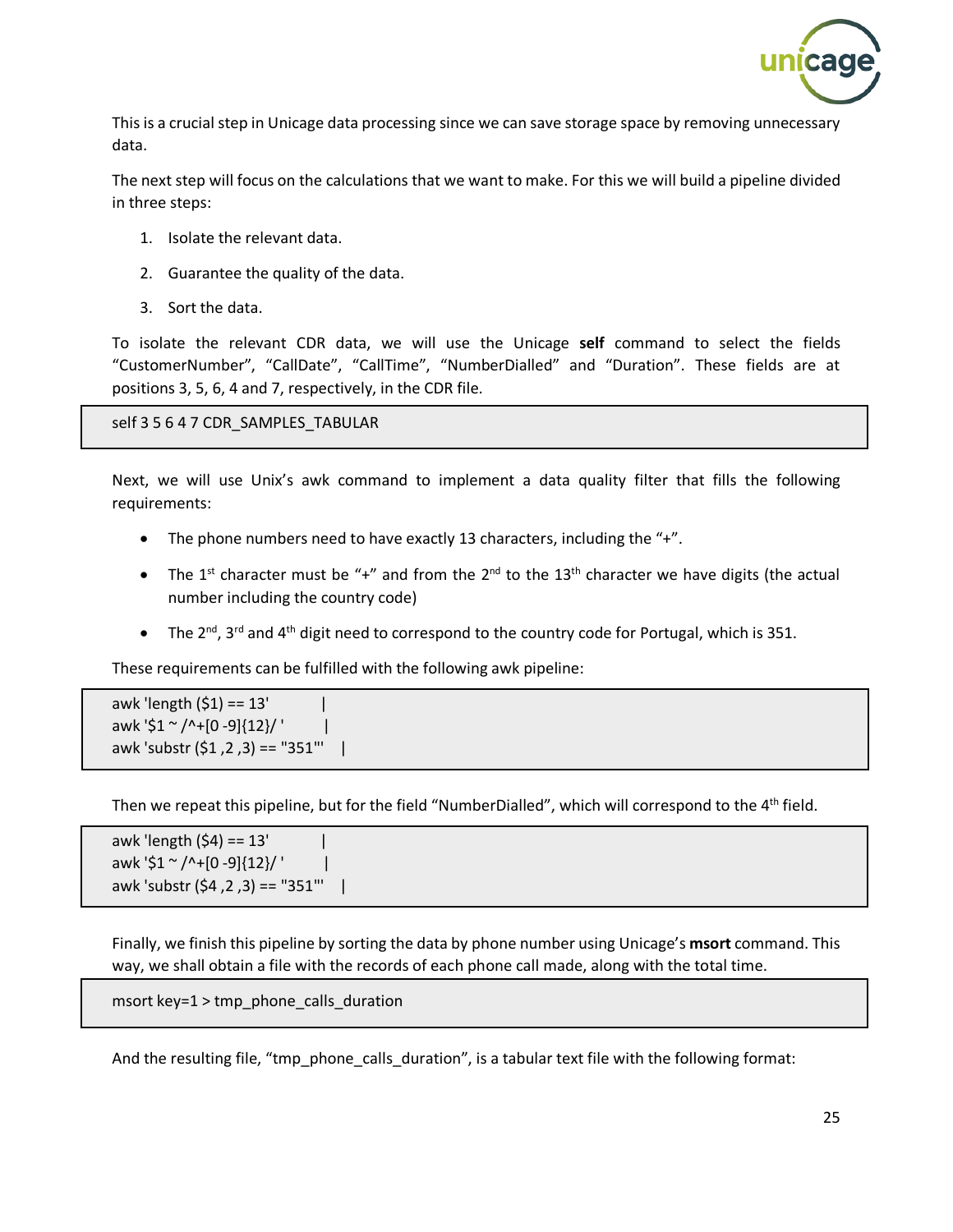

\$ head -5 tmp\_phone\_calls\_duration +351999990000 12/02/2020 01:00:00 +351999994375 3558 +351999990000 12/02/2020 01:00:00 +351999991637 1076 +351999990000 12/02/2020 01:00:00 +351999990235 1271 +351999990000 12/02/2020 01:00:00 +351999993094 1804 +351999990000 12/02/2020 01:00:00 +351999990902 102

The next step shall be summing the duration of the calls made by each number. This is easily done by taking the "tmp\_phone\_calls\_duration" file and using Unicage's **sm2** command, which sums the values of a given field or fields for each record with the same key.

\$ sm2 1 1 5 5 tmp\_phone\_calls\_duration > tmp\_number\_total\_duration

\$ head -5 tmp\_number\_total\_duration +351999990000 4101500 +351999990001 3427680 +351999990002 3873560 +351999990003 4553480 +351999990004 3258580

Now, we want to add to each record in the file "tmp\_phone\_calls\_duration", the total call duration of each phone number that is present in the file "tmp\_number\_total\_duration". To achieve this, we use Unicage's **join2** command to add the information of the latter file to the information of tmp\_phone\_calls\_duration:

\$ join2 key =1 tmp\_number\_total\_duration tmp\_phone\_calls\_duration

The resulting output will contain the information that was added from the "tmp\_number\_total\_duration" (in red for illustrative purposes), and add it to the "tmp\_phone\_calls\_duration":

+351999990000 4101500 12/02/2020 01:00:00 +351999994375 3558 +351999990000 4101500 12/02/2020 01:00:00 +351999991637 1076 +351999990000 4101500 12/02/2020 01:00:00 +351999990235 1271 +351999990000 4101500 12/02/2020 01:00:00 +351999993094 1804 +351999990000 4101500 12/02/2020 01:00:00 +351999990902 102

With all this information present in a single file, we can calculate the percentage of time a given phone call took with respect to the total duration of calls. To do this, we use Unicage's **lcalc** command. This command allows the user to make calculations and attain precise results. So, to calculate the percentage, we need to divide the Call Duration (6<sup>th</sup> field) by the Total Duration of Calls made by the number (2<sup>nd</sup> field) and multiply the resulting value by 100. The formula is highlighted in red: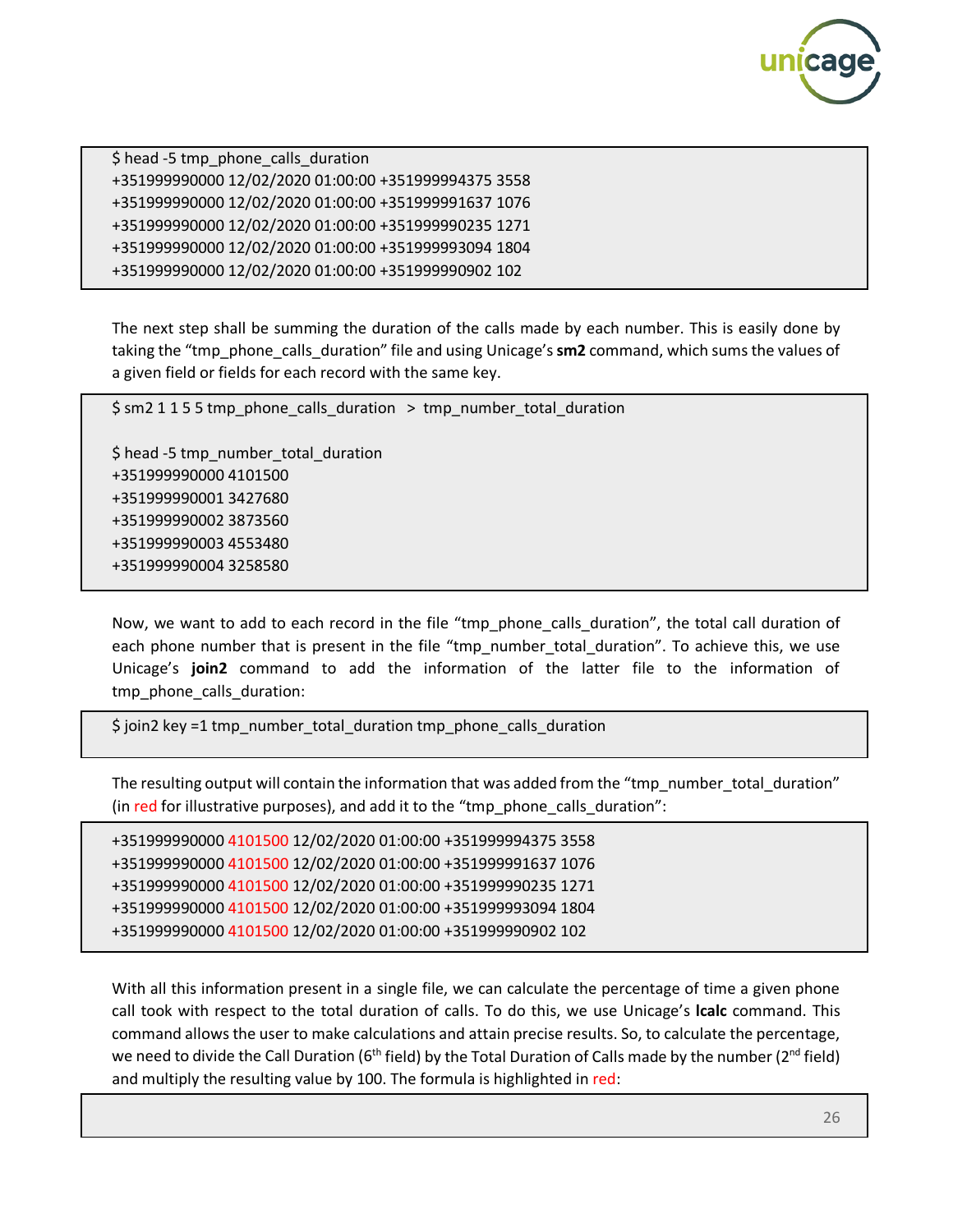

\$ lcalc '\$1 , \$3 , \$4 , \$5 , \$6 , \$6/\$2 \*100 '

The resulting output will be the following, with the percentage highlighted in red:

```
+351999990000 12/02/2020 01:00:00 +351999994375 3558 0.086748750457149800
+351999990000 12/02/2020 01:00:00 +351999991637 1076 0.026234304522735500
+351999990000 12/02/2020 01:00:00 +351999990235 1271 0.030988662684383700
+351999990000 12/02/2020 01:00:00 +351999993094 1804 0.043983908326222100
+351999990000 12/02/2020 01:00:00 +351999990902 102 0.002486895038400500
```
Now, we just need to use Unicage's **round** command to get better presentation numbers for the percentage field before saving the final file. We choose to use 3 decimal places:

\$ round 6.3 > FINAL\_RESULT

\$ head -5 FINAL\_RESULT +351999990000 12/02/2020 01:00:00 +351999994375 3558 0.087 +351999990000 12/02/2020 01:00:00 +351999991637 1076 0.026 +351999990000 12/02/2020 01:00:00 +351999990235 1271 0.031 +351999990000 12/02/2020 01:00:00 +351999993094 1804 0.044 +351999990000 12/02/2020 01:00:00 +351999990902 102 0.002

All the commands and steps described in this use case can be combined in a single script, that should look like this (code commentaries are in blue):

```
# convert from .csv to Unicage Format
# ------------------------------------
fromcsv CDR_SAMPLES.csv > CDR_SAMPLES_TABULAR
# ----------------------------------
# 1. Isolating the data needed for our analysis
self 3 5 6 4 7 CDR SAMPLES TABULAR |
# 1: CustomerIdentifier 2: CallDate 3: CallTime 4: NumberDialled 5: Duration
# ----------------------------------
# 2. Applying filters to the phone number making the call
awk 'length ($1) == 13' |
awk '$1 ~ /^+[0 -9]{12}/ ' |
awk 'substr ($1 ,2 ,3) == "351"' |
# ----------------------------------
# 3. Applying filters to the phone number receiving the call
awk 'length ($4) == 13' |
awk '$4 ~ /^+[0 -9]{12}/ ' |
awk 'substr ($4 ,2 ,3) == "351"' |
# ----------------------------------
# 4. sorting by phone number tha made the call
```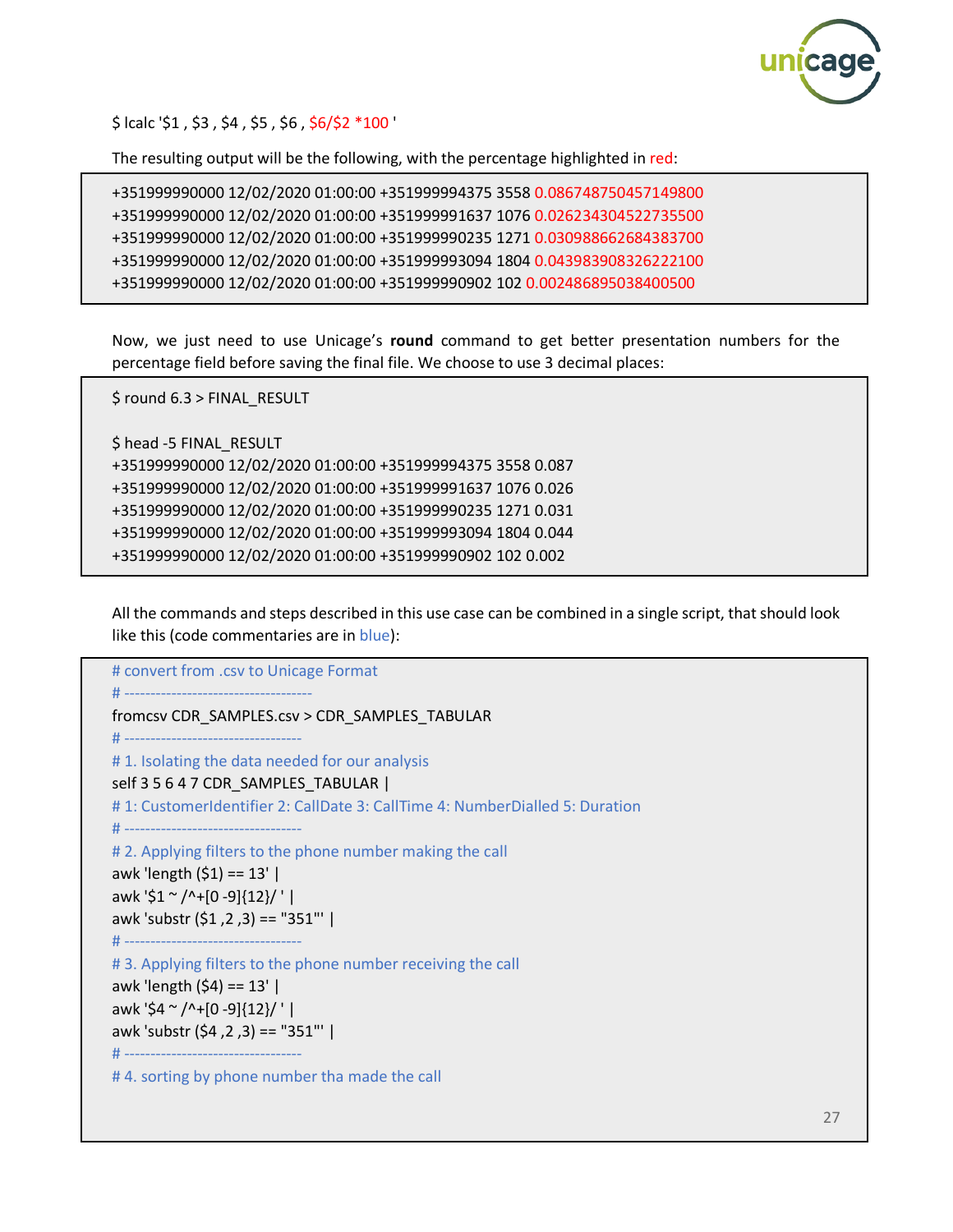

msort key =1 > tmp\_phone\_calls\_duration

# 1: CustomerIdentifier 2: CallDate 3: CallTime 4: NumberDialled 5: Duration

ֺֺ

self 1 5 tmp\_phone\_calls\_duration | # 1: CustomerIdentifier 2: Duration # ---------------------------------- # 4. calculate the total " call duration " for each number sm2  $1 1 2 2$  > tmp\_number\_total\_duration # 1: CustomerIdentifier 2: Duration ( total ) # --- 4. joining the total durantion for each number join2 key =1 tmp\_number\_total\_duration tmp\_phone\_calls\_duration | # 1: CustomerIdentifier 2: Duration ( total ) 3: CallDate 4: CallTime 5: NumberDialled 6: Duration # ---------------------------------- # --- 5. Calculating the percentage of duration of each call with # --- respect to the total durantion of each client lcalc '\$1 , \$3 , \$4 , \$5 , \$6 , \$6/\$2 \*100 ' | # 1: CustomerIdentifier 2: CallDate 3: CallTime 4: NumberDialled 5: Duration 6: Duration ( percentage ) # ---------------------------------- # --- 6. Rounding percentage to two decimal places round 6.3 > FINAL RESULT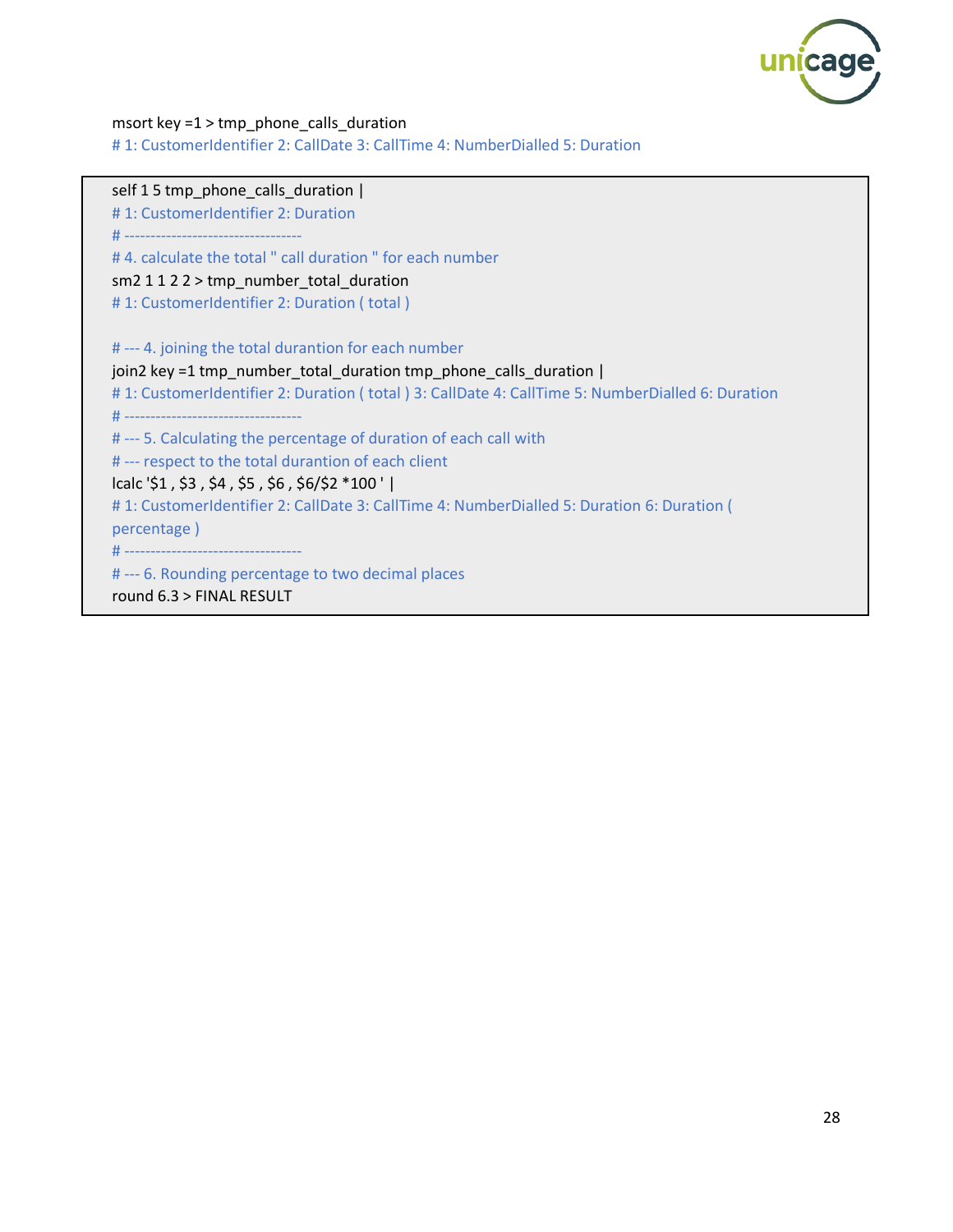

# <span id="page-30-0"></span>Combining and normalizing Sensor data types

Taming data in different formats is a common challenge in any data pipeline. In what follows, we will consider a scenario in which such a challenge occurs: combining data coming from different types of sensors. The sensors come from different manufacturers that follow different standards, which demands the inclusion of a normalization procedure. This procedure must reconcile all the data formats, so that all the information potential can be extracted from the data.

For this use case, our objective is going to be using the Unicage tools to build a data pipeline that is able to normalize two different data formats and combine them in a ready-to-plot csv file.

To start, let us assume that we have two files that we receive from two different models of vending machines: one model produces json files and the other produces xml files. Each file contains information about the items that are delivered by each vending machine. Every item that is delivered represents an event and generates packet of data that includes the code that identifies the item, the date and time at which the item was delivered, the ID of the machine that delivered the item and the shelf from where the item was taken (upper, middle, or lower). This information is organized in the files as follows:

| \$ head -15 model01 file.json | \$ head -15 model02 file.xml |
|-------------------------------|------------------------------|
|                               | <events></events>            |
| $"1":$ {                      | <event></event>              |
| "prateleira": "superior",     | <date>2021-04-21</date>      |
| "produto": "34WE4",           | <time>11:05</time>           |
| "maquina": "C010",            | <equipment>C012</equipment>  |
| "hora": "16:29",              | <item>87WV2</item>           |
| "data": "24-01-2021"          | <shelf>upper</shelf>         |
|                               | $\langle$ /event $\rangle$   |
| ${ }_{ }$                     | <event></event>              |
| $"2":$ {                      | <date>2021-04-21</date>      |
| "prateleira": "meio",         | <time>03:23</time>           |
| "produto": "21WX5",           | <equipment>C014</equipment>  |
|                               |                              |

As we can see, other than the file format, the information that is present is in different languages and the date format is also different. To tackle this data according to our goal, we must normalize both files to satisfy the following concerns:

- The final csv file must have a header describing the data fields written in English.
- The date fields must be presented in the YYYY/MM/DD format.
- The values of the "shelf" field must be written in English.

We will start by converting the json file to tabular text file. This is a fairly simple process with Unicage's **rjson** command that parses the json file and converts it to a text file: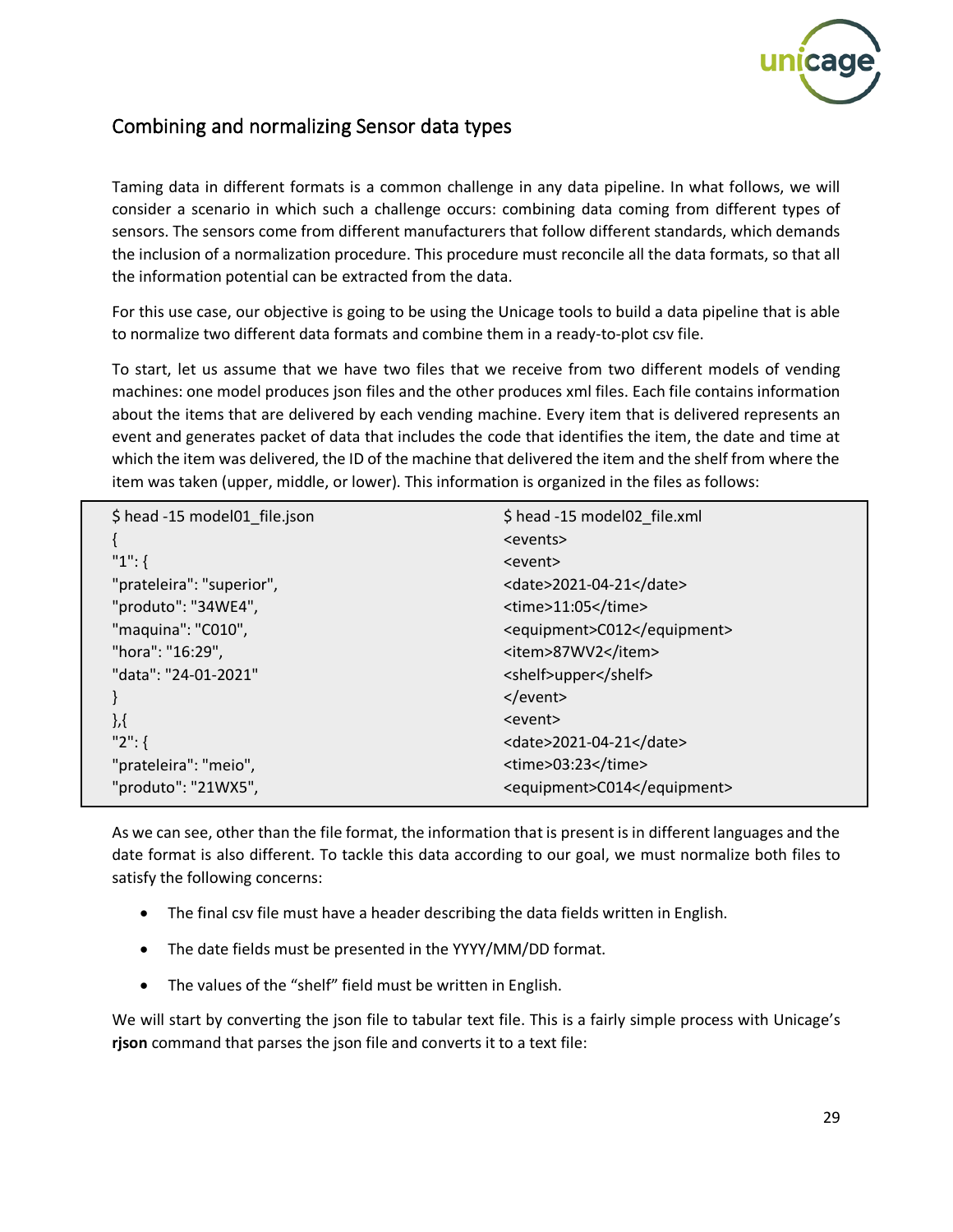

\$ rjson model01\_file.json prateleira superior produto 34EW4 maquina C010 hora 16:29 data 24-01-2021

- 2 prateleira meio
- 2 produto 21WX5

Looking at the generated output, we can see that the number of the event is in the first column (blue), the name of the data field is in the second column and the value of the data field in the third (red). With the data in this format, we can proceed to the task of translating the field's names. We can save the corresponding translations between the words in Portuguese and English in a simple text file ("translation types"), with the English word on the 1st column and the corresponding Portuguese word on the 2<sup>nd</sup> column:

\$ cat translations\_types data date hora time maquina equipment prateleira shelf produto item

Then, we can use this file in conjunction with the data in tabular format from the json file as inputs to Unicage's **cjoin2** command, like this:

\$ rjson model01 file.json | cjoin2 key=2 translations type -1 prateleira shelf superior 1 produto item 34WE4 1 maquina equipment C010 1 hora time 16:29 1 data date 24-01-2021 2 prateleira shelf meio 2 produto item 58W77

As we can see, in front of each Portuguese word, the corresponding English word was added (green). We can then do the same but for the values of the field "shelf"/"prateleira".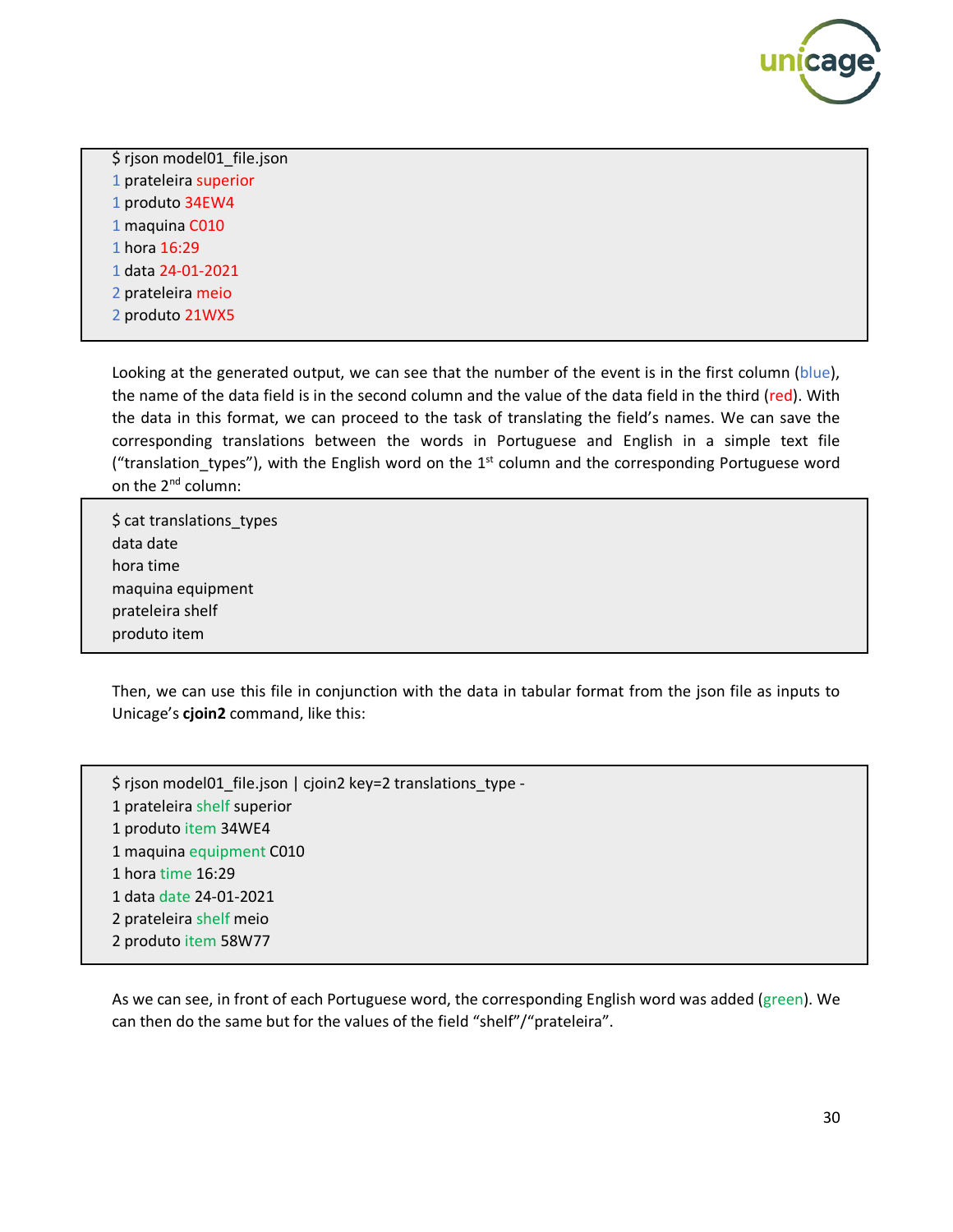

\$ cat translations\_field inferior lower meio middle superior upper \$ rjson model01\_file.json | cjoin2 key=2 translations\_type - | cjoin2 +? key=4 translations\_field - 1 prateleira shelf superior upper 1 produto item 34WE4 ? 1 maquina equipment C010 ? 1 hora time 16:29 ? 1 data date 24-01-2021 ? 2 prateleira shelf meio middle 2 produto item 58W77 ?

With this, the rightmost field of the output contains the translation of the value of the field "shelf"/"prateleira" in the corresponding lines and "?" in all the other lines. To complete this process, we just need to select the relevant fields, by using both Unicage's **self** command and awk to remove the "?" characters from the lines and normalize the data.

```
$ rjson model01_file.json | cjoin2 key=2 translations_type - |
cjoin2 +? key=4 translations_field - | 
self 1 3 4 5 | awk '{if($4 != "?"){$3 = $4}; print $1, $2, $3}' > converted_json_UF
$ head -7 converted json UF
1 shelf upper
1 item 34WE4
1 equipment C010
1 time 16:29
1 date 24-01-2021
2 shelf middle
2 item 58W77
```
And thus, we have completed the conversion of the json file to a tabular format and we were able to translate some words from Portuguese to English. Now, we can start the normalization of the xml file. This can be done using Unicage's **xmldir** command. This command requires the specification of the hierarchy of the xml file, which is done with the string "events/event" highlighted in blue: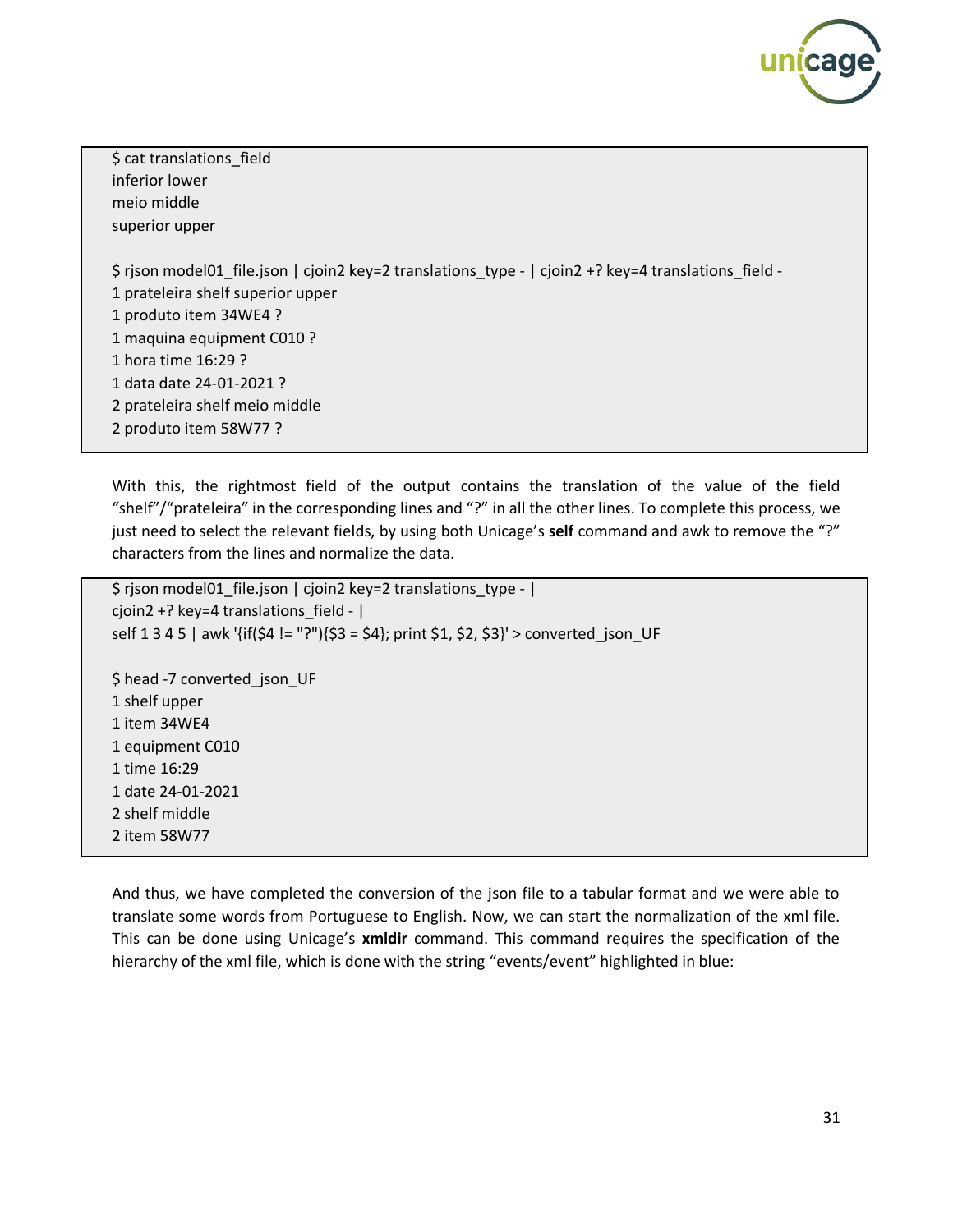

\$ xmldir events/event model02\_file.xml events event date 2021-04-21 events event time 11:05 events event equipment C012 events event item 87WV2 events event shelf upper events event date 2021-04-21 events event time 03:23

Notice that the first two columns are the hierarchy tags of the xml file. We are not interested in these first two columns, so we discard them with Unicage's **self** command

\$ xmldir events/event model02\_file.xml | self 3 4 date 2021-04-21 time 11:05 equipment C012 item 87WV2 shelf upper date 2021-04-21 time 03:23

At this stage, the data is very similar to the data from the converted json file. The difference is that we don't have a number to identify each event. We can add the numbering of the events by noticing that the data fields associated to a given event are aggregated in groups of 5, i.e., from line 1 to line 5 we have data that correspond an event, from line 6 to line 10 we have data that corresponds to another event, and so on. To implement this logic, we use the awk command:

```
$ xmldir events/event model02_file.xml | self 3 4 | 
awk 'BEGIN{event_number=1;event_counter=0}{if(event_counter == 5){event_counter = 
0;event_number++}
else{event_counter++}; print event_number, $0}' > converted_xml_UF
$ head -7 converted_xml_UF
1 date 2021-04-21
1 time 11:05
1 equipment C012
1 item 87WV2
1 shelf upper
2 date 2021-04-21
2 time 03:23
```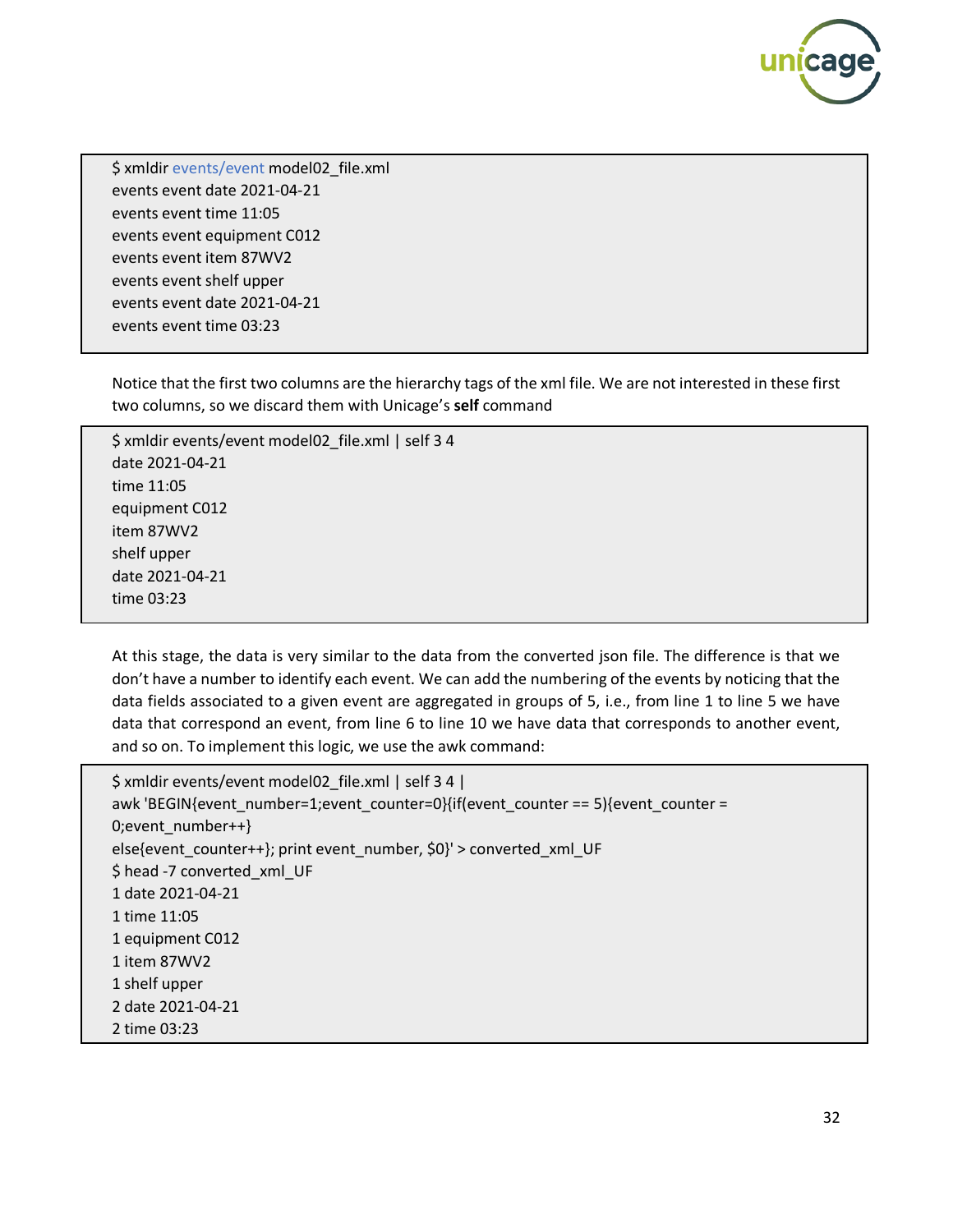

And this way we finished the normalization of both files. The final step will be combining the two normalized files into a single .csv file. We will start by transposing the data with Unicage's command **map**:

\$ map num=1 converted\_json\_UF \* date equipment item shelf time 1 24-01-2021 C010 34WE4 upper 16:29 2 24-01-2021 C024 58W77 middle 20:11 ... \$ map num=1 converted\_xml\_UF \* date equipment item shelf time 1 2021-04-21 C012 87WV2 upper 11:05 2 2021-04-21 C014 32WI7 middle 03:23 ...

Having the data in this format, we will harmonize the dates so that they conform to the requirement for the .csv report. We notice that the file "converted\_xml\_UF" has the date in the format YYYY-MM-DD, which is almost the same as the date format of the requirement. Since the file "converted\_json\_UF" has the date in the format DD-MM-YYYY, we will start by using Unicage's command **dayslash** to convert from one date format to the other. In addition, we can remove the header using tail -n+2 and can save the data in a temporary file named "temp-json\_data":

\$ map num=1 converted\_json\_UF | tail -n+2 | dayslash --input dd-mm-yyyy --output yyyy-mm-dd 2 > temp-json\_data \$ head -2 temp-json\_data 1 2021-01-24 C010 34WE4 upper 16:29 2 2021-01-24 C024 58W77 middle 20:11

Then, we will isolate the header of the file using the head command and we save the result in a temporary file named temp-header:

\$ map num=1 converted\_json\_UF | head -1 > temp-header

\$ cat temp-header \* date equipment item shelf time

Now, we can go back to the file "converted\_xml\_UF" and prepare it to be concatenated with "tempjson data" by removing the header. The concatenation is made with the cat command:

\$ map num=1 converted\_xml\_UF | tail -n+2 | cat temp-json\_data - 1 2021-04-21 C012 87WV2 upper 11:05 2 2021-04-21 C014 32WI7 middle 03:23 ...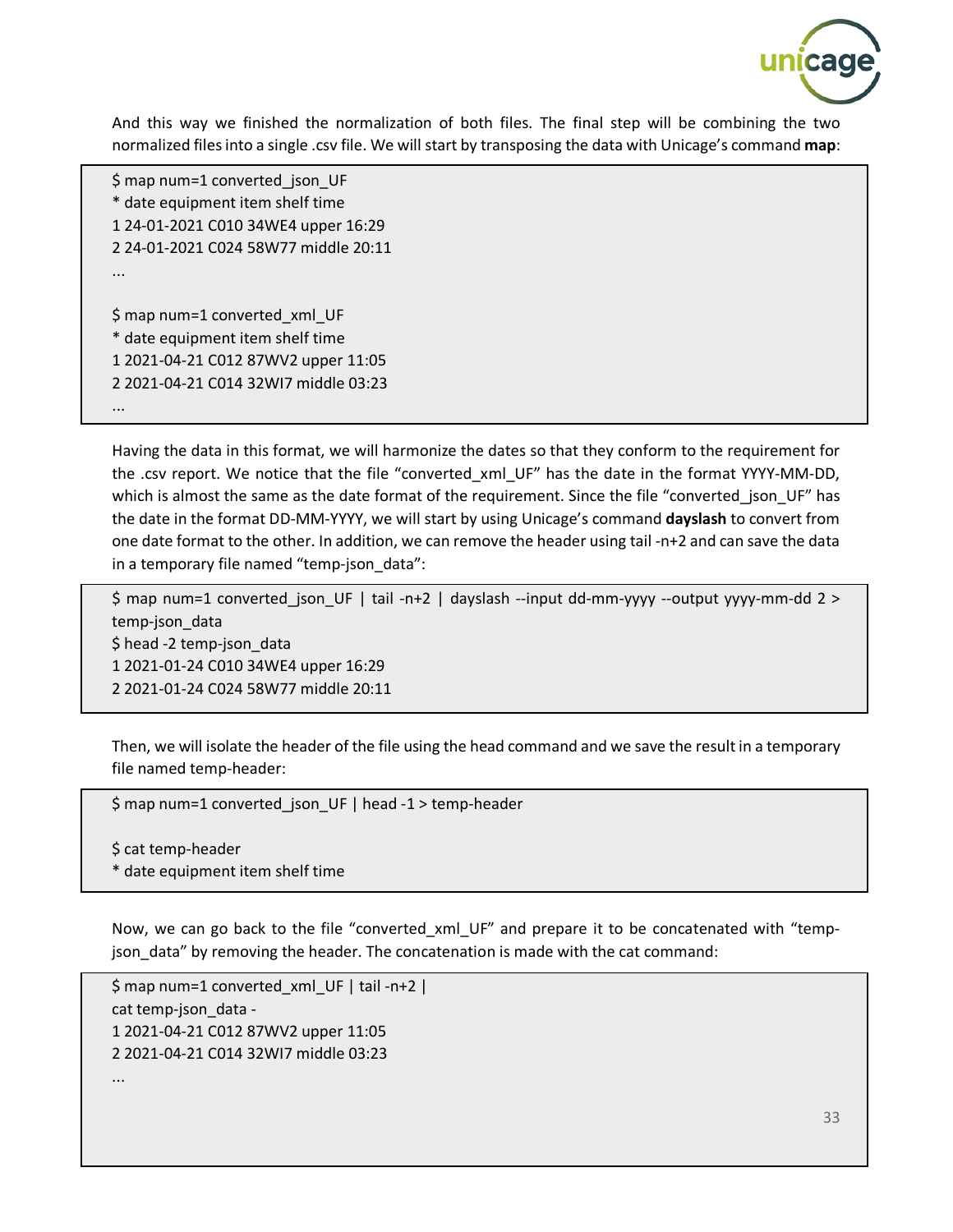

1 2021-01-24 C010 34WE4 upper 16:29 2 2021-01-24 C024 58W77 middle 20:11 ...

This command leaves the data ready for the last operation on the date field: we will use Unicage's **dayslash** command to convert the date from YYYY-MM-DD to YYYY/MM/DD.

\$ map num=1 converted\_xml\_UF | tail -n+2 | cat temp-json\_data - | dayslash --input yyyy-mm-dd --output yyyy/mm/dd 2 1 2021/01/24 C010 34WE4 upper 16:29 2 2021/01/24 C024 58W77 middle 20:11 ... 1 2021/04/21 C012 87WV2 upper 11:05 2 2021/04/21 C014 32WI7 middle 03:23 ...

Finally, we concatenate the header and remove the field with the event number using Unicage's **self** command. Then, we convert the result to .csv format using Unicage's **tocsv** command, a useful command to create .csv files.

```
$ map num=1 converted_xml_UF | tail -n+2 | 
cat temp-json_data - | 
dayslash --input yyyy-mm-dd --output yyyy/mm/dd 2 | 
cat temp-header - | 
self 2 3 4 5 6 | 
tocsv > combined_data.csv
2021/01/24,C010,34WE4,upper,16:29
2021/01/24,C024,58W77,middle,20:11
...
2021/04/21,C012,87WV2,upper,11:05
2021/04/21,C014,32WI7,middle,03:23
...
```
All the steps and commands described can be combined in a single script that should look like this (code commentaries are in blue):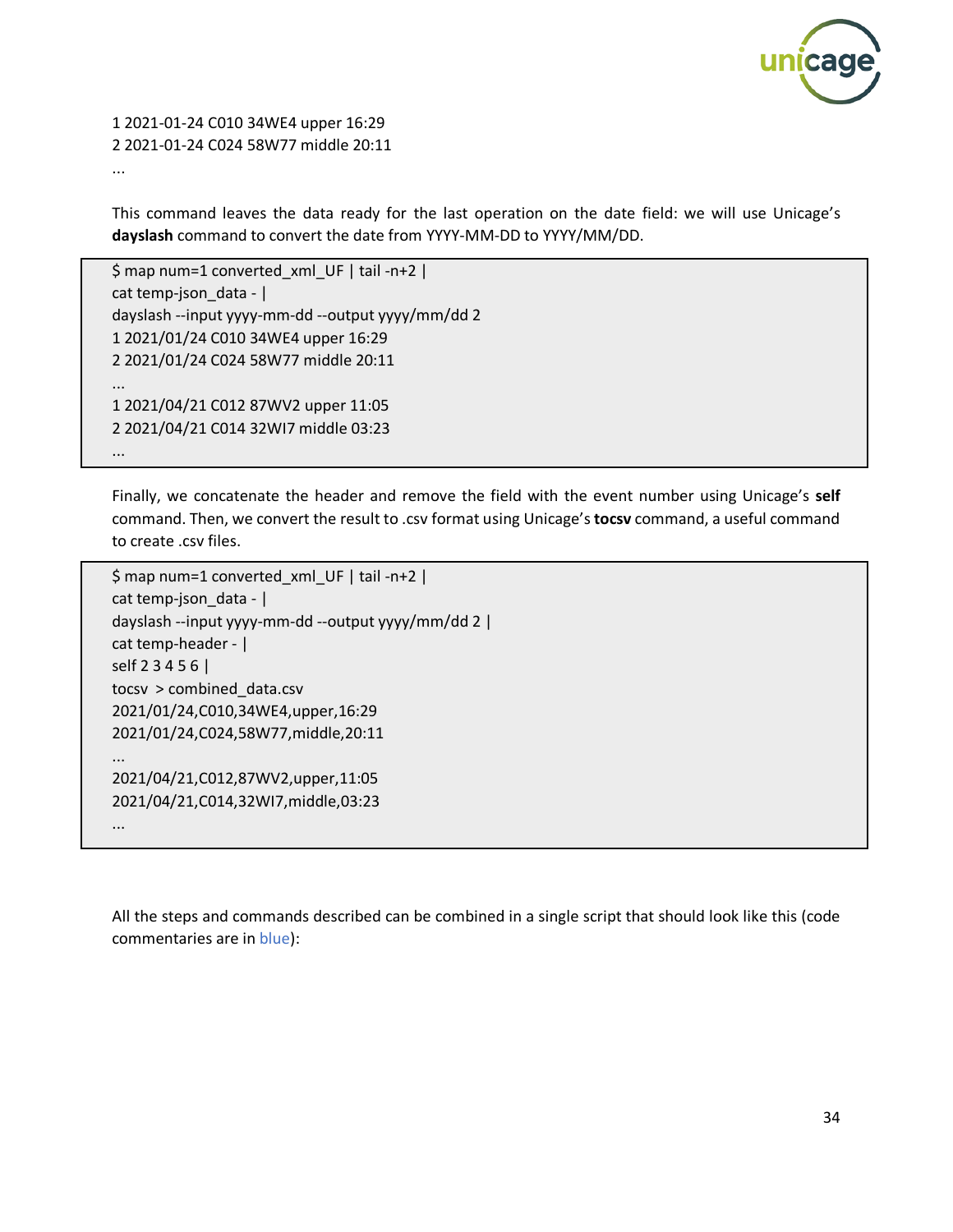

```
# **** PART 1 ****
# ================
# --- a) parse the json file
rjson model01_file.json |
# 1:event 2:field_name(portuguese) 3:field_value
# --- b) add the translation of the field names
cjoin2 key=2 translations_type - |
# 1:event 2:field_name(portuguese) 3:field_name(english) 4:field_value
# --- c) add the translation of values of one field
cjoin2 +? key=4 translations field - |
# 1:event 2:field_name(portuguese) 3:field_name(english) 4:field_value 5:translated_field_value
# --- d) discard the field names in portuguese
self 1 3 4 5 |
#1:event 2:field_name(english) 3:field_value 4:translated_field_value
# --- e) select the values of "shelf" in english
awk '{if($4 != "?"){$3 = $4}; print $1, $2, $3}' > converted_json_UF
#1:event 2:field_name(english) 3:field_value
# **** PART 2 ****
# ================
# --- a) parse the xml file
xmldir events/event model02_file.xml |
#1:hierarchy_tag 2:hierarchy_tag 3:field_name 4:field_value
# --- b) discard the hierarchy tags
self 3 4 |
# 1:field_name 2:field_value
# --- c) adding an event number to the data
awk 'BEGIN{event_number=1;event_counter=0}
     \{if(event_counter == 5)\{event_counter = 1;event_number++\} else{event_counter++}; 
      print event_number, $0}' > converted_xml_UF
# 1:event 2:field_name 3:field_value
```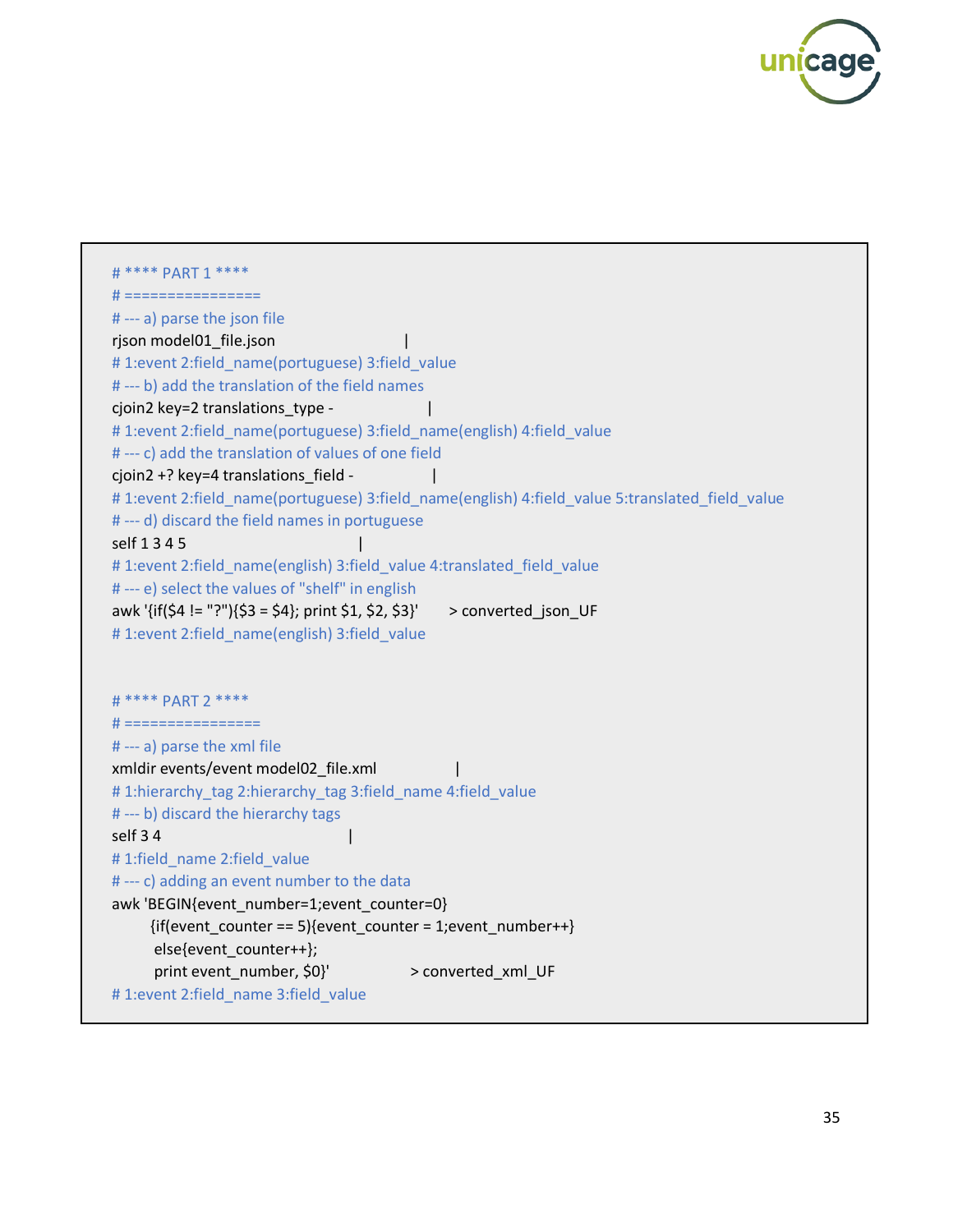

```
# **** PART 3 ****
# ================
# *** 3.1: preparing the json data
# --- a) transposing the json data
map num=1 converted json UF
# 1:event 2:date(DD-MM-YYYY) 3:equipment 4:item 5:shelf 6:time
# --- b) discarding the header
tail -n+2 |
# 1:event 2:date(DD-MM-YYYY) 3:equipment 4:item 5:shelf 6:time
# --- c) converting the date format
dayslash --input dd-mm-yyyy --output yyyy-mm-dd 2 > temp-json_data
# 1:event 2:date(YYYY-MM-DD) 3:equipment 4:item 5:shelf 6:time
# *** 3.2: separating the header
# --- a) transposing the json data
map num=1 converted json_UF
# 1:event 2:date 3:equipment 4:item 5:shelf 6:time
# --- b) isolating the header
head -1 > temp-header
# 1:event 2:date 3:equipment 4:item 5:shelf 6:time
# *** 3.3: combining all the data and producing the csv file
# --- a) transposing the xml data
map num=1 converted_xml UF
# 1:event 2:date(YYYY-MM-DD) 3:equipment 4:item 5:shelf 6:time
# --- b) discarding the header
tail -n+2 | 
# 1:event 2:date(YYYY-MM-DD) 3:equipment 4:item 5:shelf 6:time
# --- c) combining with the json data in the temporary file
cat temp-json data -
# 1:event 2:date(YYYY-MM-DD) 3:equipment 4:item 5:shelf 6:time
# --- d) converting the format of the date field
dayslash --input yyyy-mm-dd --output yyyy/mm/dd 2 | 
# 1:event 2:date(YYYY/MM/DD) 3:equipment 4:item 5:shelf 6:time
# --- e) concatenating the header
cat temp-header - |
# 1:event 2:date(YYYY/MM/DD) 3:equipment 4:item 5:shelf 6:time
# --- f) discarding the field "event"
self 2 3 4 5 6 |
# 1:date(YYYY/MM/DD) 2:equipment 3:item 4:shelf 5:time
# --- g) converting to csv format
tocsv > combined data.csv
# date(YYYY/MM/DD),equipment,item,shelf,time
```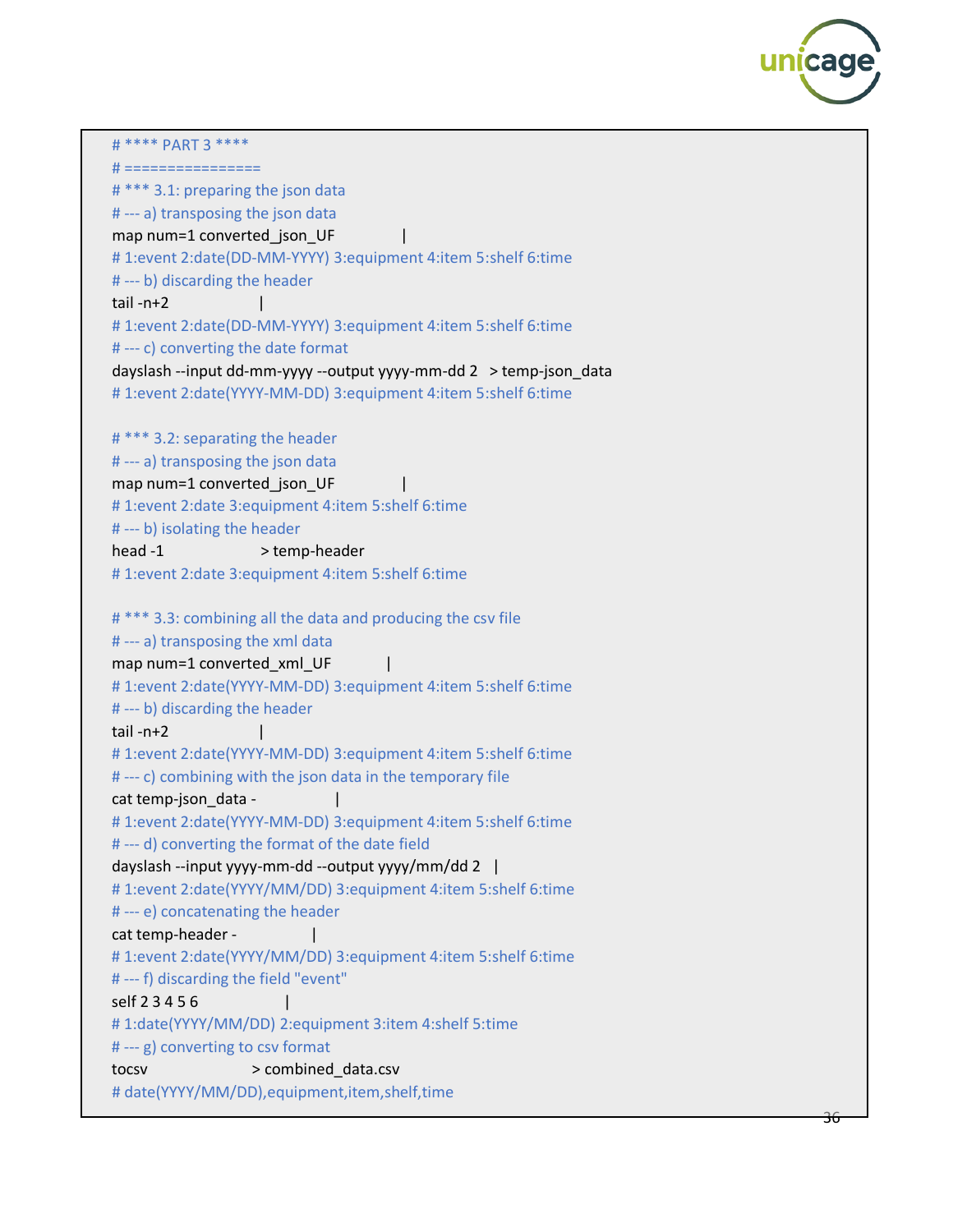

# <span id="page-38-0"></span>Smart Meters

Smart meters are devices that record and communicate information regarding the consumption of energy or other resources. Having smart meters in place allows the energy grid to automatically respond to conditions and events within it, which can lead to optimized energy distribution. However, for this to be possible, it is crucial to gather and disseminate data with strict time requirements. This creates the need for a system that can process and manage large amounts of data efficiently. The amount of data generated by smart meters depends on the frequency with which readings from the smart meters are collected.

In this case, we shall process data received from 100.000 smart meters. Each smart meter produces an XML file containing the different types of readings. An example is shown below:

| \$ cat SM000000001VG_20210101T002650.xml                                 |
|--------------------------------------------------------------------------|
| <meterreadings></meterreadings>                                          |
| <meterreading></meterreading>                                            |
| <meter></meter>                                                          |
| <names></names>                                                          |
| <name>SM000000001VG</name>                                               |
| <nametype></nametype>                                                    |
| <description>This is a meter identification number.</description>        |
| <name>MeterID</name>                                                     |
|                                                                          |
|                                                                          |
|                                                                          |
| <readings></readings>                                                    |
| <timestamp>2021-01-01T00:26:50Z</timestamp>                              |
| <value>12.6316</value>                                                   |
| <readingtype ref="0.0.0.4.1.1.12.0.0.0.0.0.0.0.0.3.72.0"></readingtype>  |
|                                                                          |
| <readings></readings>                                                    |
| <timestamp>2021-01-01T00:26:50Z</timestamp>                              |
| <value>11.8440</value>                                                   |
| <readingtype ref="0.0.0.12.1.1.37.0.0.0.0.0.0.0.0.3.38.0"></readingtype> |
|                                                                          |
| <readings></readings>                                                    |
| <timestamp>2021-01-01T00:26:50Z</timestamp>                              |
| <value>6.5043</value>                                                    |
| <readingtype ref="0.0.0.0.0.0.46.0.0.0.0.0.0.0.0.0.23.0"></readingtype>  |
|                                                                          |
|                                                                          |
|                                                                          |
|                                                                          |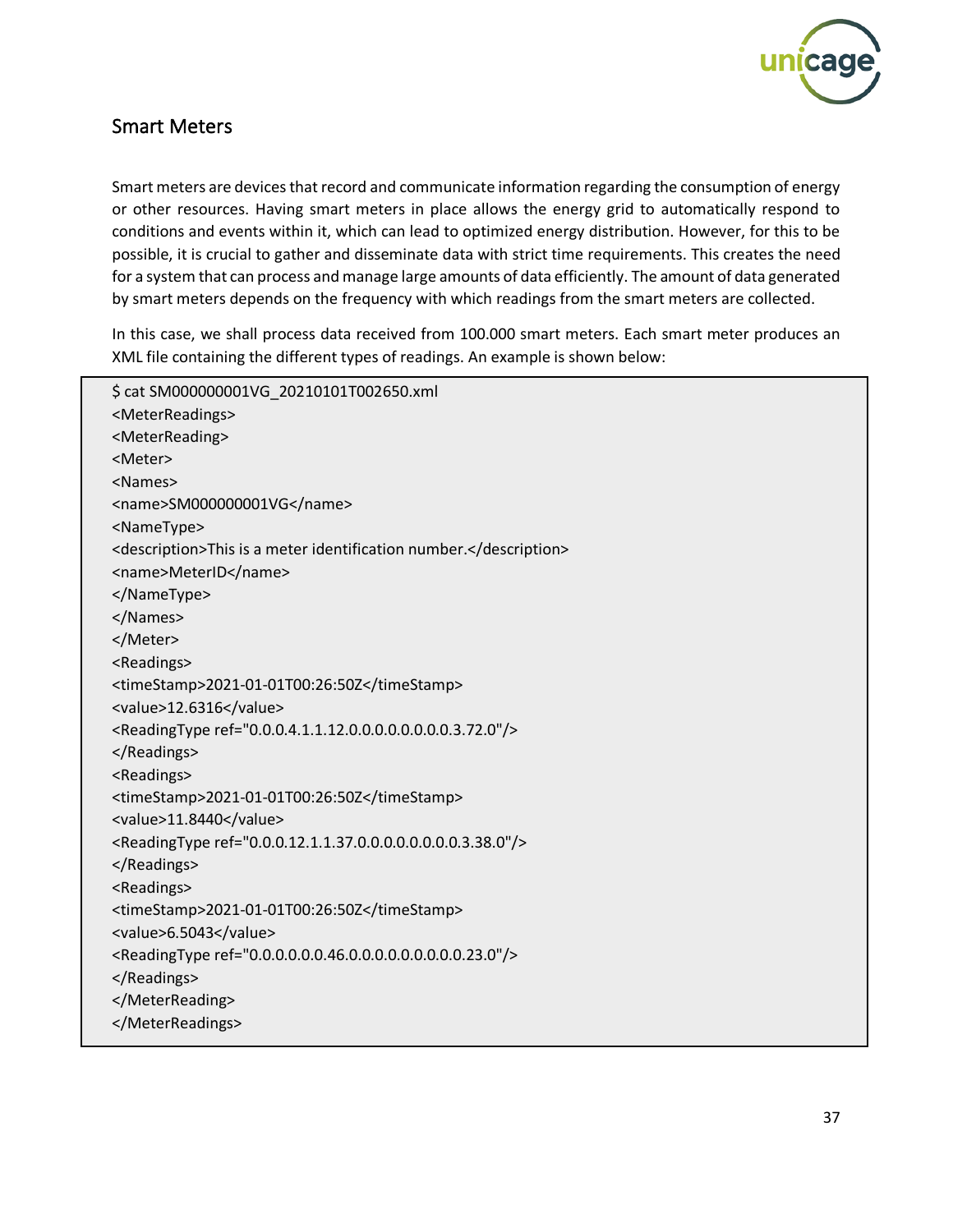

For this use case, our objective will be processing the data from the 100.000 smart meters, make a simple validation of the readings and create a final file containing the sum of the values from all valid readings.

To achieve this, since the files are in xml format, we start by using Unicage's **xmldir** command to parse the 100.000 files and the merge this data into a single file. For this, we use a combination of Unicage's **self** and **delr** commands together with awk to prepare the data so that it can be transposed using Unicage's

**map** command:

```
find -name "*.xml" -exec cat \} + \|xmldir -c3 /MeterReadings/MeterReading - | 
self NF-1 NF | 
awk '$1 == "name" || $1 == "timeStamp" || $1 == "value" || $1 == "ref"' | 
delr 2 "MeterID" | 
awk '{if($1=="name"){meter=$0;print $0}
      else{
       if($1 == "timeStamp"){print meter; print $0}
       else{print $0}
       }
 }' |
awk '{if($1 == "name"){count++}; print count, $0}' | 
map num=1 | 
delf 1 \middelr 3 "0" > READINGS_PARSED
```
The output will be a single file named "READINGS\_PARSED" which will have the following structure, with the smart meter id in the  $1<sup>st</sup>$  column (red), the reading reference in the  $2<sup>nd</sup>$  (blue), the timestamp in the 3<sup>rd</sup> and the reading value in the 4<sup>th</sup> column (green):

```
SM000000689VG 0.0.0.4.1.1.12.0.0.0.0.0.0.0.0.3.72.0 2021-01-01T12:40:06Z 14.8361
SM000000689VG 0.0.0.12.1.1.37.0.0.0.0.0.0.0.0.3.38.0 2021-01-01T12:40:06Z 7.4433
SM000000689VG 0.0.0.0.0.0.46.0.0.0.0.0.0.0.0.0.23.0 2021-01-01T12:40:06Z 6.5668
SM000000145VG 0.0.0.4.1.1.12.0.0.0.0.0.0.0.0.3.72.0 2021-01-01T08:54:15Z 19.7668
SM000000145VG 0.0.0.12.1.1.37.0.0.0.0.0.0.0.0.3.38.0 2021-01-01T08:54:15Z 10.1405
SM000000145VG 0.0.0.0.0.0.46.0.0.0.0.0.0.0.0.0.23.0 2021-01-01T08:54:15Z 6.9721
SM000000453VG 0.0.0.4.1.1.12.0.0.0.0.0.0.0.0.3.72.0 2021-01-01T06:50:54Z 9.9979
SM000000453VG 0.0.0.12.1.1.37.0.0.0.0.0.0.0.0.3.38.0 2021-01-01T06:50:54Z 19.0457
SM000000453VG 0.0.0.0.0.0.46.0.0.0.0.0.0.0.0.0.23.0 2021-01-01T06:50:54Z 14.0774
(…)
```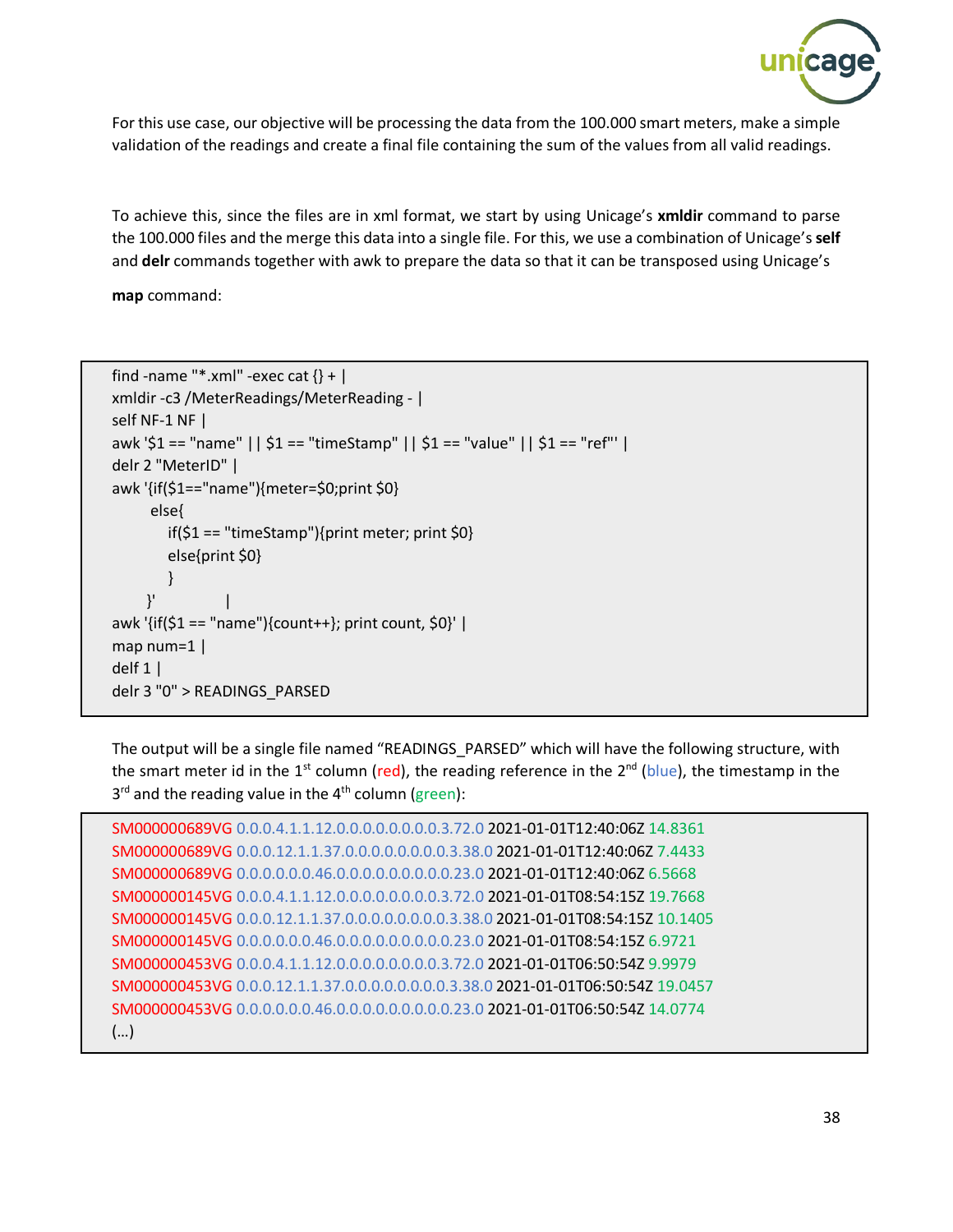

The next step will focus on the validation of the readings. For this, we have a Master file called "READING TYPE CONVERTER" with the reading types that are considered valid. In addition, we have a "TYPE0X" that is associated with each type of reading. This "TYPE0X" can represent, for example, Electricity, Gas or Water, depending on what the smart meter is measuring:

\$ cat READING\_TYPE\_CONVERTER 0.0.0.0.0.0.46.0.0.0.0.0.0.0.0.0.23.0 TYPE01 0.0.0.12.1.1.37.0.0.0.0.0.0.0.0.3.38.0 TYPE02 0.0.0.4.1.1.12.0.0.0.0.0.0.0.0.3.72.0 TYPE03

With this Master file, we can then use Unicage's **cjoin1** command to identify which readings are valid, whilst adding the corresponding type to the reading. To remove the readings which do not appear in the Master file, we use the *+ng* option and redirect its output to a file which will contain all the invalid readings that are present in the merged smart meter file.

cat READINGS\_PARSED | cjoin1 +ng3 key=2 READING\_TYPE\_CONVERTER - > ALL\_VALID\_READINGS 3> ALL\_INVALID\_READINGS

With the readings split between valid and invalid, we can advance to the final step, which is making the cumulative sum of the valid readings by their type. This is easily achieved by selecting the desired fields using Unicage's **self**, sort them using **msort** and, finally, sum all the values by using the **sm2** command:

self 3 5 ALL\_VALID\_READINGS | # 1:reading\_type\_name 2:value msort key=1 | #1:reading type name 2:value sm2 1 1 2 2 > MEASURED\_VALUES\_by\_TYPE

The final result will be the following file with the three types of valid readings and the respective cumulative value of all readings of that type present in the smart meter files:

\$ cat MEASURED\_VALUES\_by\_TYPE TYPE01 10143.4150 TYPE02 9915.1172 TYPE03 10087.8375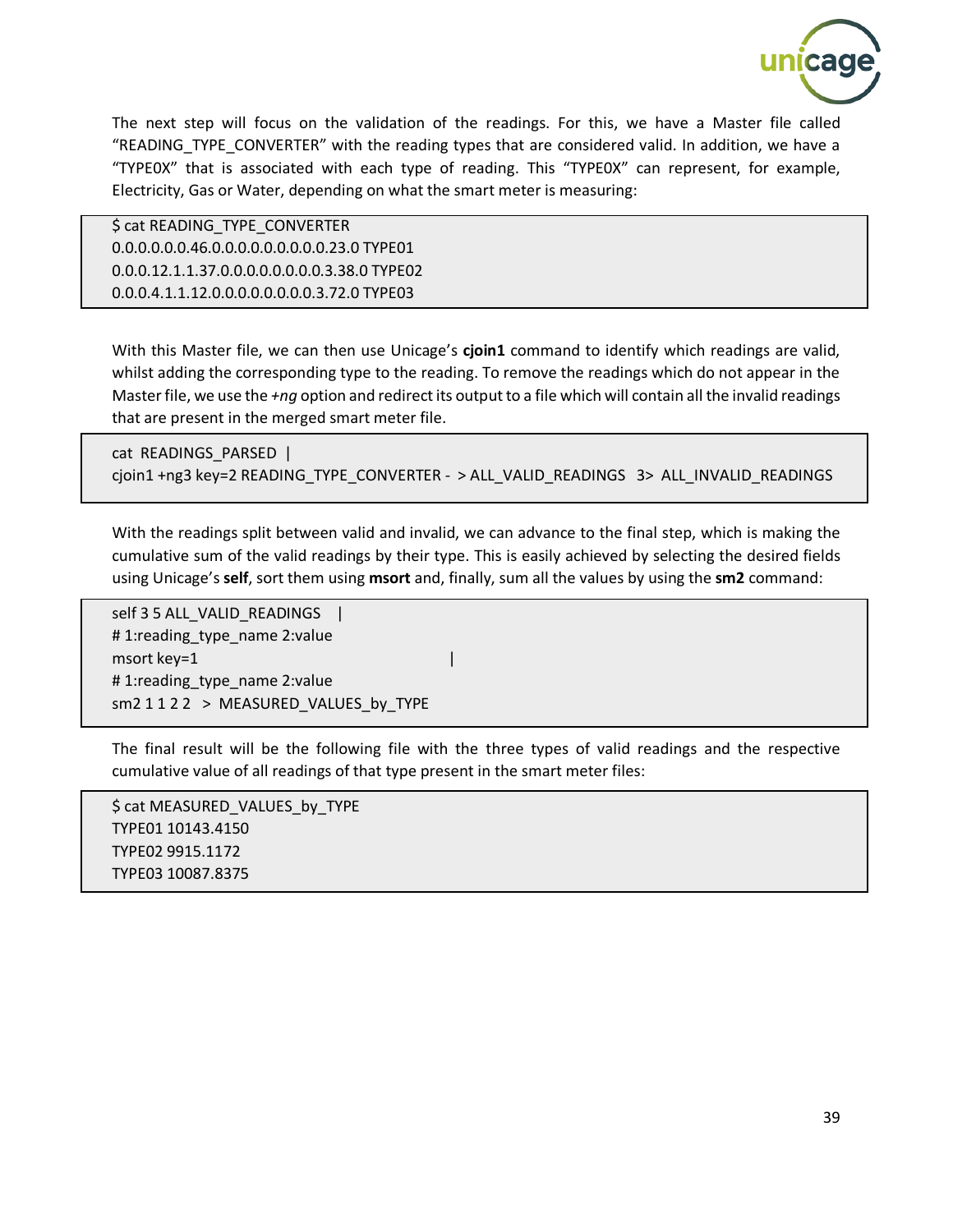

# <span id="page-41-0"></span>Financial Reporting in XML and XBRL

The communication between financial regulators and institutions, such as banks and central banks, is crucial for the world's economy. For the communication between these entities to be efficient, standard file formats are used in order to encapsulate all information that is needed. Generally, these formats are XML and XBRL.

For both formats, our objective in this use case will be parsing the files to a tabular format, while we perform certain technical validations in order to split between valid and invalid data.

We shall divide this use case in two sections, one for each data format.

#### <span id="page-41-1"></span>XML Financial Reporting

In this example, we use a file that mimics the report of a financial institution to a National Bank. The first 20 lines of our file are shown below:

\$ head -20 example report.xml <IPSYS\_PSP> <Header> <period>1933-04</period> <PSP\_reporter>AAAA</PSP\_reporter> <PSP\_reported>AAAA</PSP\_reported> <PSP\_destiny>0000</PSP\_destiny> <versionXSD>PT2.1.00</versionXSD> <coment>...</coment> <Instrument> </Instrument> <Checks> <Ch\_Draws> <ChS\_Details> <chs id>CHS.000000000a</chs id> <scheme></scheme> <processors>1</processors> <institutional\_sector>S3</institutional\_sector> <check\_type>9</check\_type> <operationg\_country>PT</operationg\_country> <operating\_division>EUR</operating\_division>

As we can see, this xml file is separated in different sections that correspond to different types of elements to be reported. For instance, Checks, Transfers, etc. Having this information in a single xml file is very convenient for the communications phase, where the institution sends the information over a network to the National Bank, but the analysis phase becomes too burdensome. To simplify the analysis phase, one can parse the xml file and organize that data by instance in a tabular file.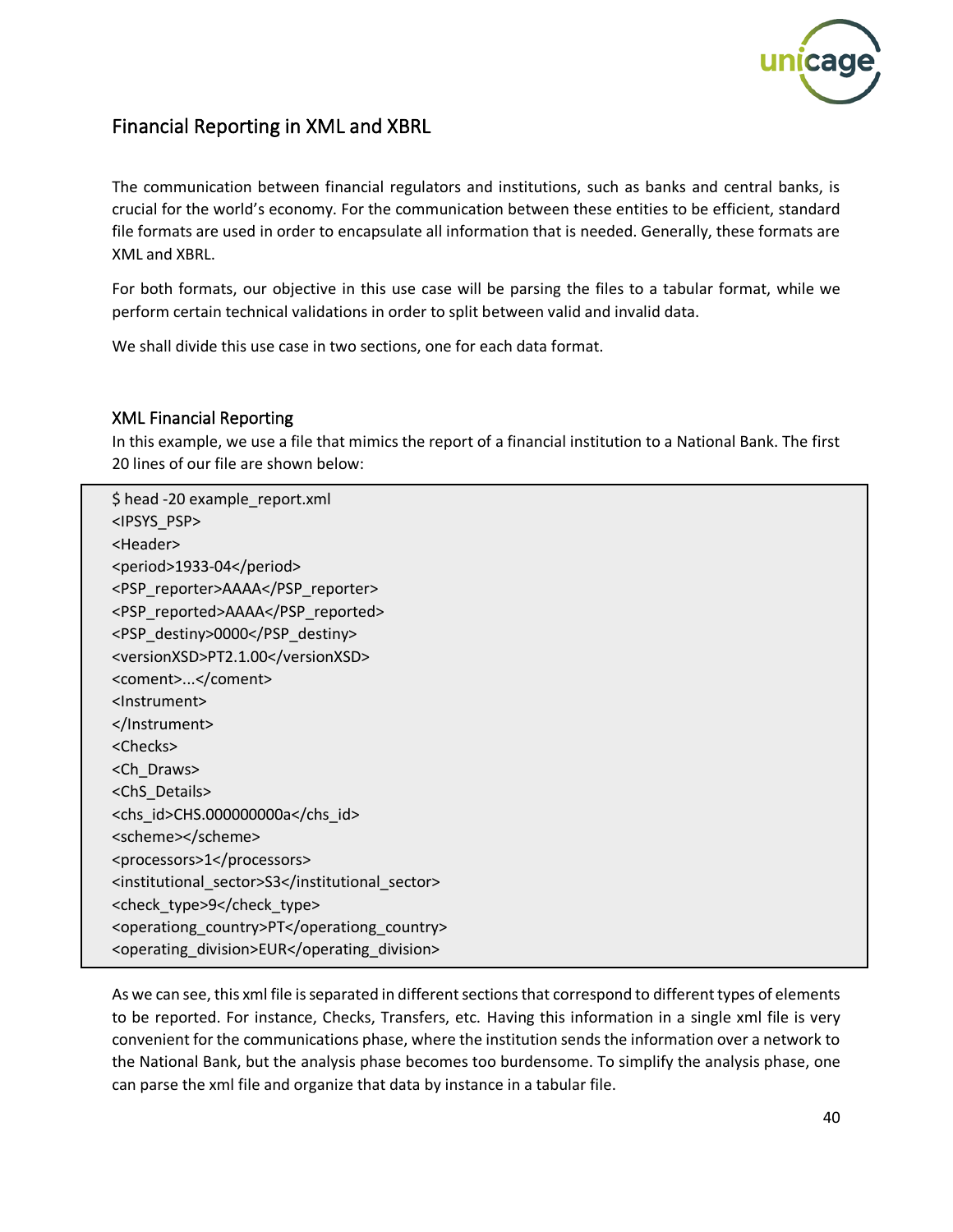

During this process of parsing and organization, we can include a validation phase, where we can identify missing fields and mismatched data types. After performing this processing, the data can be more easily manipulated by visualization tools or other software packages that are used to post-process the data. By accomplishing this, not only we are able to turn a very complicated and hard to read file into several parsed and validated files, but we are also able to save about 60% of memory space by only getting the essential data of the file without any loss of quality.

We will start by replacing every missing field within the xml file with an " $@$ ". This is simply done using the built in sed tool:

\$ cat example\_report.xml | sed 's/></>@</g' > example\_report\_mf.xml

Then, we will convert the data into a tabular text file. We will do this using Unicage's **xmldir** command in a loop to read each branch of the xml structure that interest us and that we have described inside an auxiliary file named "tmp-XML\_PATH":

\$ cat tmp-XML\_PATH /IPSYS\_PSP/Instrument/Checks/Ch\_Raised/ChS\_Details/ /IPSYS\_PSP/Instrument/Checks/Ch\_Drawn/ /IPSYS\_PSP/Instrument/AccountPayment/Account\_Payment/ /IPSYS\_PSP/Instrument/AccountPayment/Account\_Movements/Mv\_Details/ /IPSYS\_PSP/Instrument/DirectDebits/ /IPSYS\_PSP/Instrument/Efects/ /IPSYS\_PSP/Instrument/MiddlePayments/PI\_Record/ /IPSYS\_PSP/Instrument/MiddlePayments/PI\_Payment/ /IPSYS\_PSP/Instrument/PaymentNetwork/RP\_Creditor/RPC\_Detail/RPC\_Record/ /IPSYS\_PSP/Instrument/PaymentNetwork/RP\_Creditor/RPC\_Detail/RPC\_Payment/ /IPSYS\_PSP/Instrument/PaymentNetwork/RP\_Debter/RPD\_Payment/ /IPSYS\_PSP/Instrument/FraudReport/ /IPSYS\_PSP/Instrument/PaymentTerminals/ /IPSYS\_PSP/Instrument/Transfers/Tr\_Emited/TrE\_Details/ /IPSYS\_PSP/Instrument/Transfers/Tr\_Received/TrR\_Details/

```
while read -r line; do
       # --- Parses file of the specific branch ---
       xmldir $(echo $line) example_report_mf.xml |
       # --- Selects last 3 fields ---
       self NF-2 NF-1 NF
       # --- Creates a numeric value field that increments from id to id, ---
       # --- which means from a full instance to another ---
       awk 'BEGIN{count=0}{if($2 ~ "^[a-zA-Z]+_id$"){count++}; print count, $0}' >>
       TABULAR_FILES/$dirname/tmp-$filename
done < "tmp-XML_PATH"
```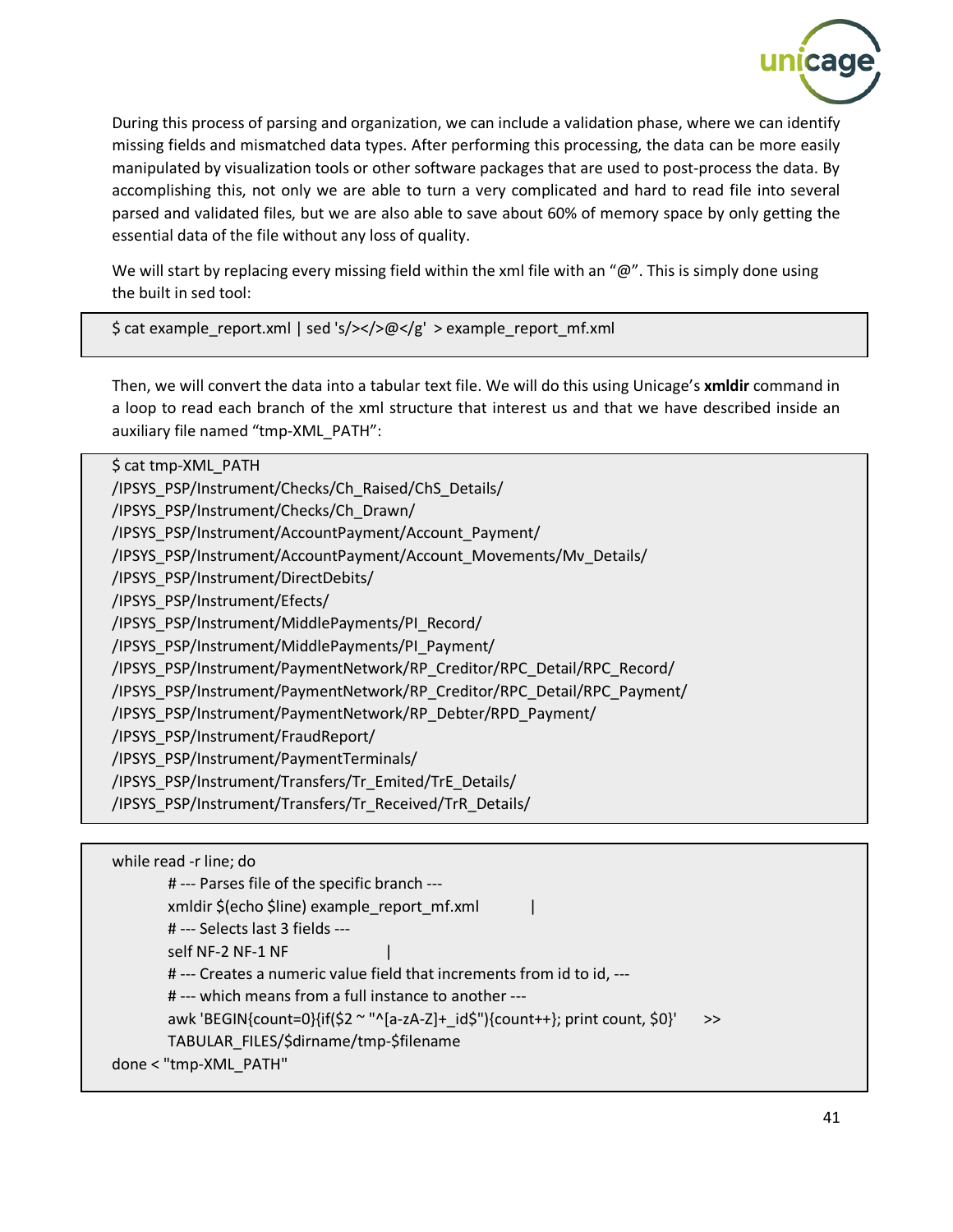

After executing the code, the first 10 lines of our files, in this case, the "Checks" file, will have a structure similar to the one that is shown below:

1 ChS\_Details chs\_id CHS.000000000a 1 ChS\_Details scheme @ 1 ChS\_Details processors 1 1 ChS Details institutional sector S3 1 ChS\_Details check\_type 9 1 ChS\_Details operation\_country PT 1 ChS\_Details operation\_division EUR 1 Operations quantity 8988 1 Operations amount 15412.53 1 Operations\_Dev quantity 587

The next step will be processing these files so that we deal with some specific cases. In addition, we use Unicage's **map** command to re-format the data file into a matrix consisting of row key fields, column key fields and the rest of the fields as data fields.

```
cat TABULAR_FILES/$dirname/tmp-$filename |
# --- Deals with an exception on specific fields called, 
Operacoes, Imp_Legal, Operacoes_Dev, Dev_Operacoes_Dev, 
due to different level in deepness of the tree
we use this command to artificially say
--- this level is (N-1) ---
awk '{if($2=="Operacoes"){print $1,$2,"Operacoes_"$3,$4}
else if($2=="Imp_Legal"){print $1,$2,"ImpLegal_"$3,$4}
else if($2=="Operacoes_Dev"){print $1,$2,"OperacoesDev_"$3,$4}
else if($2=="Dev_Operacoes_Dev"){print $1,$2,"DevOperacoesDev_"$3,$4}
else{print $0}}'
# --- Removes the 2nd field ---
delf 2 |
# --- Maps file to tabular format ---
map -m@ num=1 |
# --- Removes 1st field ---
delf 1 |
fcols -- > TABULAR_FILES/$dirname/$filename
```
An example of the output is shown below, we data stored in a much more readable format: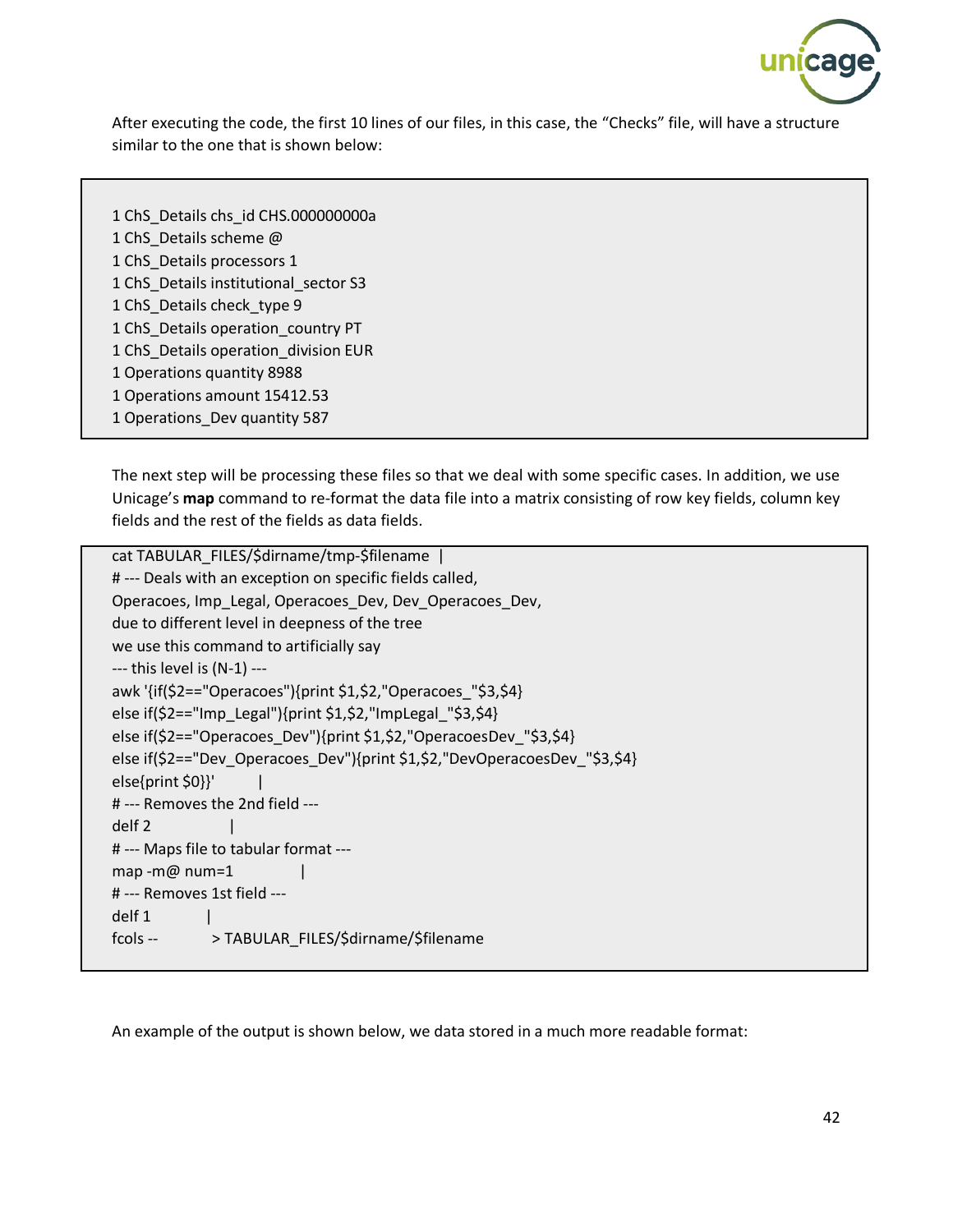

|            |   |              |                |   | divisa operacao pais operacao processador scheme setor institucional tipo transferencia trr id |  |
|------------|---|--------------|----------------|---|------------------------------------------------------------------------------------------------|--|
| <b>EUR</b> | X |              | S7             | 0 | TRR.0000000001                                                                                 |  |
| <b>EUR</b> | X | 1            | S6             | 0 | TRR.0000000002                                                                                 |  |
| <b>EUR</b> | X |              | S <sub>2</sub> | 0 | TRR.0000000003                                                                                 |  |
| <b>EUR</b> | X | $\mathbf{1}$ | S <sub>5</sub> | 0 | TRR.0000000004                                                                                 |  |
| <b>EUR</b> | X |              | S <sub>2</sub> | 0 | TRR.0000000005                                                                                 |  |
| <b>EUR</b> | X |              | S <sub>6</sub> | 0 | TRR.0000000006                                                                                 |  |
| <b>EUR</b> | X |              | S <sub>6</sub> | 0 | TRR.0000000007                                                                                 |  |
| <b>EUR</b> | X |              | S <sub>5</sub> | 0 | TRR.0000000008                                                                                 |  |
| <b>EUR</b> | X |              | S <sub>2</sub> | 0 | TRR.0000000009                                                                                 |  |
|            |   |              |                |   |                                                                                                |  |

The final step of the process is validating data for missing fields and mismatch datatypes. We shall take as an example the "Checks" file that is already in the tabular format. As we can see in the example bellow, we have a missing field that is represented by the "@" character highlighted in red:

| DevOperacoesDev_montante DevOperacoesDev_quantidade ImpLegal_montante ImpLegal_quantidade |                                                                                  |       |                |              |              |                |     |           |  |
|-------------------------------------------------------------------------------------------|----------------------------------------------------------------------------------|-------|----------------|--------------|--------------|----------------|-----|-----------|--|
| OperacoesDev_montante OperacoesDev_quantidade Operacoes_montante Operacoes_quantidade     |                                                                                  |       |                |              |              |                |     |           |  |
| chs_id                                                                                    | divisa_operacao pais_operacao processador scheme setor_institucional tipo_cheque |       |                |              |              |                |     |           |  |
| 8.42                                                                                      | 898                                                                              | 7.77  | 7              |              | 1040.03      |                | 671 | 75191.47  |  |
| 30337                                                                                     | CHS.000000000a EUR                                                               |       | PT             | $\mathbf{1}$ | 1            | S7             | 9   |           |  |
| 2286.91                                                                                   | 948                                                                              | 1.85  | 1              |              |              | 2357.33        | 801 | 44864.07  |  |
| 75483                                                                                     | CHS.0000000002 EUR                                                               |       | <b>PT</b>      | $\mathbf{1}$ | $\mathbf{1}$ | S <sub>4</sub> | 7   |           |  |
| 6890.53                                                                                   | 878                                                                              | 14.47 | $\overline{2}$ |              |              | 3972.38        | 568 | 52403.68  |  |
| $\omega$                                                                                  | CHS.0000000003 EUR                                                               |       | PT             | $\mathbf{1}$ | 1            | S <sub>4</sub> | 7   |           |  |
| 647.40                                                                                    | 173                                                                              | 7.76  | 6              |              | 3414.78      |                | 726 | 302043.31 |  |
| 89854                                                                                     | CHS.0000000004 EUR                                                               |       | PT             | $\mathbf{1}$ | 1            | S <sub>4</sub> | 9   |           |  |
| 898.11                                                                                    | 183                                                                              | 10.27 | 6              |              |              | 1929.11        | 448 | 479434.94 |  |
| 67094                                                                                     | CHS.0000000005 EUR                                                               |       | <b>PT</b>      | $\mathbf{1}$ | $\mathbf{1}$ | S <sub>2</sub> | 7   |           |  |
| 1282.50                                                                                   | 382                                                                              | 21.54 | 3              |              | 10.19        |                | 10  | 242343.41 |  |
| 79813                                                                                     | CHS.0000000006 EUR                                                               |       | PT             | $\mathbf{1}$ |              | S <sub>1</sub> | 9   |           |  |
| 805.10                                                                                    | 325                                                                              | 83.92 | 10             |              |              | 891.31         | 273 | 98729.25  |  |
| 11235                                                                                     | CHS.0000000007 EUR                                                               |       | PT             | $\mathbf{1}$ | 1            | S <sub>5</sub> | 3   |           |  |

To validate each field, we create a small script with validation criteria that the different fields must follow. To achieve this, we use a regular expression to instruct the grep command to exclude all the records that do not present the desired format: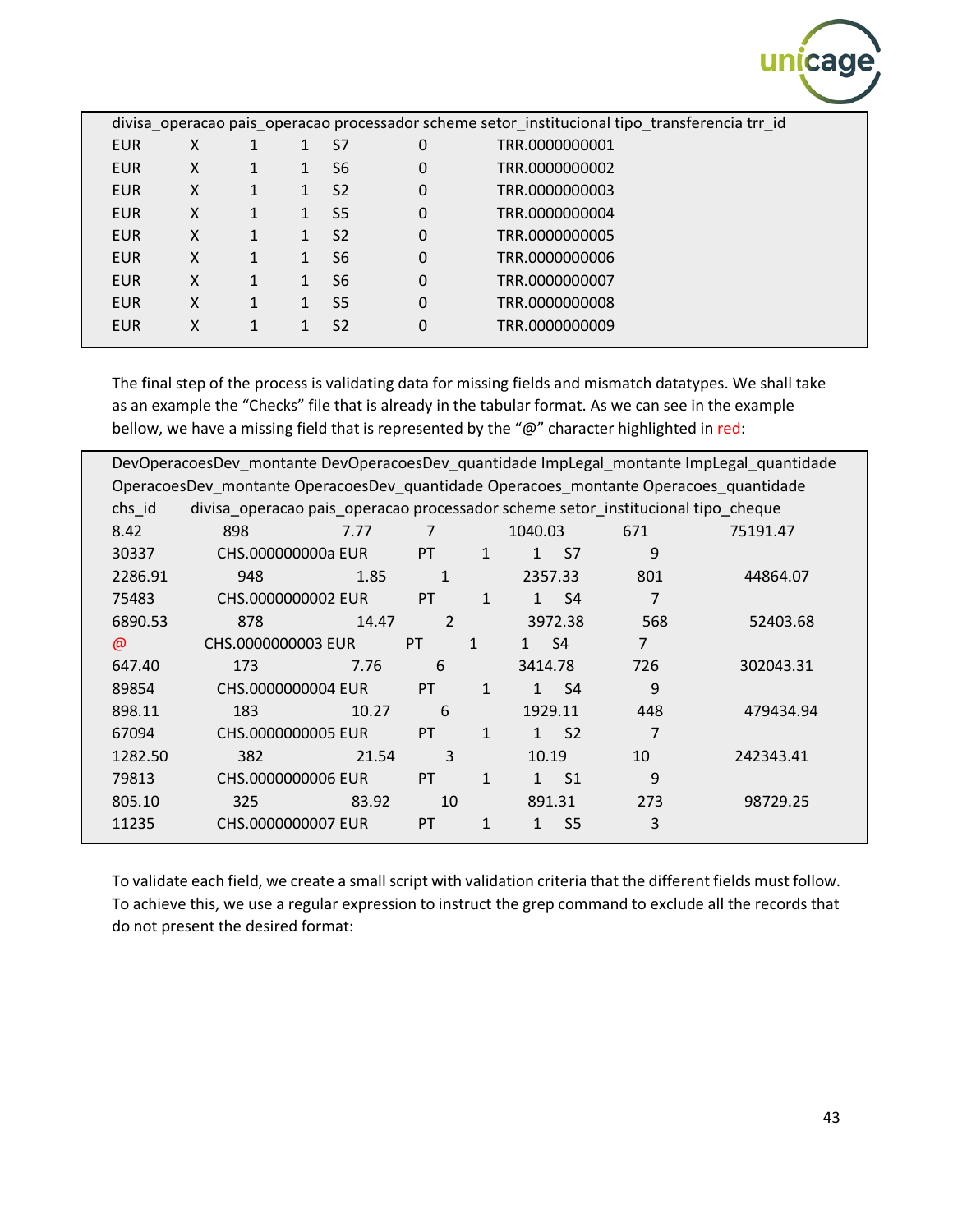

| $#$ --- Reads file ---                                         |                                                                                                      |
|----------------------------------------------------------------|------------------------------------------------------------------------------------------------------|
| cat \$file                                                     |                                                                                                      |
| # --- Selects every field                                      |                                                                                                      |
| self 1/NF                                                      |                                                                                                      |
| # --- Regular expression to catch every mismatch data type --- |                                                                                                      |
|                                                                | grep -vP "^{0-9]*\.\d\d [0-9]* [0-9]*\.\d\d [0-9]* [0-9]*\.\d\d [0-9]*(0-9]* (0-9]* [A-Z]{3}\.[0-9]* |
| [A-Z]{2,4} [A-Z]{2,4} \d \d [A-Z][0-9] \d\$"                   |                                                                                                      |
| $fcols -$                                                      |                                                                                                      |
| INVALID DATA/\$filename                                        |                                                                                                      |

The result is the file that we show bellow. As we can see, in addition to the record that we know that contained the missing field, there was also another record that did not pass the validation. This is the record with the value "CHS.000000000a" in the column "chs\_id":

| DevOperacoesDev_montante DevOperacoesDev_quantidade ImpLegal_montante ImpLegal_quantidade  |                    |       |                |  |         |         |     |          |  |
|--------------------------------------------------------------------------------------------|--------------------|-------|----------------|--|---------|---------|-----|----------|--|
| OperacoesDev_montante OperacoesDev_quantidade Operacoes_montante Operacoes_quantidade      |                    |       |                |  |         |         |     |          |  |
| divisa_operacao pais_operacao processador scheme setor_institucional tipo cheque<br>chs id |                    |       |                |  |         |         |     |          |  |
| 8.42                                                                                       | 898                | 7.77  |                |  | 1040.03 |         | 671 | 75191.47 |  |
| 30337                                                                                      | CHS.000000000a EUR |       | PT             |  |         | -S7     | 9   |          |  |
| 6890.53                                                                                    | 878                | 14.47 | $\mathfrak{p}$ |  |         | 3972.38 | 568 | 52403.68 |  |
| @                                                                                          | CHS.0000000003 EUR |       | PT             |  |         | S4      |     |          |  |
|                                                                                            |                    |       |                |  |         |         |     |          |  |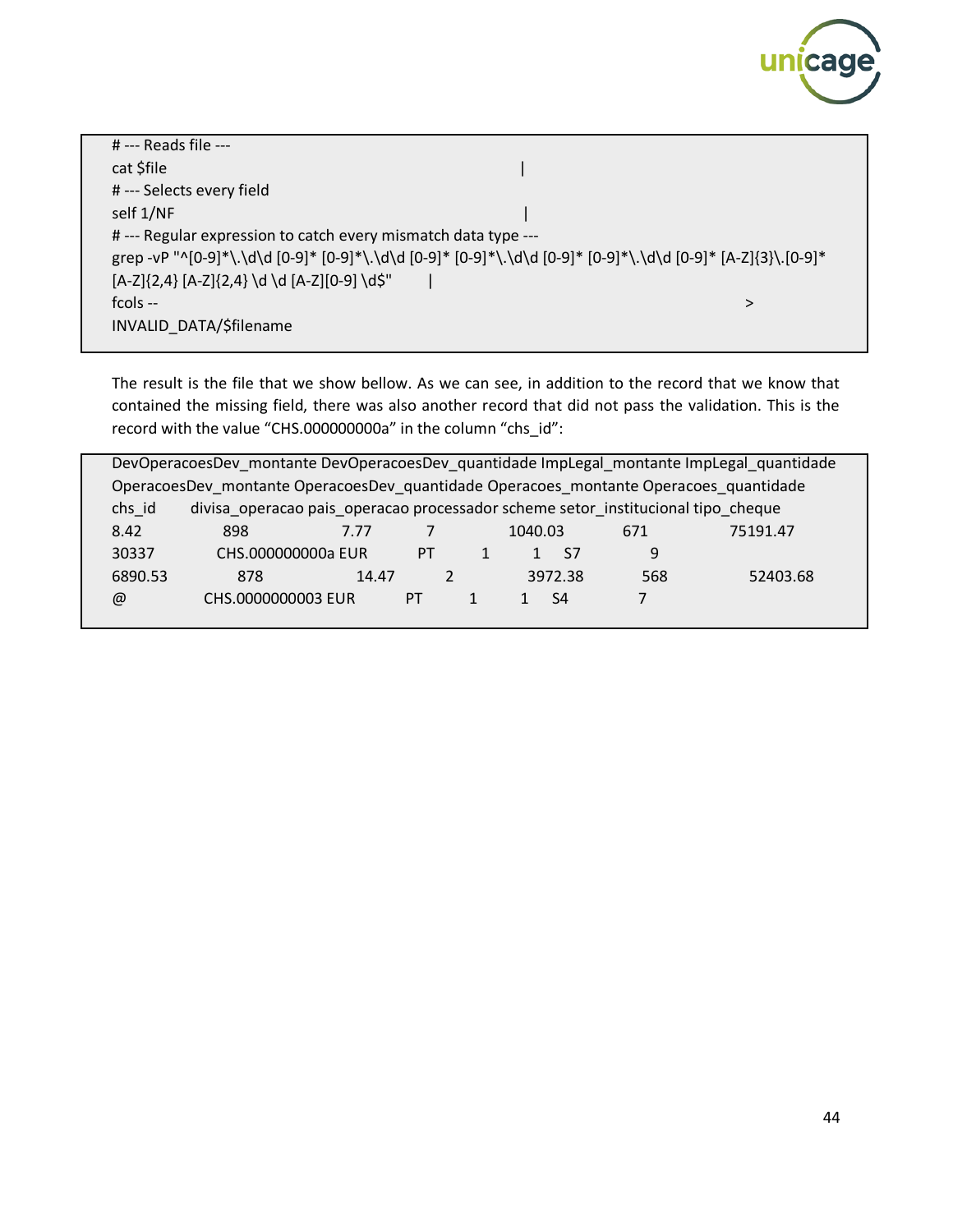

#### <span id="page-46-0"></span>XBRL Financial Reporting

In this example, we will focus on the XBRL reports used by the European Banking Authority (EBA). EBA uses a vast set of validation rules to check if a XBRL report is valid or not. However, this process is not trivial, not only due to the structure of the XBRL files, but also due to its contents which require specific validations. These validations are generally made by third party software that companies, banks and businesses use in order to check their XBRL reports. Taking this into account, we decided to choose a set of technical validation rules used by EBA and make a small demonstration to show that Unicage can also be a powerful tool to be used in XBRL validation and processing.

We are going to start by validating the namespaces used in the document. The namespaces are a technical header declared at the begin of the file and contains essential information for the whole report, from the XML schema information to information regarding the different taxonomies used within the report. Here is a small excerpt of this header:

<xbrli:xbrl xmlns:xsi="http://www.w3.org/2001/XMLSchema-instance" xmlns:xbrli="http://www.xbrl.org/2003/instance" xmlns:link="http://www.xbrl.org/2003/linkbase" xmlns:xlink="http://www.w3.org/1999/xlink" xmlns:xbrldi="http://xbrl.org/2006/xbrldi" xmlns:iso4217="http://www.xbrl.org/2003/iso4217" xmlns:eba\_model="http://www.eba.europa.eu/xbrl/ext/model" (…)

With some small transformations using tr and in combination with Unicage's **makec** command, we can store the namespaces into a file where each record is a namespace. Then, after sorting each record with **msort**, we use **cjoin0** with the *+ng* option to save in a temporary file each namespace that is not present in a Master file called "EBA\_NAMESPACES\_ALL" that contains the list of valid namespaces for each type of report (for example, RESOLCON is a type of report):

```
# Retrieves only the namespace information line
tail -n+3 DUMMYLEI123456789012_PT_RES010200_RESOLCON_2021-07-21.xbrl | head -n1 |
# Removes the '<' and '>' delimeters of the line
tr -d '<' | tr -d '>' |
# Removes '\r' if they exist
tr -d \lceil r' \rceil# Makes a record with each namespace
makec -1 num=1 |
# 1:xbrli_tag 2:namespace
delf 1 \mid# 1:namespace
# Removes possible blank spaces
sed '/[[:blank:]]/d' |
# sorts and saves to tmp file
msort key=1 > tmp-NAMESPACES
```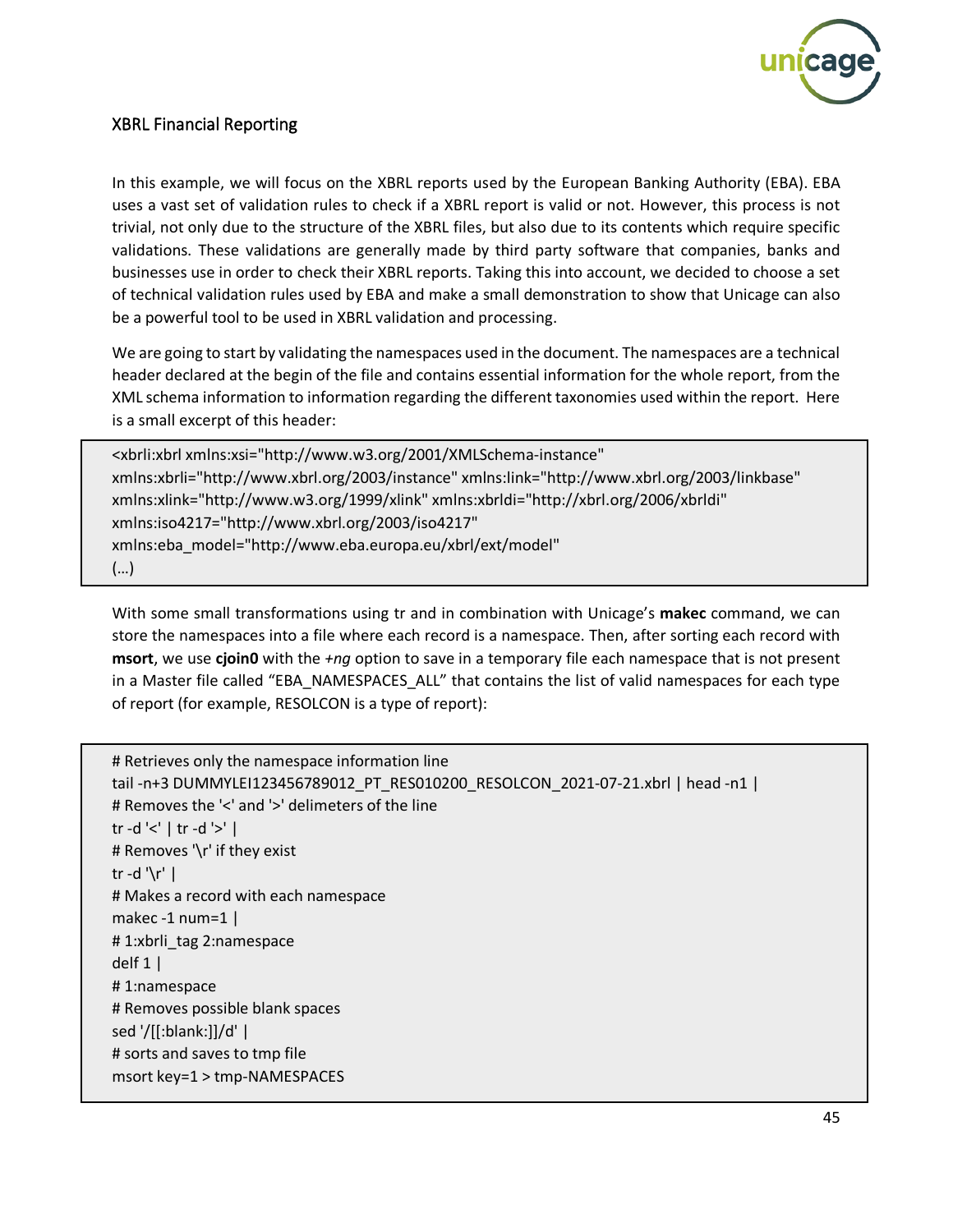

report\_type=RESOLCON

cat EBA\_NAMESPACES\_ALL | selr 1 \$report\_type | delf 1 | cjoin0 +ng key=1 – tmp\_NAMESPACES > /dev/null 2> tmp-NOK\_NAMESPACES

Now, we check if the temporary file created is empty. If it is not empty, then there are invalid namespaces present, and the report is considered invalid. If the temporary file is empty, then the namespaces are valid, but we must check if the number of namespaces is equal to the number of namespaces present in the Master file. If it is different, then the file has less namespaces than required, thus it is invalid. To do this, we can use Unicage's **lcnt** command to in order to obtain the number of namespaces in each file.

```
namespaces_dim=$( selr 1 $report_type EBA_NAMESPACES_ALL | lcnt)
file_dim=$(lcnt DUMMYLEI123456789012_PT_RES010200_RESOLCON_2021-07-21.xbrl)
if [ -s tmp-NOK_NAMESPACES ]
then
       echo "Invalid namespaces"
else
       if [ $file] dim != $namespaces dim ]then
              echo "Invalid namespaces"
       fi
fi
```
The next step before we parse the full XBRL files is to validate the indicators. The indicators are the tables that are reported in the financial reports and each type of report has a group of characteristic tables. Thus, we need to validate if each reported table belongs to that type of report and if there are no repeated tables. Here is an example of the indicators section that is declared in a XBRL report:

| <find:findicators></find:findicators>                                |  |
|----------------------------------------------------------------------|--|
| <find:filingindicator contextref="c1">T_01.00</find:filingindicator> |  |
| <find:filingindicator contextref="c1">T_02.00</find:filingindicator> |  |
| <find:filingindicator contextref="c1">T_03.01</find:filingindicator> |  |
| <find:filingindicator contextref="c1">T_03.02</find:filingindicator> |  |
| <find:filingindicator contextref="c1">T 03.03</find:filingindicator> |  |
| ()                                                                   |  |
|                                                                      |  |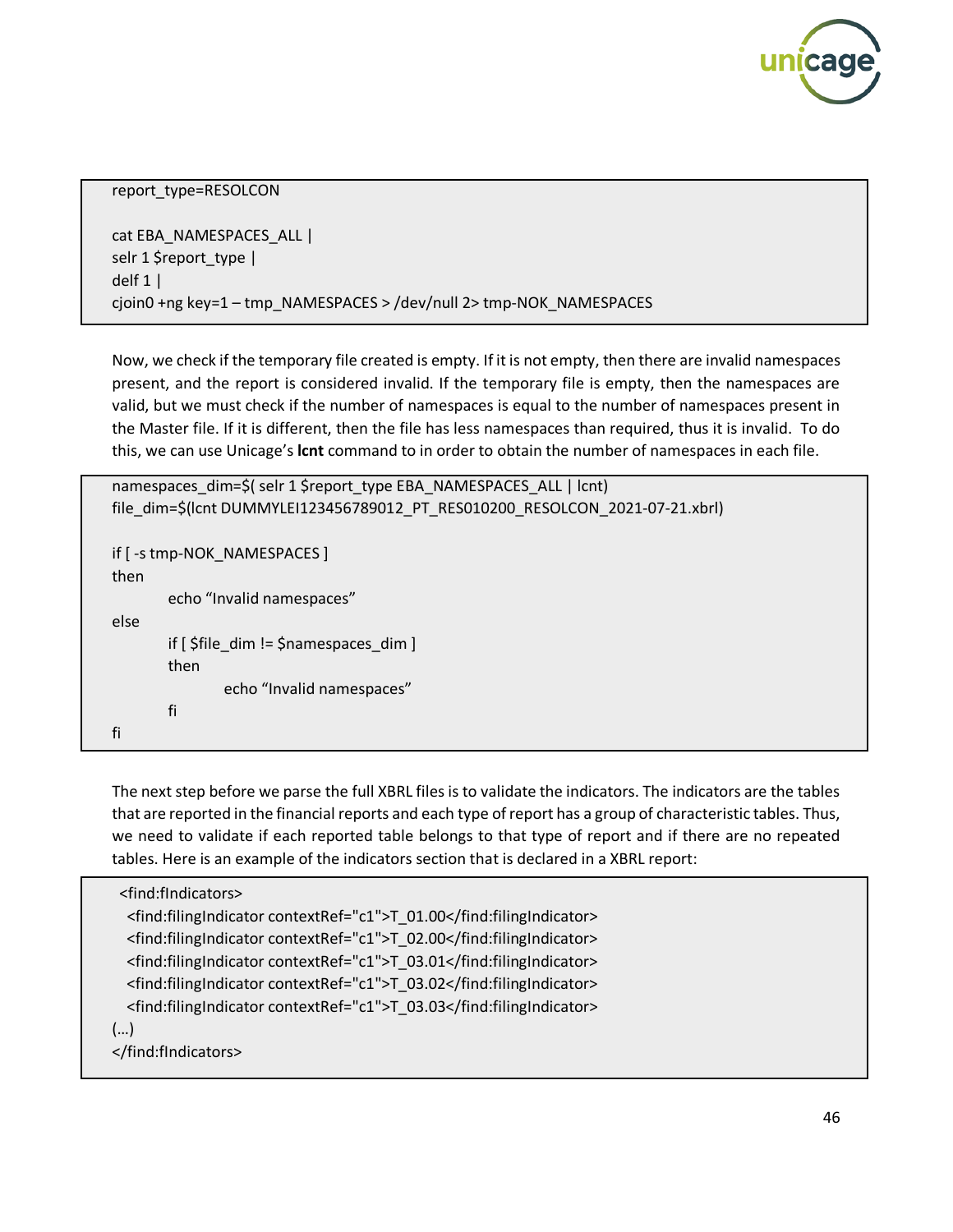

First, we need to parse the XBRL file extracting only the section that comprises the indicators. This can be easily made with Unicage's **xmldir** command since the XBRL language and structure is based on XML. Then, using **self**, we can select the indicators and store them in a temporary file for validation.

tail -n+3 DUMMYLEI123456789012\_PT\_RES010200\_RESOLCON\_2021-07-21.xbrl | # removes schema info for easy reading sed -e 's/^<xbrli:xbrl.\*/<xbrli:xbrl>/' | # removes empty lines sed '/^[[:space:]]\*\$/d' | # fetches the indicators using xmldir xmldir xbrli:xbrl/find:fIndicators - | # 1-4:xbrl tags 5:id 6:indicator self 6 > tmp-INDICATORS

In this validation, we check for repeated tables in the report through a combination of the uniq and Unicage's **lcnt** command:

# Checks if there are repeated values if  $[\S(\text{cat tmp-INDICATORS} \mid \text{uniq-d} \mid \text{lcnt})] = 0]$ 

If the same table is reported more than once, then the file is invalid. If there are no repeated values, then we follow the same rules as the namespace validation described earlier: we use Unicage's **cjoin0** with the *+ng* option to check if the reported tables for that type of report are correct according to a Master file containing the valid tables for each type of report.

After these initial validations, we can start parsing the entire XBRL file. Due to the similarities with XML, Unicage's **xmldir** command acts as the right tool to parse the XBRL file. However, since the files have plenty of definitions and declarations in the top hierarchy members, it is better to apply some sed commands to improve the readability before using **xmldir** to parse the entire file.

| # PARSES XBRL FILE                                                                      |
|-----------------------------------------------------------------------------------------|
| # removes first 2 lines                                                                 |
| tail-n+3 DUMMYLEI123456789012 PT RES010200 RESOLCON 2021-07-21 1.xbrl                   |
| # removes schema info for easy reading                                                  |
| sed-e's/^ <xbrli:xbrl.* <xbrli:xbrl="">/'  </xbrli:xbrl.*>                              |
| # removes empty lines                                                                   |
| sed '/^[[:space:]]*\$/d'                                                                |
| # parsing using xmldir                                                                  |
| xmldir xbrli:xbrl - > PARSED DUMMYLEI123456789012 PT RES010200 RESOLCON 2021-07-21 XBRL |

The result will be a much more comprehensible file as seen in the following sample: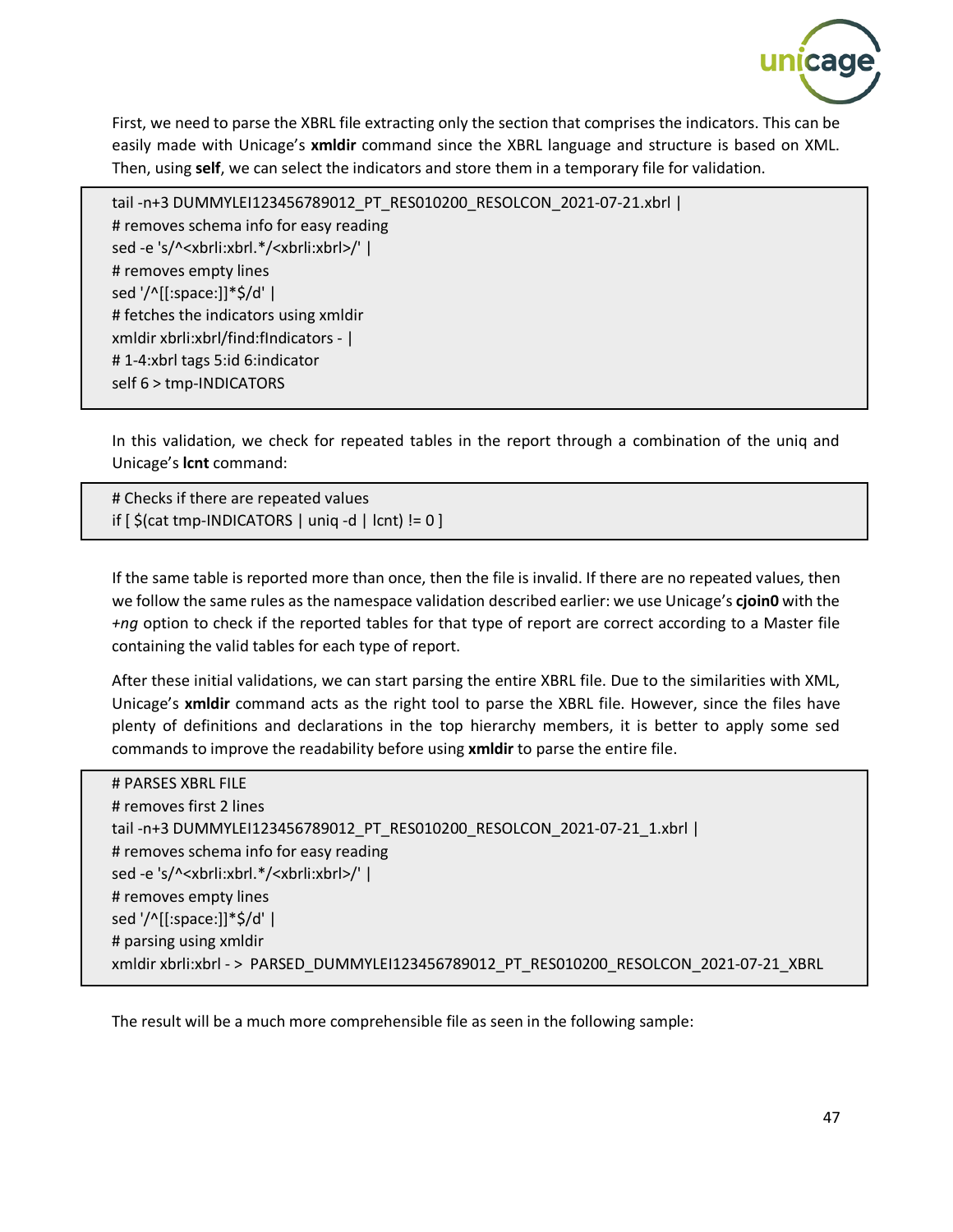

| \$ cat PARSED_DUMMYLEI123456789012_PT_RES010200_RESOLCON_2021-07-21_XBRL                         |
|--------------------------------------------------------------------------------------------------|
| xbrli:xbrl link:schemaRef xlink:type simple xlink:href                                           |
| http://www.eba.europa.eu/eu/fr/xbrl/crr/fws/res/cir-2018-1624/2021-07-15/mod/resol_con.xsd       |
| xbrli:xbrl xbrli:unit xbrli:measure xbrli:pure                                                   |
| xbrli:xbrl xbrli:context xbrli:entity xbrli:identifier scheme http://standards.iso.org/iso/17442 |
| DUMMYLEI123456789012                                                                             |
| xbrli:xbrl xbrli:context xbrli:period xbrli:instant 2021-12-31                                   |
| xbrli:xbrl find:fIndicators find:filingIndicator contextRef c1 T_01.00                           |
| xbrli:xbrl find:fIndicators find:filingIndicator contextRef c1 T_02.00                           |
| xbrli:xbrl find:fIndicators find:filingIndicator contextRef c1 T_03.01                           |
| xbrli:xbrl find:fIndicators find:filingIndicator contextRef c1 T_03.02                           |
| xbrli:xbrl find:fIndicators find:filingIndicator contextRef c1 T_03.03                           |
| ()                                                                                               |
| xbrli:xbrl xbrli:context xbrli:entity xbrli:identifier scheme http://standards.iso.org/iso/17442 |
| DUMMYLE1123456789012                                                                             |
| xbrli:xbrl xbrli:context xbrli:period xbrli:instant 2021-12-31                                   |
| xbrli:xbrl xbrli:context xbrli:scenario xbrldi:typedMember eba_typ:LE 1                          |
| xbrli:xbrl eba met:si168 contextRef c2 8880                                                      |
| xbrli:xbrl eba_met:si288 contextRef c2 1883                                                      |
| xbrli:xbrl eba_met:ei555 contextRef c2 eba_ZZ:x428                                               |
| xbrli:xbrl eba_met:ei152 contextRef c2 eba_GA:DK                                                 |
| xbrli:xbrl eba_met:bi628 contextRef c2 true                                                      |
| xbrli:xbrl eba met:ei326 contextRef c2 eba ZZ:x64                                                |
| xbrli:xbrl eba_met:bi629 contextRef c2 true                                                      |
| xbrli:xbrl eba_met:ei4 contextRef c2 eba_AS:x2                                                   |
| xbrli:xbrl eba met:bi630 contextRef c2 true                                                      |
| xbrli:xbrl xbrli:context xbrli:entity xbrli:identifier scheme http://standards.iso.org/iso/17442 |
| DUMMYLEI123456789012                                                                             |
| xbrli:xbrl xbrli:context xbrli:period xbrli:instant 2021-12-31                                   |
| xbrli:xbrl xbrli:context xbrli:scenario xbrldi:typedMember eba_typ:LE 2                          |
| ()                                                                                               |
|                                                                                                  |

After the file has been parsed, we can perform other validations that are applied by EBA. In this case, we validate the identifier sequence of the XBRL file. This sequence must be equal across the entire file and comprises the link containing the XML schema, the file identifier, which usually is part of its name, and the instant, which corresponds to the data reference date. Here is an example of the identifier sequence in the original XBRL file and in the parsed file: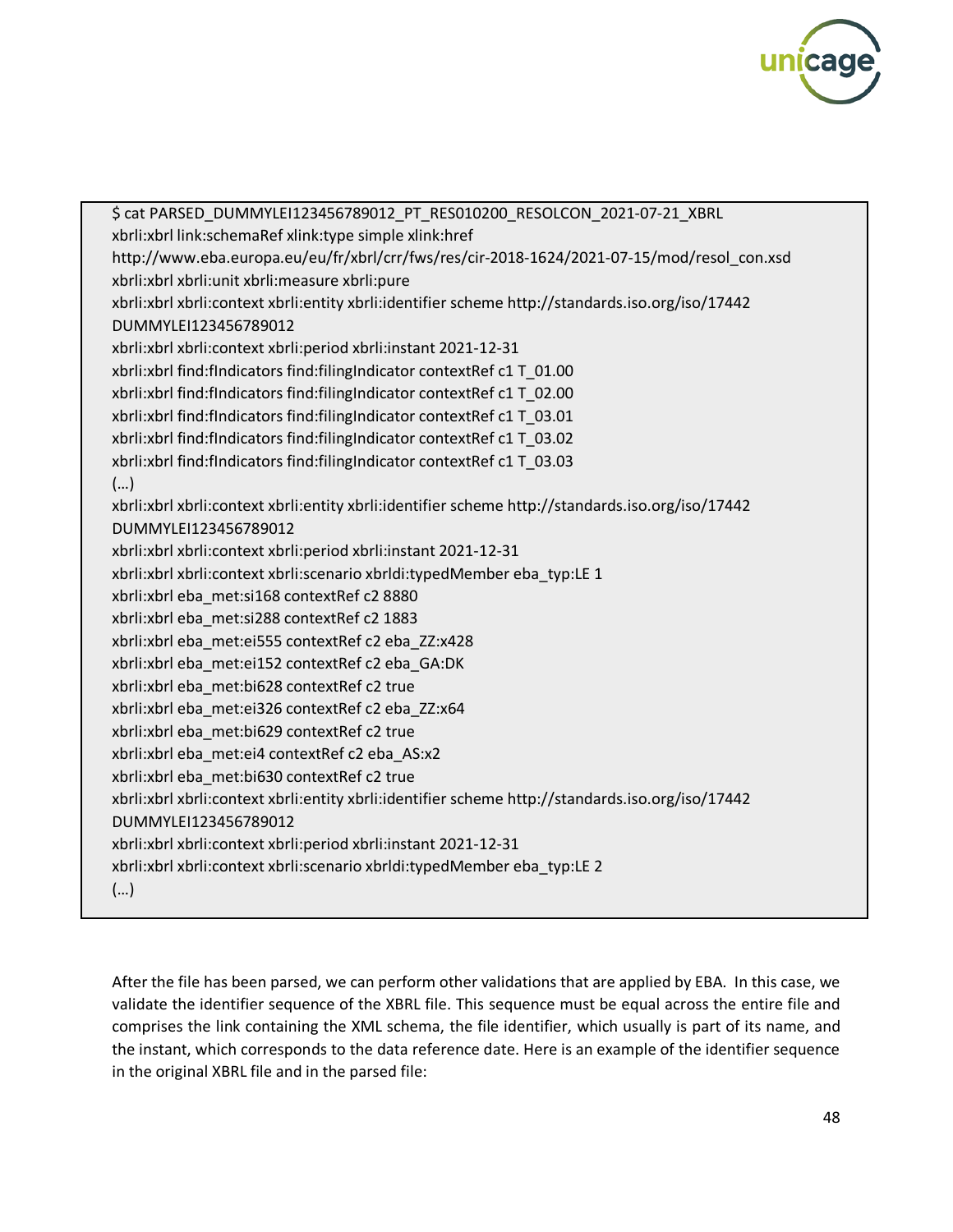

XBRL file: <xbrli:context id="c1"> <xbrli:entity> <xbrli:identifier scheme="http://standards.iso.org/iso/17442">DUMMYLEI123456789012</xbrli:identifier> </xbrli:entity> <xbrli:period> <xbrli:instant>2021-06-30</xbrli:instant> </xbrli:period> </xbrli:context>

#### Parsed file:

xbrli:xbrl xbrli:context xbrli:entity xbrli:identifier scheme http://standards.iso.org/iso/17442 DUMMYLEI123456789012 xbrli:xbrl xbrli:context xbrli:period xbrli:instant 2021-12-31

In order to extract the identifier sequence from the parsed XBRL file, we use a combination of grep and

awk to extract only the lines that are of interest to us and organize them. Then, using Unicage's **self**, we can select only the fields of interest without the need of having all the other needless information, and store it in a temporary file for validation.

```
cat PARSED_DUMMYLEI123456789012_PT_RES010200_RESOLCON_2021-07-21_XBRL | 
# Retrieves only the lines containing the identifier sequence
grep -E '(xbrli:identifier|xbrli:instant)' | 
# Uses Awk to join each 2 lines that comprise the identifier sequence
awk 'NR%2{printf "%s ",$0;next;}1' | 
# 1-5: xbrl tags 6:schema 7:identifier 8-11:xbrl tags 12:instant
self 6 7 NF > tmp-IDENTIFIER-SEQUENCE
# 1:schema 2:identifier 3:instant
```
The result will be a temporary file containing all the identifier sequences used across the XBRL file:

\$ cat tmp-IDENTIFIER-SEQUENCE http://standards.iso.org/iso/17442 DUMMYLEI123456789012 2021-12-31 http://standards.iso.org/iso/17442 DUMMYLEI123456789012 2021-12-31 http://standards.iso.org/iso/17442 DUMMYLEI123456789012 2021-12-31 http://standards.iso.org/iso/17442 DUMMYLEI123456789012 2021-12-31 (…)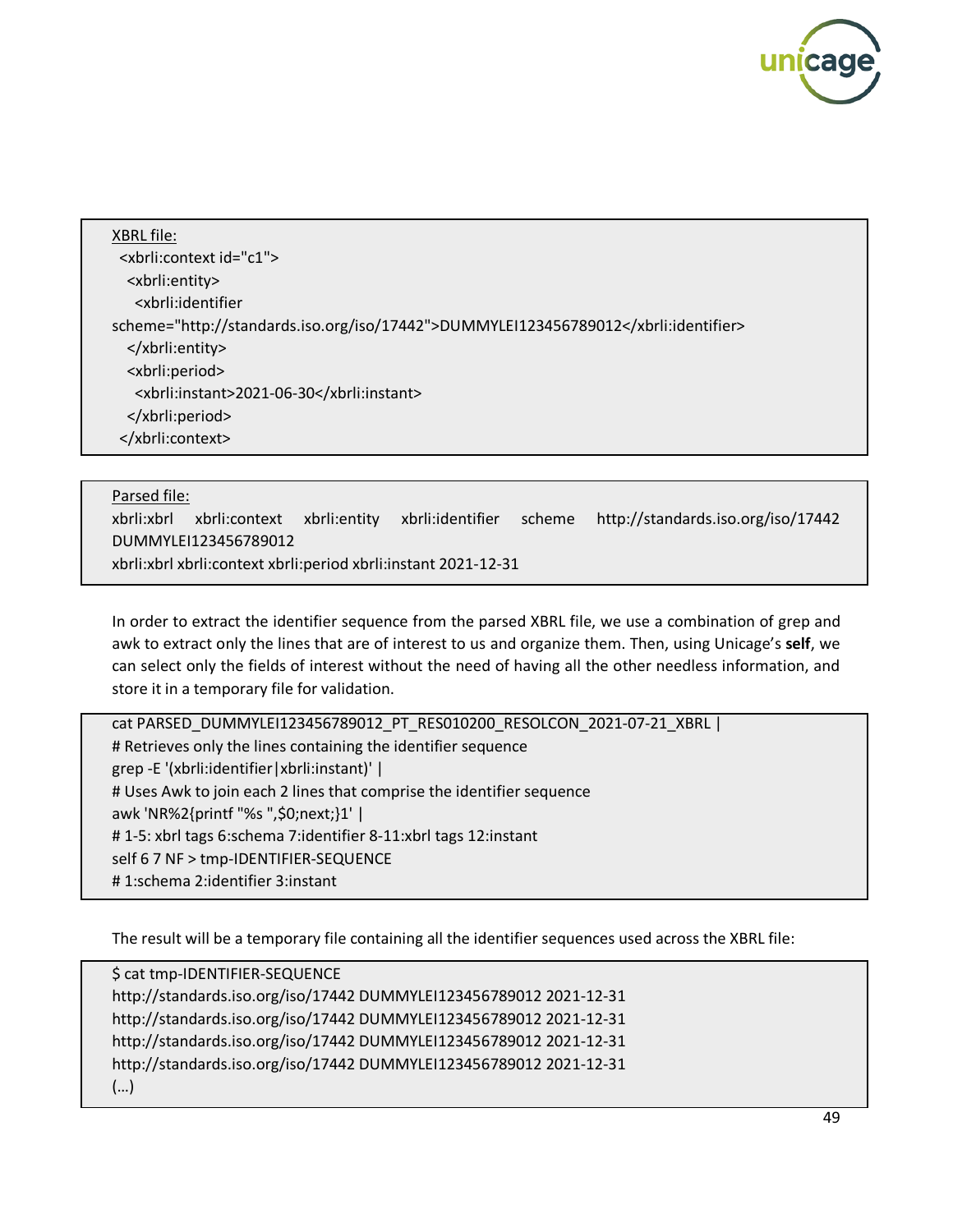

The first step in the validation of the identifier sequence is to check whether it is unique across the file. Through a combination of uniq and **lcnt** and check if the result is different than 1. If it is, that means that there is more than one identifier sequence and that the file is invalid. Then, if there is only one sequence, we need to validate if the date is a valid date and if the XML schema corresponds to a link. Both can be achieved with the usage of if conditions and some regular expressions.

| if $[\$$ (cat tmp-IDENTIFIER-SEQUENCE   delf 1   uniq   lcnt) != 1 ]<br>then |                                                                                             |  |  |  |  |  |  |  |
|------------------------------------------------------------------------------|---------------------------------------------------------------------------------------------|--|--|--|--|--|--|--|
|                                                                              | # if there are multiple identifier sequences across the file                                |  |  |  |  |  |  |  |
|                                                                              | # sends the report to invalid and removes it from valid                                     |  |  |  |  |  |  |  |
| echo "Scheme Error: There are multiple identifiers"                          |                                                                                             |  |  |  |  |  |  |  |
| else                                                                         |                                                                                             |  |  |  |  |  |  |  |
|                                                                              |                                                                                             |  |  |  |  |  |  |  |
| scheme=\$(head -n1 tmp-IDENTIFIER-SEQUENCE   self 2   uniq)                  |                                                                                             |  |  |  |  |  |  |  |
| instant=\$(head -n1 tmp-IDENTIFIER-SEQUENCE   self 4   uniq)                 |                                                                                             |  |  |  |  |  |  |  |
|                                                                              | val_link='(https? ftp file)://[-A-Za-zO-9\+&@#/%?=~_ !:,.;]*[-A-Za-zO-9\+&@#/%=~_ ]'        |  |  |  |  |  |  |  |
|                                                                              |                                                                                             |  |  |  |  |  |  |  |
| # Checks if Instant is a valid date                                          |                                                                                             |  |  |  |  |  |  |  |
|                                                                              | if [[ \$instant =~ ^[0-9]{4}-[0-9]{2}-[0-9]{2}\$ ]] && date -d "\$instant" > /dev/null 2>&1 |  |  |  |  |  |  |  |
| then                                                                         |                                                                                             |  |  |  |  |  |  |  |
|                                                                              | # if the Instant is a valid date, then it validates the scheme                              |  |  |  |  |  |  |  |
| if $[[ \cdot \$ \$scheme =~ \$val_link ]]                                    |                                                                                             |  |  |  |  |  |  |  |
| then                                                                         |                                                                                             |  |  |  |  |  |  |  |
| # if the scheme is not a link, then it sends the report                      |                                                                                             |  |  |  |  |  |  |  |
| # to invalid and removes it from valid                                       |                                                                                             |  |  |  |  |  |  |  |
|                                                                              |                                                                                             |  |  |  |  |  |  |  |
| echo "Scheme Error: Link is invalid"                                         |                                                                                             |  |  |  |  |  |  |  |
| fi                                                                           |                                                                                             |  |  |  |  |  |  |  |
| else                                                                         |                                                                                             |  |  |  |  |  |  |  |
| echo "Scheme Error: Date is invalid"                                         |                                                                                             |  |  |  |  |  |  |  |
| fi                                                                           |                                                                                             |  |  |  |  |  |  |  |
| fi                                                                           |                                                                                             |  |  |  |  |  |  |  |
|                                                                              |                                                                                             |  |  |  |  |  |  |  |

If the identifier sequence is valid, we can advance to the extraction of the values corresponding to financial transactions and operations in Euros. To achieve this, we use the file corresponding to the parsed XBRL, from where we can use grep to extract the records that contain the monetary values and their corresponding information. In this case, we only care for values in Euros, so we use the Euro identifier that corresponds to 'uEUR' and store the information in a temporary file for further validation.

```
cat PARSED_DUMMYLEI123456789012_PT_RES010200_RESOLCON_2021-07-21_XBRL |
# selects the lines that contain only the monetary values in Euros
grep 'uEUR' |
# 1:xbrli:xbrl 2:eba-tag 3:unitRef 4:uEUR 5:decimals-tag 6:decimals 7:contextRef 8:id 9:value
delf 1 > tmp-NUMERICS
# 1:eba-tag 2:unitRef 3:uEUR 4:decimals-tag 5:decimals 6:contextRef 7:id 8:value
```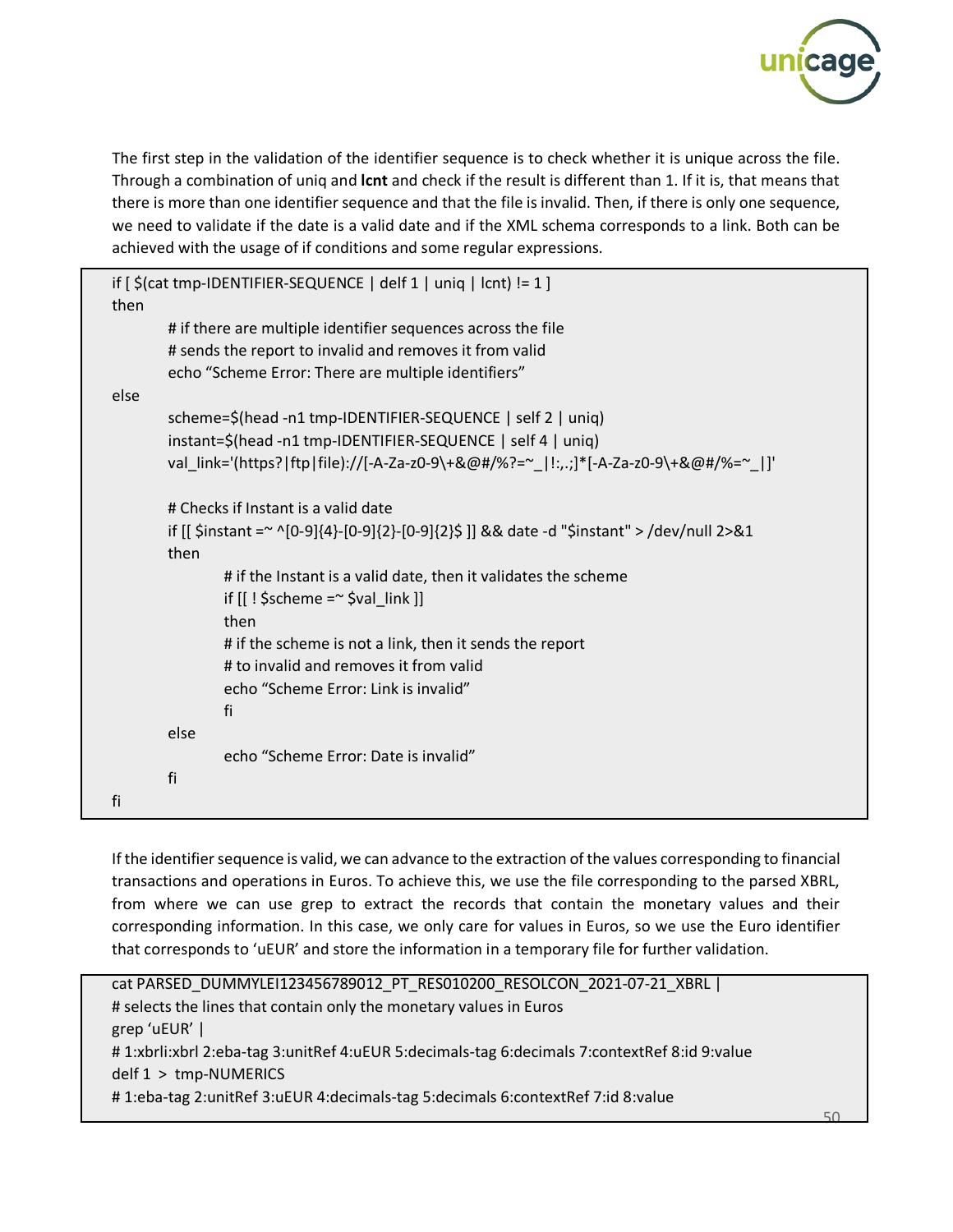

After creating this file, we focus on two distinct validations: Validation of missing fields/data and validation of non-numeric values. For the first, we check for missing fields using Unicage's **ccnt**. We know that each correct record needs to have 8 columns. Therefore, if **ccnt** returns a value different than 8, this means that we are missing data, thus our report is invalid.

```
size=$(cat tmp-NUMERICS | ccnt)
# if the record size is not equal to 8, that means that there are missing values
if [[ $size != 8 ]];
then
        # There are missing fields
        echo "Missing/Empty Values"
```
fi

If we pass the previous validation, then we check for non-numeric values. To achieve it, we first use **self**  to select only the field corresponding to the monetary value. Then, using grep, we store in a temporary file each value that is not a number. If the temporary file is not empty, then there are non-numeric values, thus the report is considered invalid. If the file is empty, then every value is numeric, and we can create the final file.

```
cat tmp-NUMERICS |
# 1:eba-tag 2:unitRef 3:uEUR 4:decimals-tag 5:decimals 6:contextRef 7:id 8:value 
self 5 |
# 1:value
# selects each record that doesn't have a numeric value on it
# and stores it in a NIL tmp file
grep -v "[0-9]" > tmp-NIL
if [ -s tmp-NIL ];
then
# If the NIL tmp file is not empty, then it means that
# there are non-numeric values and the report is invalid
        echo "There are non-numeric values"
else
        # If the NIL tmp file is empty, then it means that
        # all values in the report are valid
        cat tmp-NUMERICS|
        # 1:eba-tag 2:unitRef 3:uEUR 4:decimals-tag 5:decimals 6:contextRef 7:id 8:value 
        self 7 1 8 3 4 |
        # 1:id 2:eba-tag 3:value 4:uEUR 5:decimals
        awk 'BEGIN{print "id label/reason amount currency decimals"}1' |
        # adds header to file
        fcols > DUMMYLEI123456789012_PT_RES010200_RESOLCON_2021-07-21-NUMERIC
fi
```